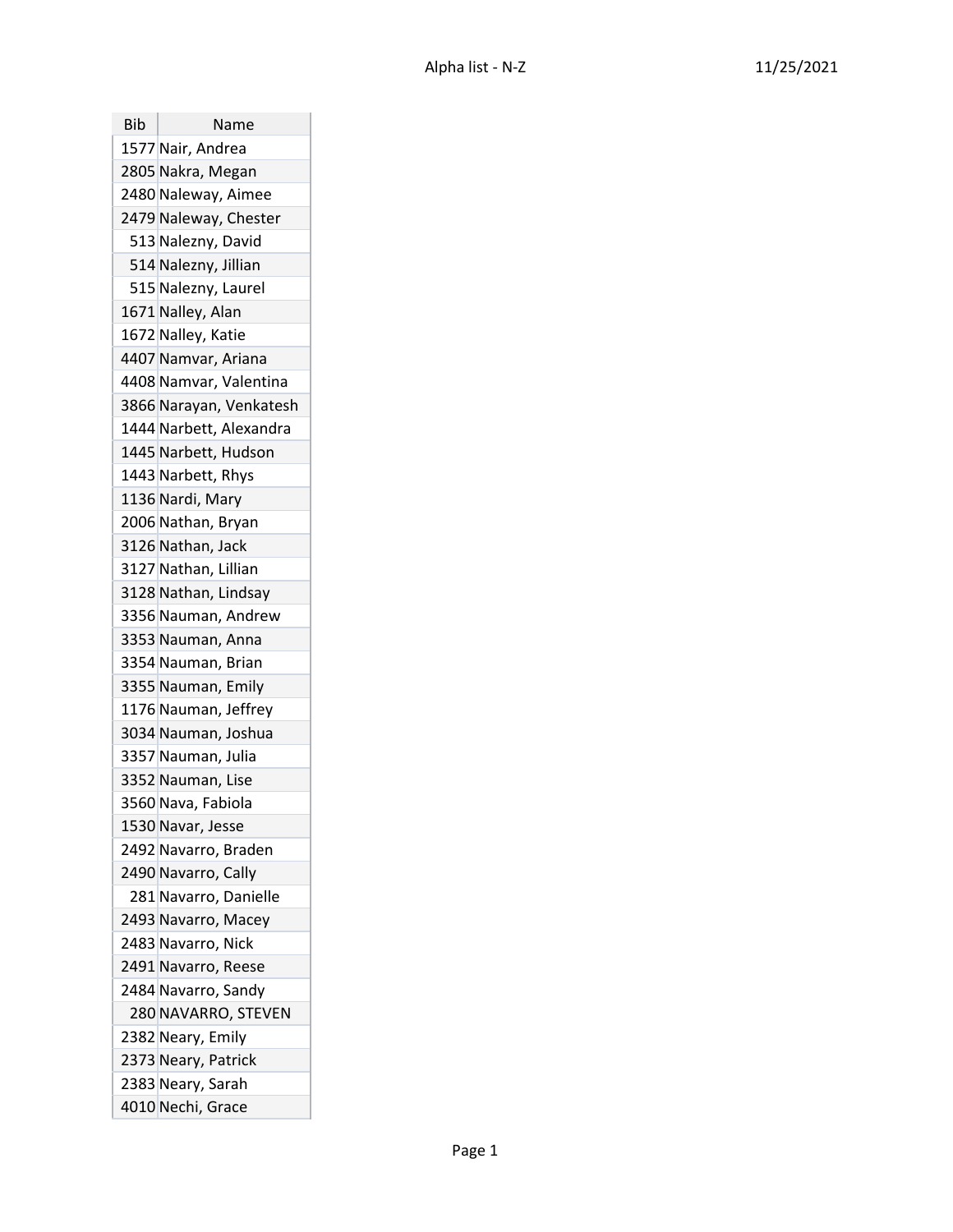| Bib | Name                    |
|-----|-------------------------|
|     | 4008 Nechi, Hillary     |
|     | 4009 Nechi, Zachary     |
|     | 934 Nelson, Ben         |
|     | 3484 nelson, brett      |
|     | 4780 Nelson, Claire     |
|     | 3482 nelson, connor     |
|     | 3483 nelson, drew       |
|     | 3201 Nelson, Elizabeth  |
|     | 4782 Nelson, Grace      |
|     | 4781 Nelson, Hannah     |
|     | 3481 nelson, kris       |
|     | 4784 Nelson, Laura      |
|     | 1976 Nelson, Marissa    |
|     | 3938 Nelson, Olivia     |
|     | 3937 Nelson, Richard    |
|     | 4783 Nelson, Tim        |
|     | 4686 Nemeth, Aubrey     |
|     | 4164 Nervig, Denis      |
|     | 4165 Nervig, Lucas      |
|     | 5037 Nestoras, Maddie   |
|     | 69 Neuman, Alex         |
|     | 70 Neuman, Eddie        |
|     | 68 Neuman, Jasmin       |
|     | 756 Neumann, Charlie    |
|     | 755 Neumann, Paul       |
|     | 4330 Nevers, Addison    |
|     | 4327 Nevers, Lauren     |
|     | 4329 Nevers, McKinley   |
|     | 4328 Nevers, Michael    |
|     | 1544 Nevins, Abbey      |
|     | 1547 Nevins, Bailey     |
|     | 1546 Nevins, Cameron    |
|     | 1545 Nevins, Leisa      |
|     | 1543 Nevins, Tim        |
|     | 2758 New, Laura         |
|     | 4598 Newsome, Laurie    |
|     | 4586 Nichols, Rachel    |
|     | 5093 Nicholson, John    |
|     | 3031 Nickelman, Jim     |
|     | 3739 Nicol, Stuart      |
|     | 1948 Nielsen, Elizabeth |
|     | 1949 Nielsen, Summer    |

T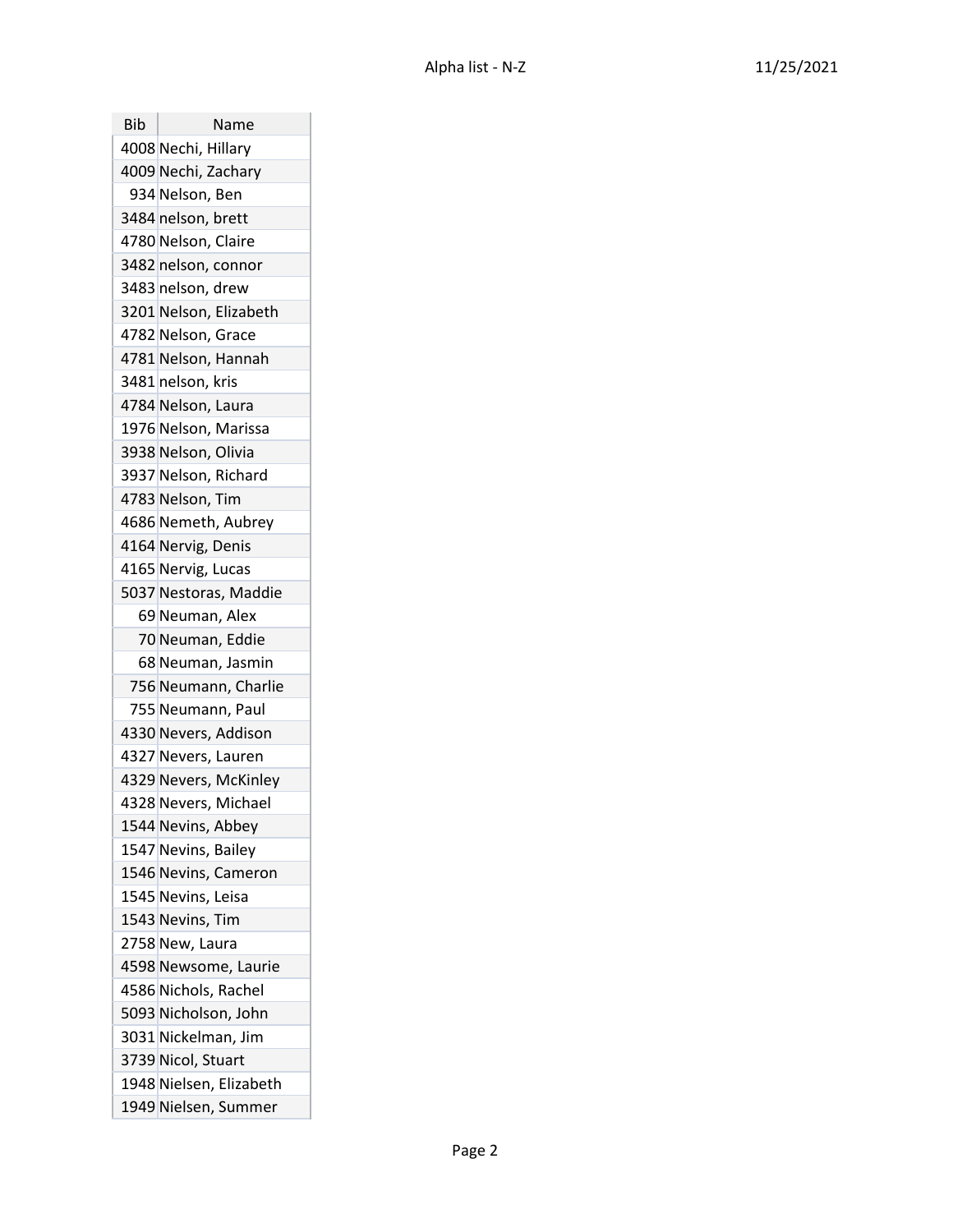| Bib | Name                   |
|-----|------------------------|
|     | 3872 Nieves, Lizbeth   |
|     | 379 Nigro, Denise      |
|     | 4974 Nigro, Kathryne   |
|     | 1718 Niki, Yuhka       |
|     | 1422 Niklaus, Nicole   |
|     | 4799 Niklos, Shelly    |
|     | 1031 Nilles, Max       |
|     | 1030 Nilles, Nici      |
|     | 4833 Nitsche, Lily     |
|     | 4860 Noe, Ben          |
|     | 3715 Noe, Brandon      |
|     | 3717 Noe, Carrie       |
|     | 3716 Noe, Robert       |
|     | 3603 Nolan, Brenna     |
|     | 113 Nolan, Derek       |
|     | 112 Nolan, Theresa     |
|     | 4558 Nolazco, Edgar    |
|     | 1871 Nolten, Linda     |
|     | 3462 Nomani, Saif      |
|     | 649 Nop, Sokkol        |
|     | 4583 Nordloh, Joey     |
|     | 4543 Noren, Luke       |
|     | 3634 Norman, Kimberly  |
|     | 3633 Norman, Margaret  |
|     | 94 Norris, Andrew      |
|     | 93 Norris, Ben         |
|     | 92 Norris, Kristen     |
|     | 3752 North, Maureen    |
|     | 5048 Norton, Sandra    |
|     | 2091 Novak, Alexa      |
|     | 4445 Novak, Auryon     |
|     | 5179 Novak, Brian      |
|     | 5177 Novak, Christina  |
|     | 4444 Novak, Crescent   |
|     | 5180 Novak, Don        |
|     | 2090 Novak, Wayne      |
|     | 1967 Nowak, Dan        |
|     | 4068 Nyberg, Annie     |
|     | 3941 Nyberg, Fen       |
|     | 3939 Nyberg, Jeanette  |
|     | 2513 O'Connell, Daniel |
|     | 2514 O'Connell, Erin   |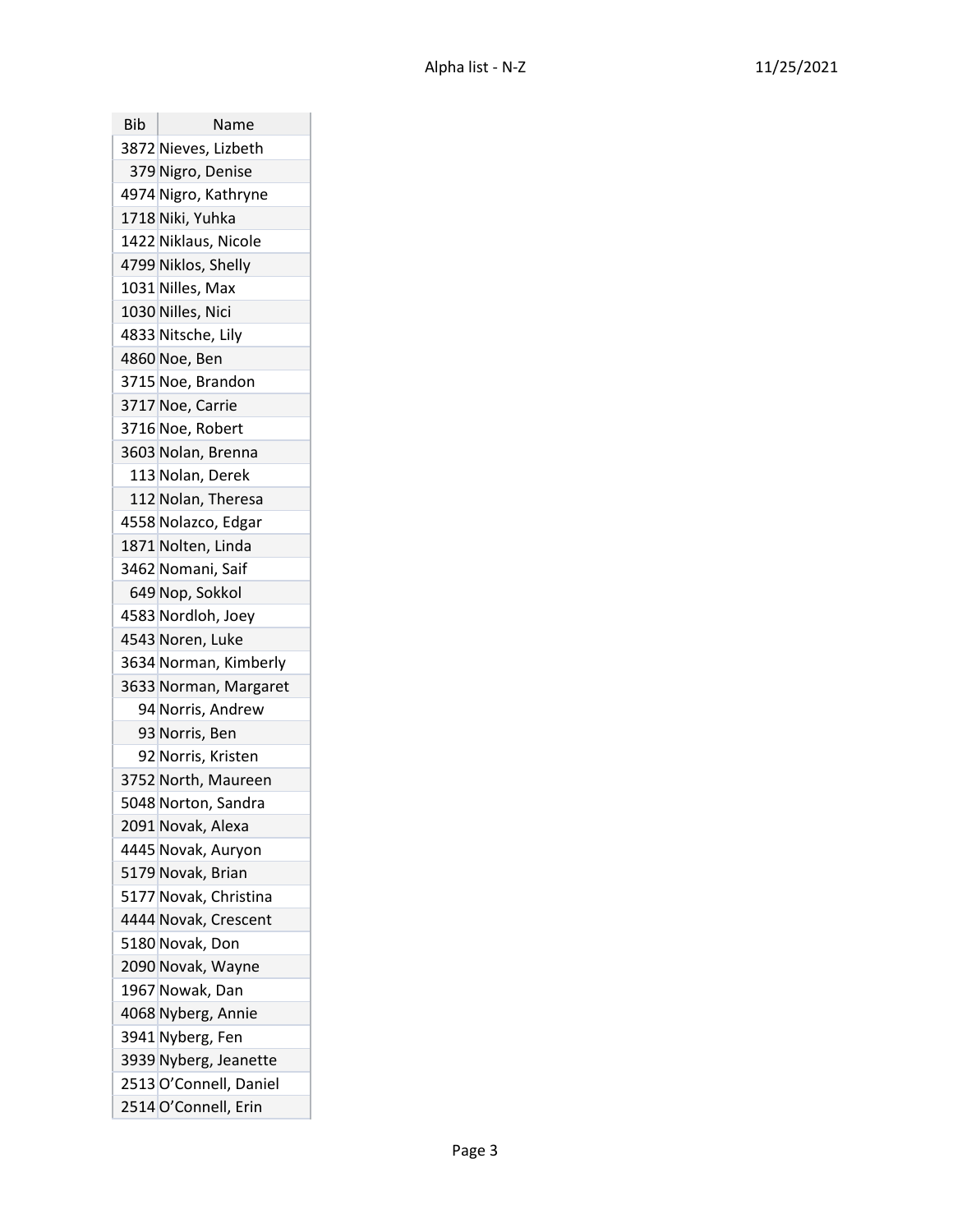| Bib | Name                     |
|-----|--------------------------|
|     | 1070 O'Reilly, Kelli     |
|     | 2955 Obarski, Jim        |
|     | 1681 oblanis, john       |
|     | 1689 Obradovich, Emily   |
|     | 1690 Obradovich, Jane    |
|     | 1688 Obradovich, Stephen |
|     | 2149 Obrochta, Audrey    |
|     | 2148 Obrochta, Charlotte |
|     | 4468 Ocampo, Beeyda      |
|     | 4469 Ocampo, David       |
|     | 4478 Ocampo, Katie       |
|     | 2109 O'Conner, Matt      |
|     | 4544 Offstein, Madison   |
|     | 3749 Ogbomo, Efosa       |
|     | 718 O'Hara, Cassie       |
|     | 716 O'Hara, Christina    |
|     | 720 O'Hara, Kevin        |
|     | 717 O'Hara, Megan        |
|     | 2197 OHern, Patrick      |
|     | 2196 OHern, Shannon      |
|     | 1716 Okabe, Anna         |
|     | 1711 Okabe, Mami         |
|     | 1712 Okabe, Tetsuya      |
|     | 1713 Okabe, Yudai        |
|     | 5410 O'keefe, Allison    |
|     | 3894 O'Keefe, Dan        |
|     | 2363 Oken, Alicia        |
|     | 2494 Oken, Jeff          |
|     | 2916 Oken, Tiffany       |
|     | 4474 Olcum, Ashley       |
|     | 4475 Olcum, Hasan Noyan  |
|     | 5045 Olefsky, Morgan     |
|     | 2970 Oleksyn, Chris      |
|     | 2973 Oleksyn, Nicholas   |
|     | 617 Olen, Chris          |
|     | 2499 oleskowicz, dan     |
|     | 2496 Oleskowicz, Deborah |
|     | 2497 Oleskowicz, John    |
|     | 2498 Oleskowicz, Kathryn |
|     | 3800 Olin, Aaden         |
|     | 3799 Olin, Addyson       |
|     | 3798 Olin, Brian         |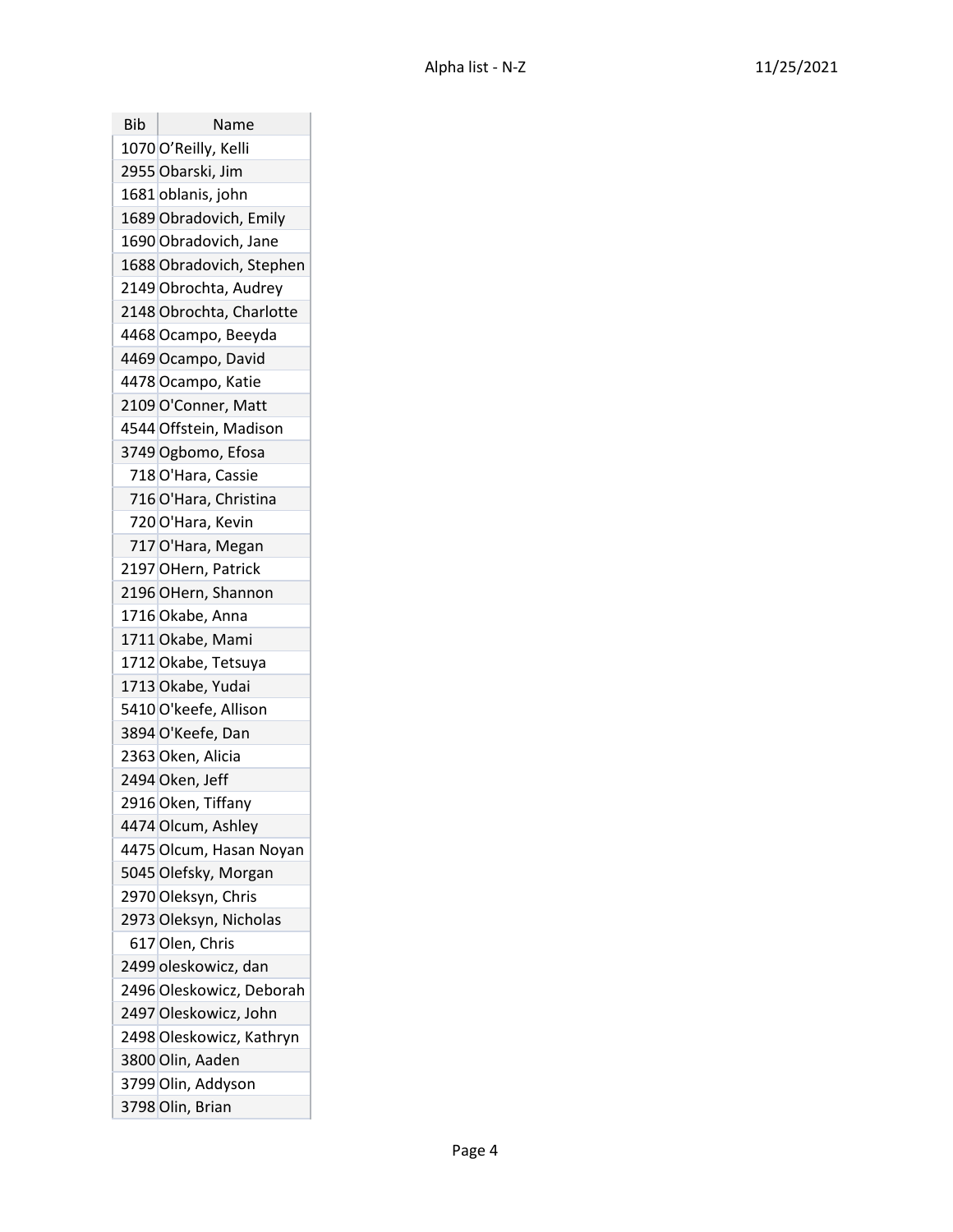| Bib | Name                         |
|-----|------------------------------|
|     | 4545 Olin, Jana              |
|     | 1791 Ollech, Adriana         |
|     | 1792 Ollech, Kurt            |
|     | 50 Olson, Jaime              |
|     | 1777 Olson, Josephine        |
|     | 5023 Olson, Megan            |
|     | 4358 Olson, Taylor           |
|     | 2969 O'Malley Franks, Ma     |
|     | 1788 O'Malley, Erica         |
|     | 3170 O'Malley, John          |
|     | 1790 O'Malley, Kelly         |
|     | 1789 OMalley, Mary           |
|     | 1007 O'Mara, Barbara         |
|     | 5106 O'Neill, Jonathon       |
|     | 2561 O'Neill-Gericke, Kristi |
|     | 1666 OReilly, Caroline       |
|     | 1086 OReilly, Catherine      |
|     | 1659 OReilly, Edward         |
|     | 1664 Oreilly, Judy           |
|     | 1665 Oreilly, Tim            |
|     | 356 Ortiz, Jose Ivan         |
|     | 1609 Ory, Emily              |
|     | 1610 Ory, Parker             |
|     | 2147 Oshea, Chris            |
|     | 4457 O'Shea, Kelly           |
|     | 4549 Oskroba, Cade           |
|     | 4547 Oskroba, Melissa        |
|     | 4548 Oskroba, Reese          |
|     | 4546 Oskroba, Todd           |
|     | 4893 Ostergaard, Jane        |
|     | 1099 Otzel, Kathleen         |
|     | 1100 Otzel, Morganne         |
|     | 538 Ou, Kuang-Yu             |
|     | 537 Ou, Wei-Ming             |
|     | 4764 Ovens, Claire           |
|     | 4762 Ovens, Ginger           |
|     | 4763 Ovens, Marty            |
|     | 149 Overhaug, Gavin          |
|     | 148 Overhaug, Isabella       |
|     | 147 Overhaug, Reed           |
|     | 146 Overhaug, Venassa        |
|     | 1934 Ovington, John          |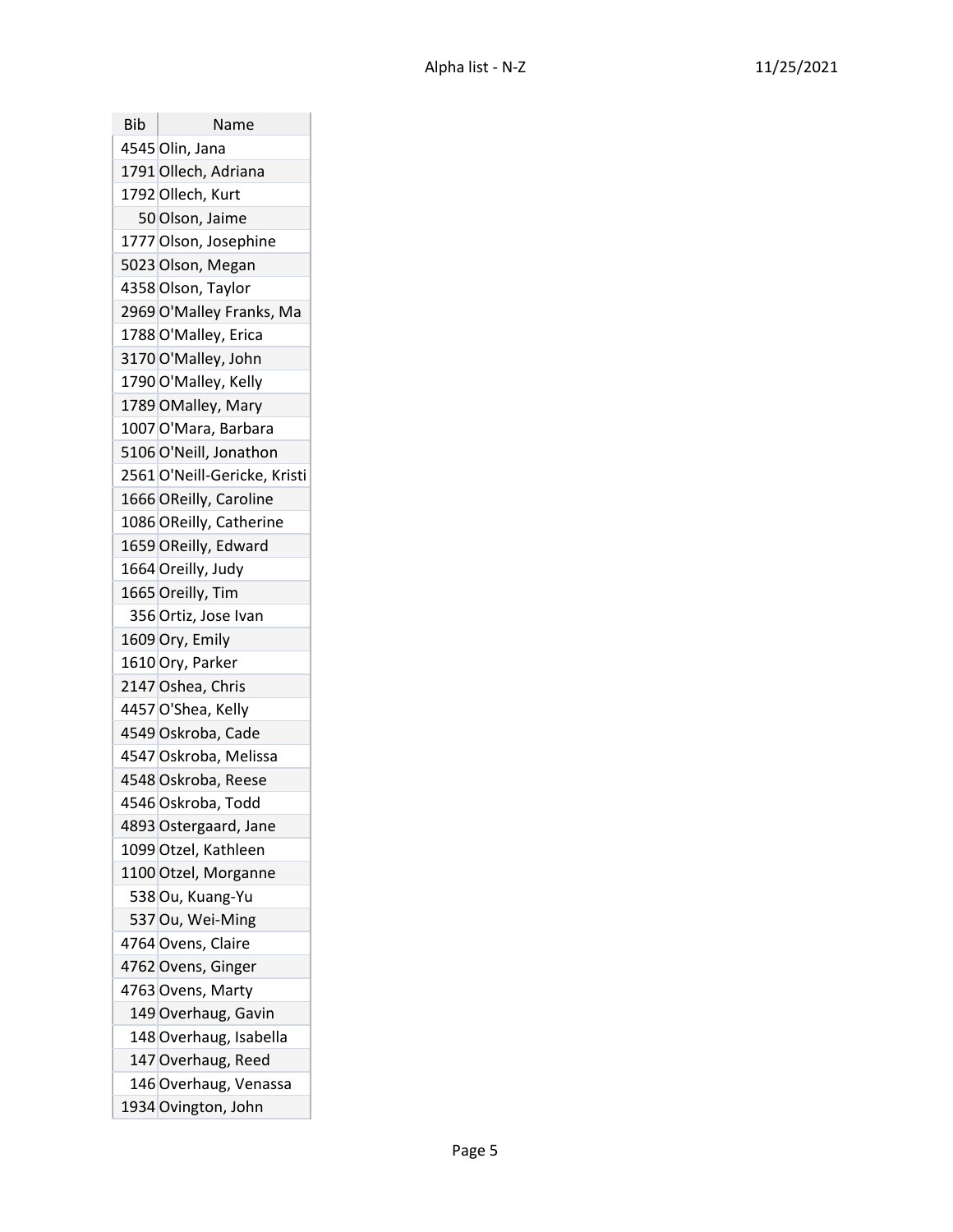| Bib | Name                     |
|-----|--------------------------|
|     | 1933 Ovington, Kayla     |
|     | 318 Owen, John           |
|     | 317 Owen, Kara           |
|     | 3204 Owles, Molly        |
|     | 3205 Owles, Olivia       |
|     | 4369 Oyedijo, Andrew     |
|     | 4368 Oyedijo, Dotun      |
|     | 4398 Pabich, Ava         |
|     | 4397 Pabich, Jenny       |
|     | 4396 Pabich, Tim         |
|     | 4773 Pabin, Bryan        |
|     | 4912 Pabin, Chloe        |
|     | 2647 Pabin, Karyn        |
|     | 2651 Pabin, Sarah        |
|     | 4911 Pabin, Tom          |
|     | 175 Pacas, Elizabeth     |
|     | 1446 Pacetti, Stephanie  |
|     | 2620 Pachter, Karen      |
|     | 4420 Packley, Dave       |
|     | 4419 Packley, Jacob      |
|     | 4418 Packley, Lily       |
|     | 4417 Packley, Lisa       |
|     | 4421 Packley, Luke       |
|     | 1829 Padilla, Jessica    |
|     | 3913 Paduraru, Andrei    |
|     | 1526 Paetz, Erin         |
|     | 1002 Page, Patty         |
|     | 4942 Pagonis, Jennifer   |
|     | 4493 Pagonis, Rose       |
|     | 1964 Pajova, Alma        |
|     | 1966 Pajova, Elio        |
|     | 1063 Palkoner, Jennifer  |
|     | 2122 Palm, Bill          |
|     | 2124 Palm, Garrett       |
|     | 2123 Palm, Kerry         |
|     | 2125 Palm, Nora          |
|     | 3975 Palmquist, Madeline |
|     | 3976 Palmquist, MJ       |
|     | 4479 Paltzer, Allie      |
|     | 1823 Paltzer, Jean       |
|     | 1822 Paltzer, John       |
|     | 1824 Paltzer, Ryan       |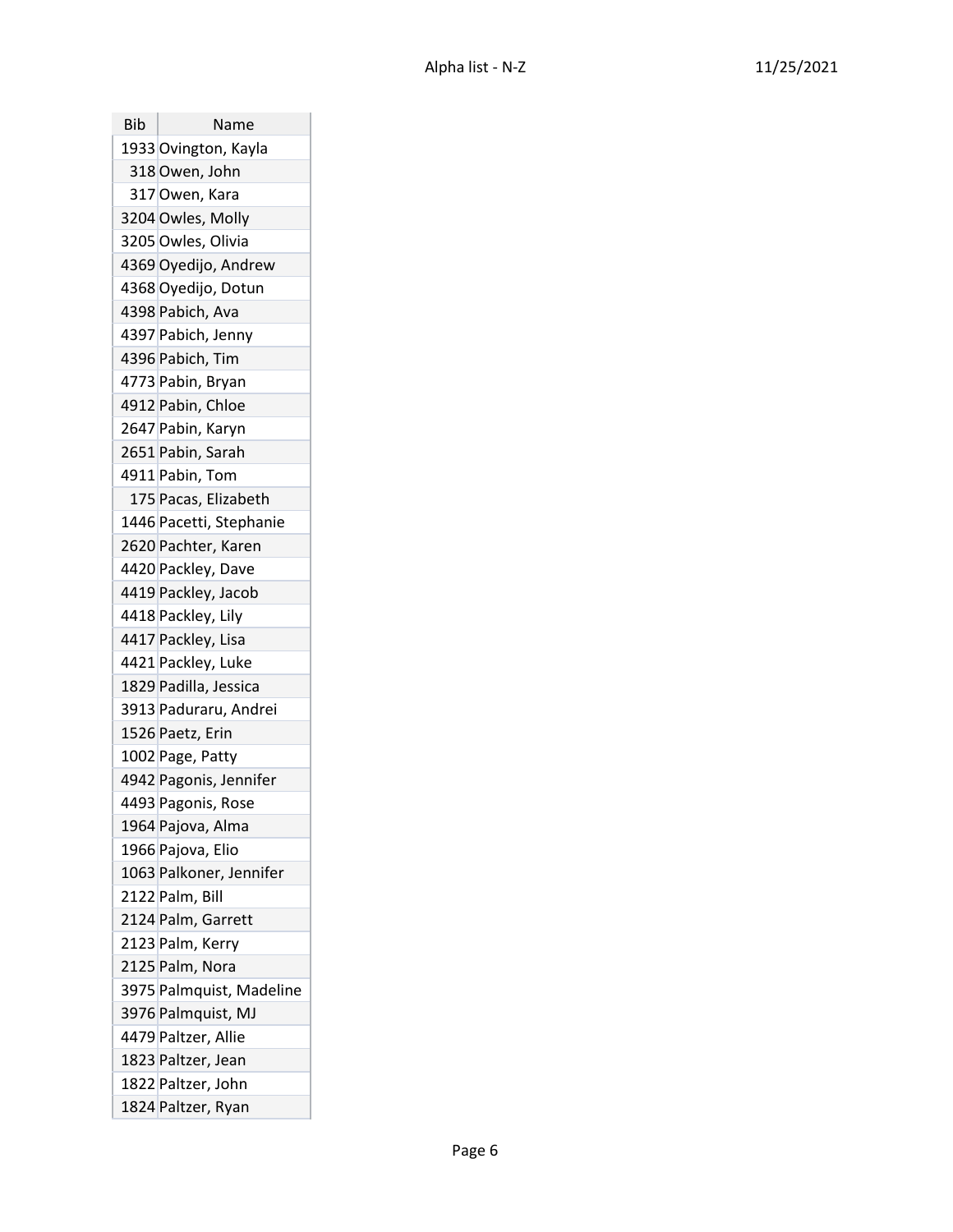| Bib | Name                     |
|-----|--------------------------|
|     | 1825 Paltzer, Tommy      |
|     | 1627 Pankiewicz, Caleb   |
|     | 1629 Pankiewicz, Carter  |
|     | 1631 Pankiewicz, Craig   |
|     | 3035 Pantel, Adrian      |
|     | 3036 Pantel, Luca        |
|     | 5264 Papacostas, Georgia |
|     | 5265 Papacostas, Simeon  |
|     | 3108 Papciak, John       |
|     | 403 Papesh, Amy          |
|     | 402 Papesh, Lindsey      |
|     | 1169 Paribello, Amy      |
|     | 1172 Paribello, Lia      |
|     | 1170 Paribello, Loryn    |
|     | 1171 Paribello, Mike     |
|     | 837 Park, Chris          |
|     | 2549 Park, Lauren        |
|     | 2551 Park, Lillian       |
|     | 2552 Park, Owen          |
|     | 4841 Parker, Jeff        |
|     | 397 Parkerson, David     |
|     | 4587 Parmar, Keyuri      |
|     | 4557 Parmar, Mayuri      |
|     | 5359 Paroubek, Jack      |
|     | 5358 Paroubek, Joseph    |
|     | 2512 Parr, George        |
|     | 3529 Parr, Hadley        |
|     | 3842 Partlow, Karyn      |
|     | 3856 Parvess, Emma       |
|     | 3855 Parvess, Stuart     |
|     | 3857 Parvess, Warrick    |
|     | 3916 Pasillas, Miriam    |
|     | 173 Pasquale, Alyssa     |
|     | 64 Pasternak, Raquel     |
|     | 3701 Paterson, Benjamin  |
|     | 53 Patil, Sahana         |
|     | 52 Patil, Usha           |
|     | 4651 Patino, Marianela   |
|     | 4944 Patni, Mustafa      |
|     | 4941 Patni, Yaquta       |
|     | 1774 Patrianakos, Jamie  |
|     | 3410 Patten, Kellen      |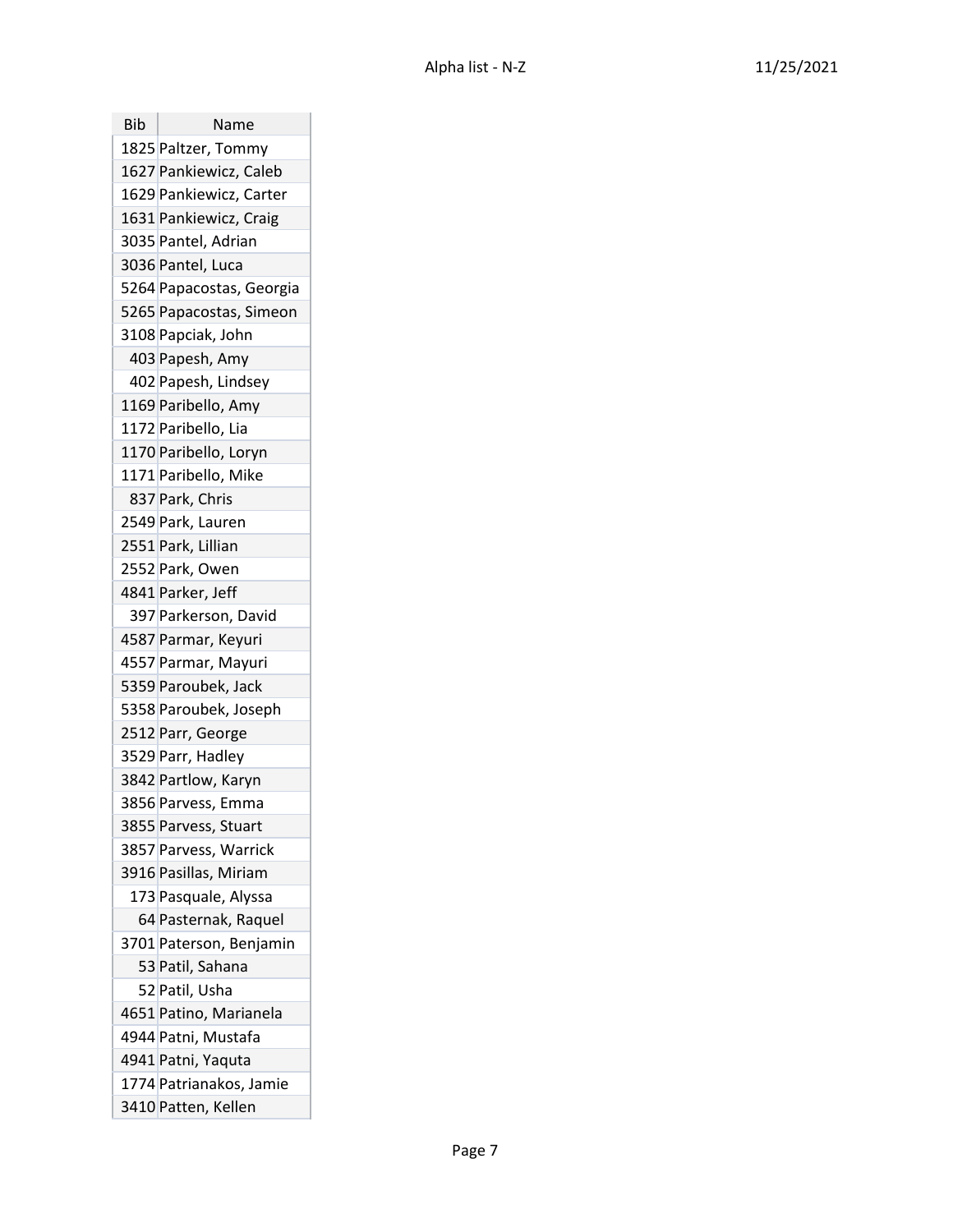| Bib | Name                   |
|-----|------------------------|
|     | 3408 Patten, Kensley   |
|     | 3409 Patten, Ryan      |
|     | 3411 Patten, Steve     |
|     | 4715 Patterson, Ava    |
|     | 5310 Patterson, Eliza  |
|     | 5309 Patterson, Kari   |
|     | 1142 Patton, Carter    |
|     | 3426 Patton, Elizabeth |
|     | 1845 Patzer, Brianne   |
|     | 1367 Paul, Mark        |
|     | 1365 Paul, Riley       |
|     | 3224 Payne, Braden     |
|     | 3223 Payne, Caitie     |
|     | 3225 Payne, Colin      |
|     | 4361 Payne, Danny      |
|     | 3328 Payne, Jackie     |
|     | 4467 Payne, Laura      |
|     | 3222 Payne, Maddie     |
|     | 5198 Payzant, Amber    |
|     | 1686 Pearce, Brandon   |
|     | 412 Peck, Natalie      |
|     | 409 Peck, Sally        |
|     | 411 Peck, Stephanie    |
|     | 410 Peck, Tom          |
|     | 1265 Pell, Mary Anne   |
|     | 1886 Pellegrini, Brian |
|     | 2330 Pena, Andrew      |
|     | 905 Pena, Corinna      |
|     | 2329 Pena, Emely       |
|     | 857 Pena, Ivy          |
|     | 2326 Pena, Jennifer    |
|     | 2327 Pena, Luis        |
|     | 2328 Pena, Rebecca     |
|     | 858 Pena, Victor       |
|     | 1901 Penney, Chrissy   |
|     | 1900 Penney, Curtis    |
|     | 349 Peot, Maggie       |
|     | 347 Peot, Mary Beth    |
|     | 348 Peot, Molly        |
|     | 4829 Perea, Emmanuel   |
|     | 4956 perez, mariana    |
|     | 5200 Perez, Mauricio   |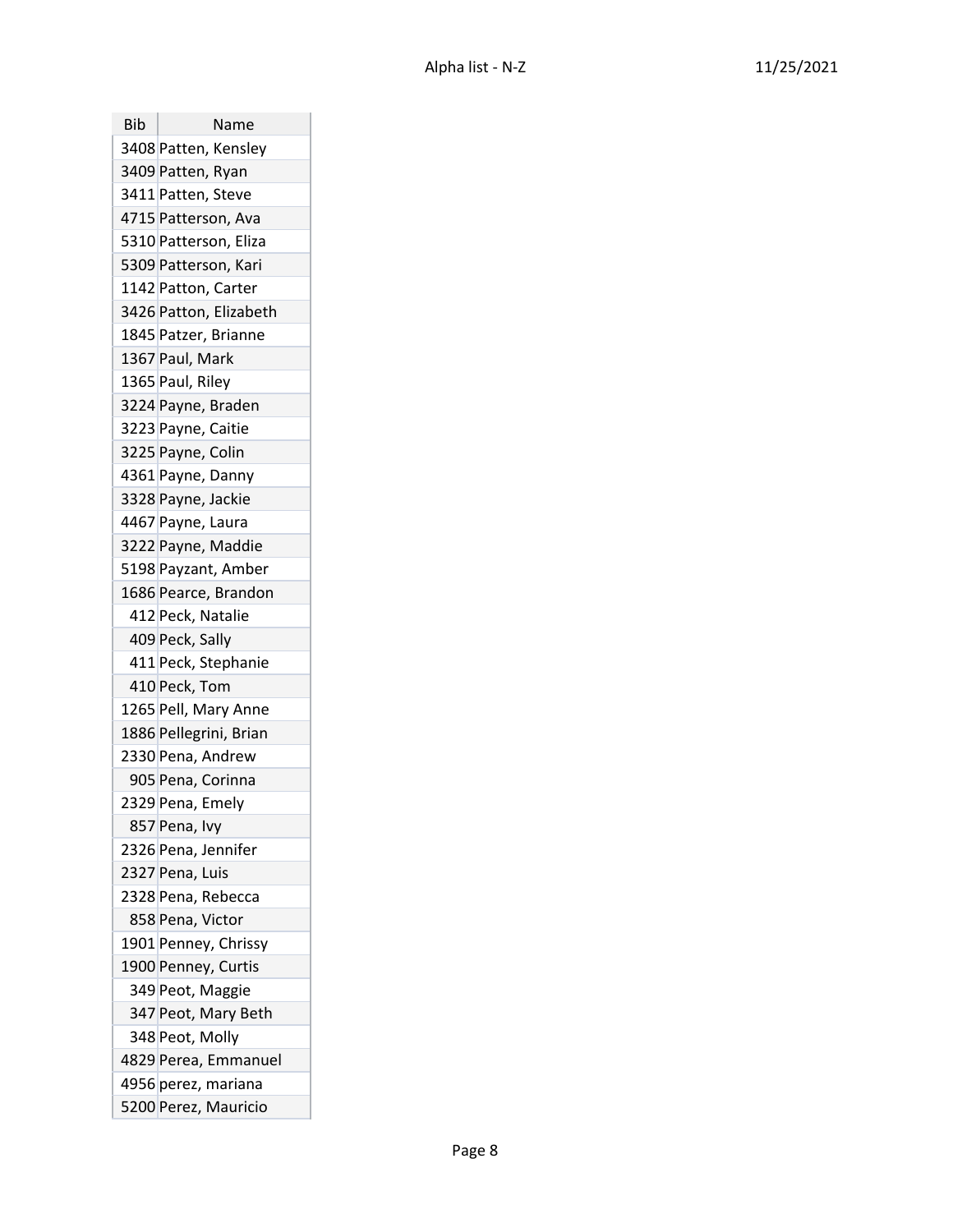| Bib | Name                   |
|-----|------------------------|
|     | 1734 Pericht, Mike     |
|     | 1735 Pericht, Morgan   |
|     | 90 Perivolidis, Chris  |
|     | 2317 Perkins, Billy    |
|     | 2315 Perkins, Dan      |
|     | 2313 Perkins, John     |
|     | 2314 Perkins, Sandy    |
|     | 2004 Perrino, Allison  |
|     | 2003 Perrino, Jake     |
|     | 2005 Perrino, Matthew  |
|     | 2002 Perrino, Nicholas |
|     | 547 Perruquet, Brandon |
|     | 545 Perruquet, Dan     |
|     | 549 Perruquet, Ethan   |
|     | 546 Perruquet, Hannah  |
|     | 551 Perruquet, Jen     |
|     | 548 Perruquet, Willow  |
|     | 4170 Persin, Ellie     |
|     | 4171 Persin, Scott     |
|     | 2235 Peseski, Larry    |
|     | 2094 Peseski, Paul     |
|     | 2234 Peseski, Sarah    |
|     | 1843 Peterson, Abby    |
|     | 1842 Peterson, Dan     |
|     | 3978 Peterson, Jill    |
|     | 3974 Peterson, Joe     |
|     | 3453 Peterson, Kathryn |
|     | 1841 Peterson, Kent    |
|     | 3454 Peterson, Rick    |
|     | 3455 Peterson, Timothy |
|     | 102 Petruzzi, Andrew   |
|     | 2548 Pfeiffer, Tim     |
|     | 2623 Philipp, Craig    |
|     | 4991 Philipp, Taylor   |
|     | 1802 Philips, Tyler    |
|     | 4730 Phillips, Cheryl  |
|     | 3953 Phillips, David   |
|     | 3952 Phillips, Ellen   |
|     | 2633 Phillips, Esther  |
|     | 3951 Phillips, Jacob   |
|     | 1549 Phillips, Kim     |
|     | 2640 Phillips, Liv     |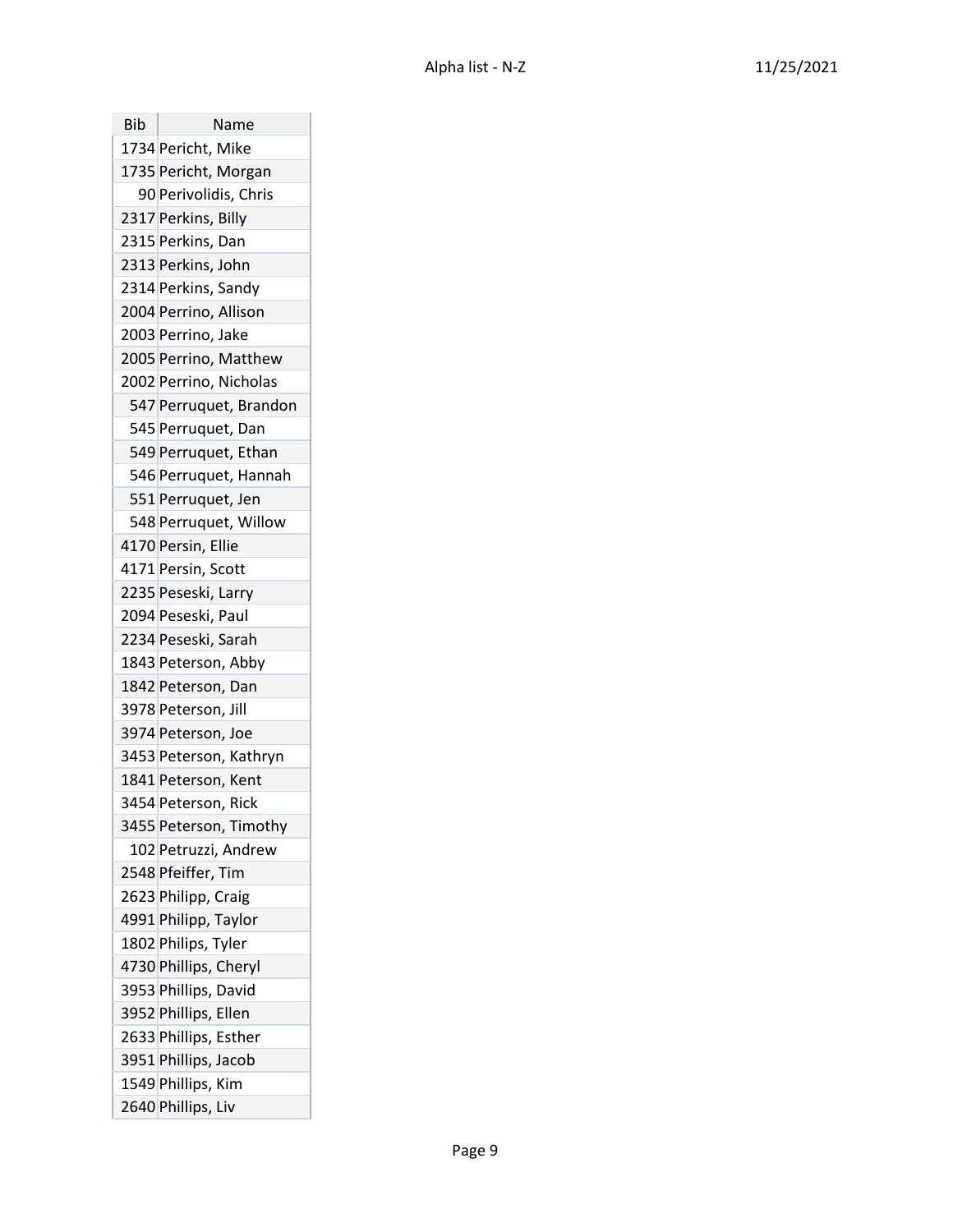| Bib | Name                        |
|-----|-----------------------------|
|     | 2669 Phillips, Michael      |
|     | 1550 Phillips, Paul         |
|     | 2645 Phillips, Rich         |
|     | 2670 Phillips, Sarah        |
|     | 4847 Phillips, Serena       |
|     | 2671 Phillips, Sydney       |
|     | 1114 Piacentino, Mike       |
|     | 4360 Piasecki, Samantha     |
|     | 1050 Piater, Joachim        |
|     | 1051 Piater, Luca           |
|     | 1064 Piater, Nicola         |
|     | 2357 Piazza, Alex           |
|     | 2356 Piazza, David          |
|     | 2531 Piazza, Michele        |
|     | 4124 Pickering, Audrey      |
|     | 4125 Pickering, Blake       |
|     | 4123 Pickering, Matt        |
|     | 3886 Piest, Davis           |
|     | 1908 Pietrowski, Ashleigh   |
|     | 1907 Pietrowski, Joseph     |
|     | 418 Pietsch, Liz            |
|     | 3030 Pilleux-Petronia, Kell |
|     | 5415 Pilot, Amelie          |
|     | 5414 Pilot, Isabel          |
|     | 5412 Pilot, Kim             |
|     | 5416 Pilot, Lucy            |
|     | 5413 Pilot, Tom             |
|     | 3162 Piotrowski, Michele    |
|     | 3540 PIOTROWSKI, PATTI      |
|     | 3163 Piotrowski, Tobin      |
|     | 4596 Pirc, Jonathan         |
|     | 4595 Pirc, Lily             |
|     | 725 Piriano, Julie          |
|     | 1292 Piszczek, Dawn         |
|     | 1052 Piszczek, Lauren       |
|     | 4168 Piszczek, Robby        |
|     | 2465 Pitts, Kathy           |
|     | 1252 PLATEK, VALERIE        |
|     | 641 Ploenes, John           |
|     | 5340 Plummer, Jack          |
|     | 2798 Pluth, Sarah           |
|     | 2587 Pobozny, A.J           |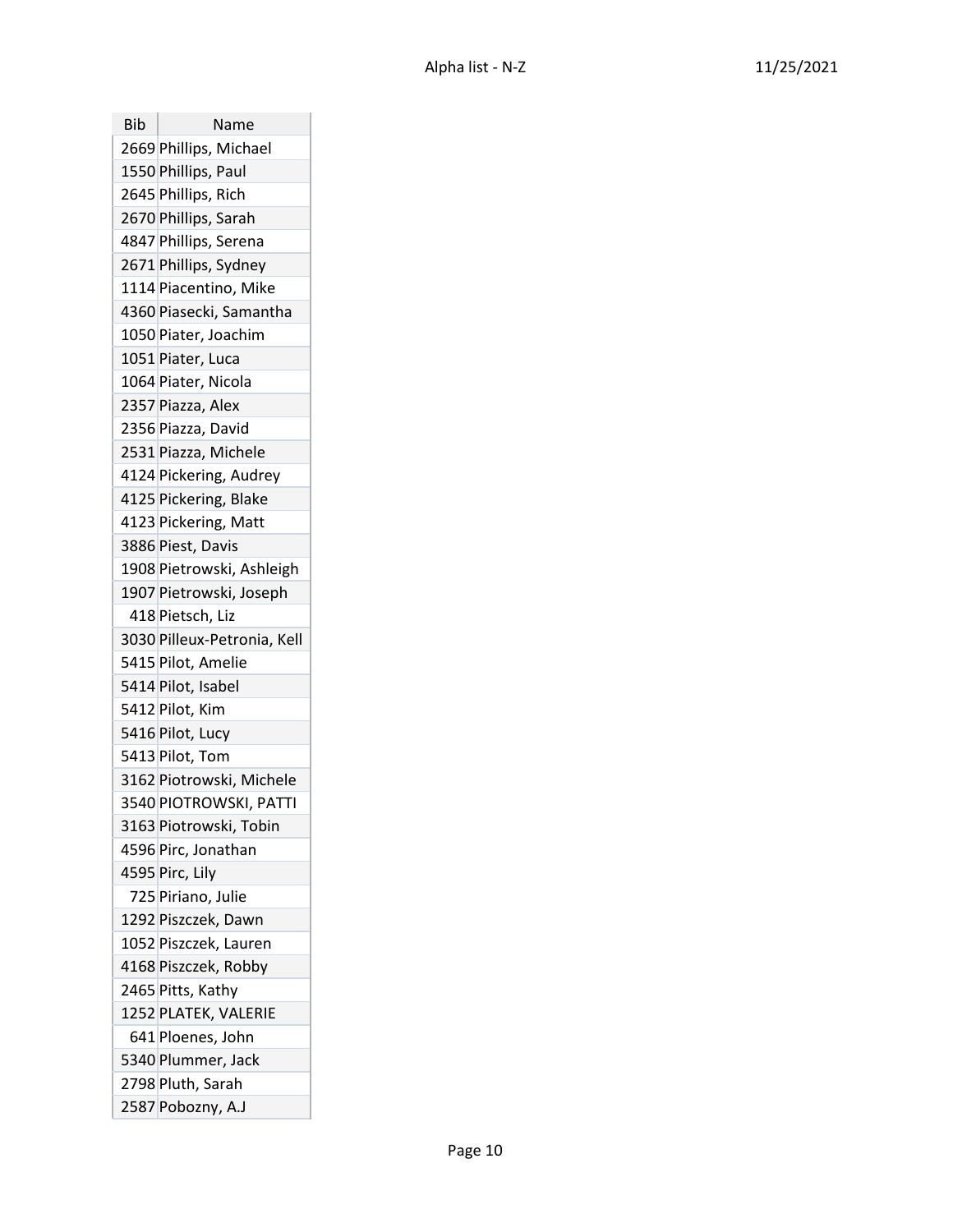| Bib | Name                     |
|-----|--------------------------|
|     | 2586 Pobozny, Abby       |
|     | 2585 Pobozny, Alexis     |
|     | 786 Poces-Bell, Jordan   |
|     | 5062 Poces-Bell, Taylor  |
|     | 3881 Poepping, Michael   |
|     | 5149 Pogge, Braden       |
|     | 5147 Pogge, Justin       |
|     | 5148 Pogge, Kaelyn       |
|     | 5110 Polcari, Dominick   |
|     | 5111 Polcari, Maria      |
|     | 569 Pollen, Bob          |
|     | 570 Pollen, Katie        |
|     | 571 Pollen, Sandy        |
|     | 101 Polzin, Nicholas     |
|     | 100 Polzin, Tim          |
|     | 1255 Pomatto, Donna      |
|     | 1466 Popiolek, Camille   |
|     | 3039 Porro, Jeff         |
|     | 3038 Porro, Michelle     |
|     | 3040 Porro, Zachary      |
|     | 2524 Porter, Cynthia     |
|     | 3124 Postlewait, Jamie   |
|     | 3123 Postlewait, Jason   |
|     | 3122 Postlewait, Lauren  |
|     | 257 Potter, Katie        |
|     | 1423 Poulos, Dr Marc     |
|     | 1424 Poulos, Gavin       |
|     | 1426 Poulos, Tess        |
|     | 151 Power, Aisling       |
|     | 833 Powers, Mary         |
|     | 2447 Poyzer, Rachelle    |
|     | 3849 Poznanski, Tom      |
|     | 4760 Prahin, Nicole      |
|     | 1125 Prasad, Advika      |
|     | 1124 Prasad, Anika       |
|     | 1832 Prendergast, Jeremy |
|     | 1831 Prendergast, Kelly  |
|     | 2676 Prentiss, Tammy     |
|     | 3527 PRILUTSKIY, ANNA    |
|     | 3526 PRILUTSKIY, DENIS   |
|     | 5365 Prinzing, Evan      |
|     | 737 Procik, Emily        |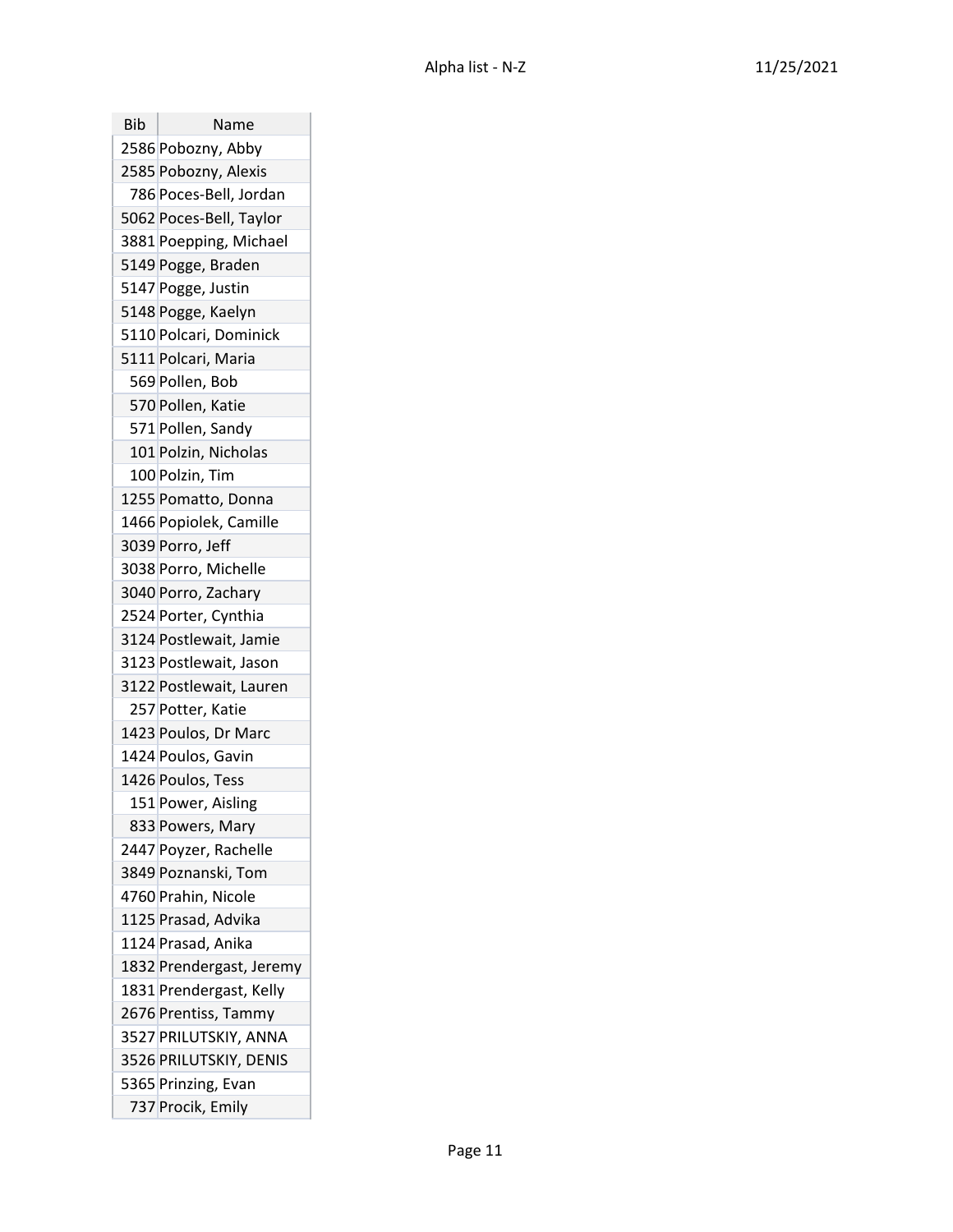| Bib | Name                     |
|-----|--------------------------|
|     | 738 Procik, Ross         |
|     | 4501 Prohammer, Erin     |
|     | 2352 Prokop, Addison     |
|     | 2756 Prunty, Brian       |
|     | 2757 Prunty, Carson      |
|     | 2997 Przybysz, Danielle  |
|     | 2982 Przybysz, George    |
|     | 2996 Przybysz, Madelene  |
|     | 3132 Puacz, Declan       |
|     | 3130 Puacz, Jeanne       |
|     | 3131 Puacz, Phoebe       |
|     | 4160 Puglielli, Bennett  |
|     | 4156 Puglielli, Jeff     |
|     | 5069 Puhala, J           |
|     | 5393 Pukala, Walter T    |
|     | 3620 Puls, Emma          |
|     | 3621 Puls, Julie         |
|     | 4640 Pumphrey-Ruiz, Dara |
|     | 1374 Punches, Addison    |
|     | 1372 Punches, Lindsay    |
|     | 1373 Punches, Michael    |
|     | 714 Punches, Michelle    |
|     | 2528 Punwani, Avi        |
|     | 2525 Punwani, Deepali    |
|     | 2527 Punwani, Jaya       |
|     | 2526 Punwani, Vipul      |
|     | 5249 Purcell, Harry      |
|     | 5283 Purcell, Luke       |
|     | 1468 Purl, Bryan         |
|     | 1471 Purl, Ellen         |
|     | 1467 Purl, Karen         |
|     | 1469 Purl, Lauren        |
|     | 1470 Purl, Raegan        |
|     | 883 Puscas, Victor       |
|     | 4497 Puscheck, Camden    |
|     | 4495 Puscheck, John      |
|     | 4496 Puscheck, Lauren    |
|     | 2938 Pye, Carly          |
|     | 2935 Pye, Richard        |
|     | 116 Pyritz, Val          |
|     | 4537 Pyrz, Robert        |
|     | 1153 Pytlak, Ethan       |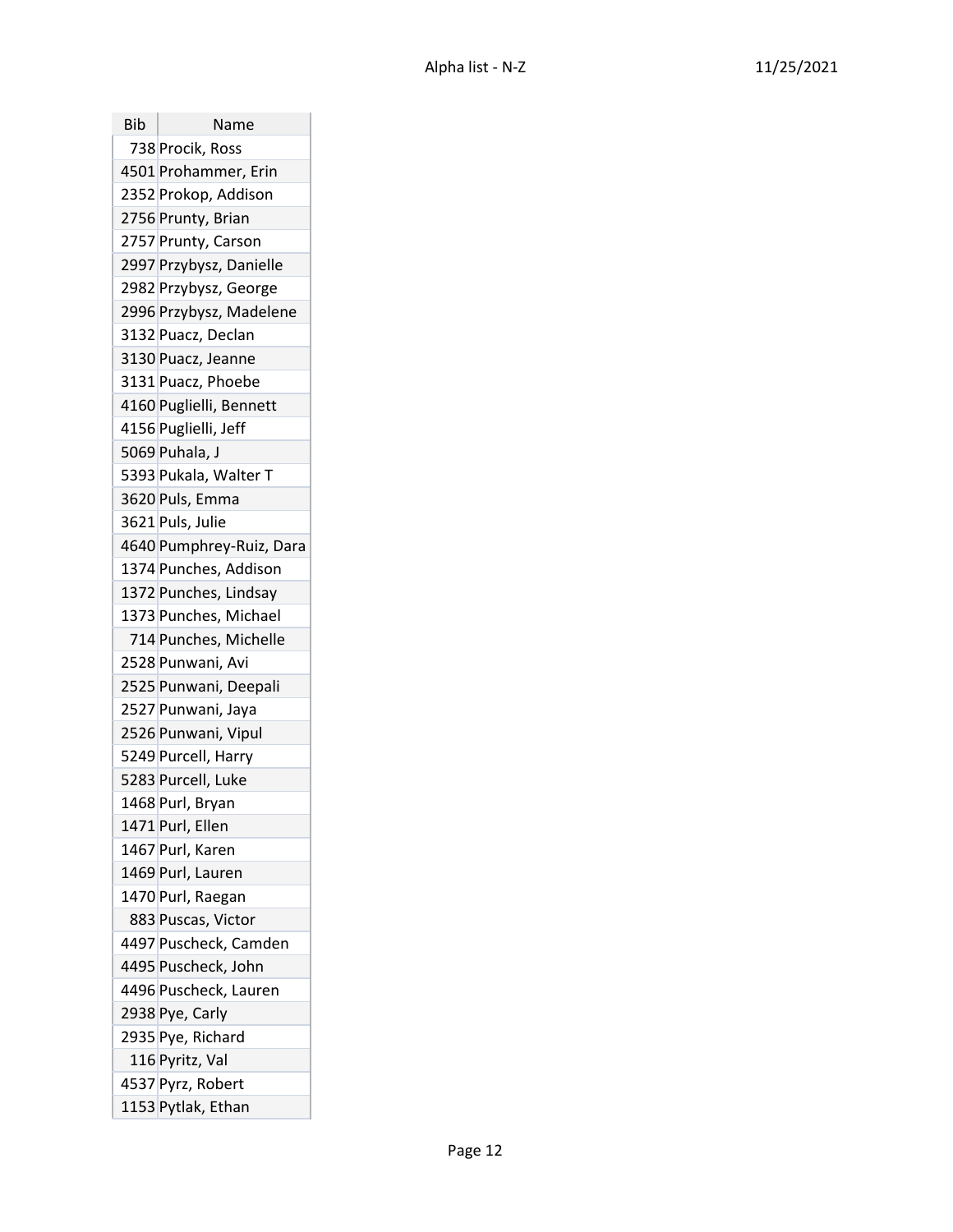| <b>Bib</b> | Name                    |
|------------|-------------------------|
|            | 559 Qaiyumi, Insiya     |
|            | 557 Qaiyumi, Irfan      |
|            | 556 Qaiyumi, Lubaina    |
|            | 558 Qaiyumi, Zainab     |
|            | 437 Quaid, Brendan      |
|            | 436 Quaid, Colleen      |
|            | 438 Quaid, James        |
|            | 435 Quaid, Kathleen     |
|            | 439 Quaid, Maureen      |
|            | 5411 Quddoura, Asma     |
|            | 2826 Quebbeman, Cindy   |
|            | 2825 Quebbeman, Jim     |
|            | 2827 Quebbeman, Krista  |
|            | 2811 Quebbeman, Kyla    |
|            | 4746 Quinlan, Brady     |
|            | 4463 Quinlan, Christina |
|            | 645 Quinn, Emily        |
|            | 644 Quinn, Mark         |
|            | 646 Quinn, Megan        |
|            | 4007 Quintanar, Jessica |
|            | 1939 Raducha, Adam      |
|            | 1938 Raducha, Caroline  |
|            | 1936 Raducha, Kregg     |
|            | 1937 Raducha, Paul      |
|            | 4855 Radulovich, Andrew |
|            | 619 Radzevicius, Inga   |
|            | 622 Radzevicius, Julius |
|            | 620 Radzevicius, Kovas  |
|            | 618 Radzevicius, Rimas  |
|            | 3914 Rafalowicz, Ada    |
|            | 523 Rai, Nripendra      |
|            | 2596 Rakes, Joanne      |
|            | 458 Ramadan, Paula      |
|            | 3017 Ramanathan, Akshay |
|            | 526 RAMANATHAN, SAM     |
|            | 2656 Ramanathan, Swetha |
|            | 524 RAMANATHAN, VIJA    |
|            | 2295 Rambke, Chris      |
|            | 2299 Rambke, Mikey      |
|            | 2298 Rambke, Nick       |
|            | 2300 Rambke, Ruby       |
|            | 483 ramenani, Bhanu     |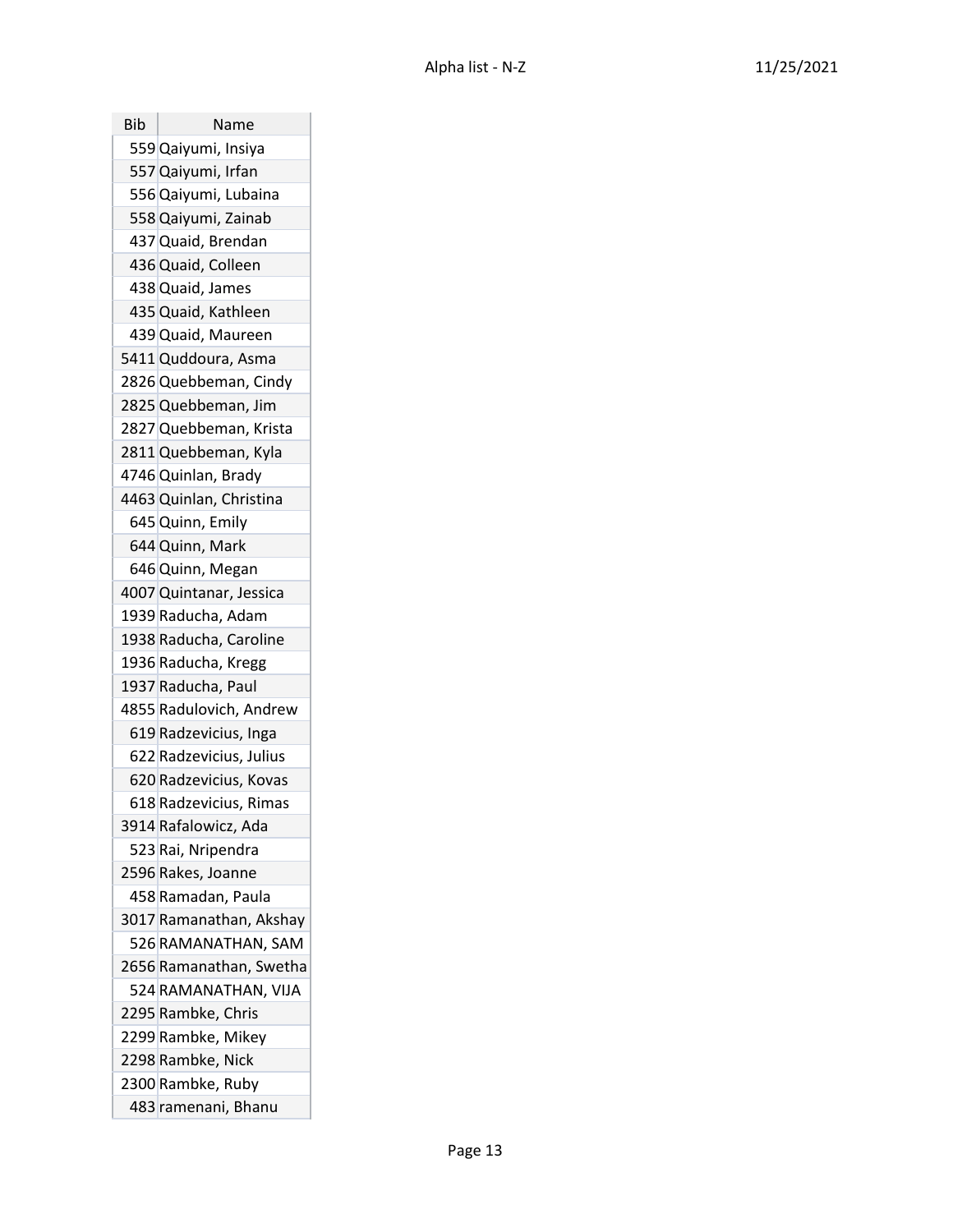| <b>Bib</b> | Name                      |
|------------|---------------------------|
|            | 484 Ramenani, Brittany    |
|            | 485 Ramenani, Kaia        |
|            | 1657 Ramer Holmes, Amy    |
|            | 1656 Ramer, Patrick       |
|            | 1673 Ramer, Roy           |
|            | 5399 Ramírez, Brenda      |
|            | 3977 Ramirez, Jose        |
|            | 3908 Ramirez-Lara, Nicole |
|            | 3834 Ramsden, Blake       |
|            | 5379 Ramsden, Cassidy     |
|            | 5378 Ramsden, Clayton     |
|            | 3846 Ramsden, Teaira      |
|            | 3847 Ramsden, Zachary     |
|            | 1359 Rancich, Dan         |
|            | 1360 Rancich, Dave        |
|            | 1358 Rancich, Ellie       |
|            | 4414 Randa, Deborah       |
|            | 4415 Randa, Larry         |
|            | 2661 Rankin, Parker       |
|            | 3946 Ransom, Michael      |
|            | 3945 Ransom, Terri        |
|            | 1090 Rapp, Emily          |
|            | 1092 Rapp, Hank           |
|            | 1091 Rapp, Sofia          |
|            | 1093 Rapp, Walter         |
|            | 1089 Rapp, Wayne          |
|            | 4756 Rath, Eric           |
|            | 2662 Rausch, David        |
|            | 577 Ray, David            |
|            | 578 Ray, Jordan           |
|            | 576 Ray, Melissa          |
|            | 3947 Raybould, Steven     |
|            | 475 Reader, Tracy         |
|            | 746 Reasons, Ailie        |
|            | 745 Reasons, Ben          |
|            | 417 Reasons, Debbie       |
|            | 3734 Reasons, Matthew     |
|            | 5108 Reasons, Sarah       |
|            | 4612 Recendez, James      |
|            | 3404 Reed, Andrew         |
|            | 3403 Reed, Kim            |
|            | 3022 Reed, Rachel         |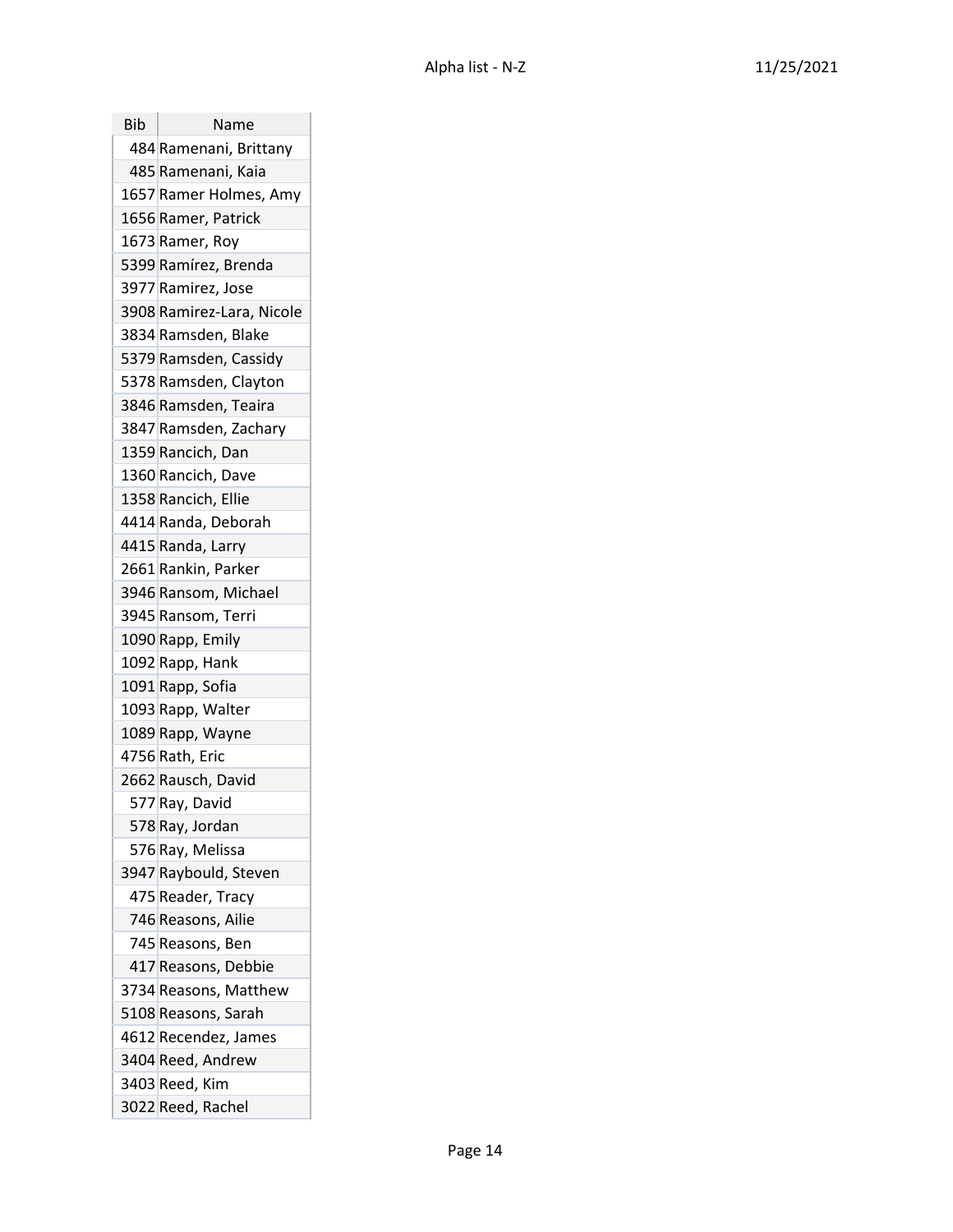| Bib | Name                   |
|-----|------------------------|
|     | 2844 Reed, TJ          |
|     | 3679 Regan, Mary       |
|     | 3678 Regan, Nora       |
|     | 4623 Reginato, Gui     |
|     | 2515 Rego, Charlie     |
|     | 2529 Rego, Grace       |
|     | 3011 Reice, Caitlin    |
|     | 3010 Reice, Cathy      |
|     | 3012 Reice, Charlie    |
|     | 466 Reichel, Paul      |
|     | 467 Reichel, Pauline   |
|     | 3229 Reid, Jack        |
|     | 3230 Reid, Morgan      |
|     | 3228 Reid, Susan       |
|     | 3061 Reidy, Michael    |
|     | 4032 Reilly, Abigael   |
|     | 4033 Reilly, Evelyn    |
|     | 4030 Reilly, Neil      |
|     | 3783 Reimer, Paul      |
|     | 3949 Reinacher, Deb    |
|     | 2209 Reiner, Megan     |
|     | 2208 Reiner, Zach      |
|     | 1643 Reinke, Alec      |
|     | 1492 Reinke, Michael   |
|     | 4386 Reitz, Ava        |
|     | 4387 Reitz, Ellie      |
|     | 1066 Relihan, James    |
|     | 326 Renfroe, Christie  |
|     | 4536 Renn, Aaron       |
|     | 4399 Renn, Caroline    |
|     | 481 Renn, Emily        |
|     | 1080 Renn, Jim         |
|     | 1081 Renn, Laurie      |
|     | 710 Renshaw, Dawna     |
|     | 709 Renshaw, Sean      |
|     | 3392 Restko, Curtis    |
|     | 3391 Restko, Kelly     |
|     | 366 Reuland, Elizabeth |
|     | 382 Reuland, Rob       |
|     | 845 Revord, Ronald     |
|     | 844 Revord, Sara       |
|     | 4128 Reyes, Jacob      |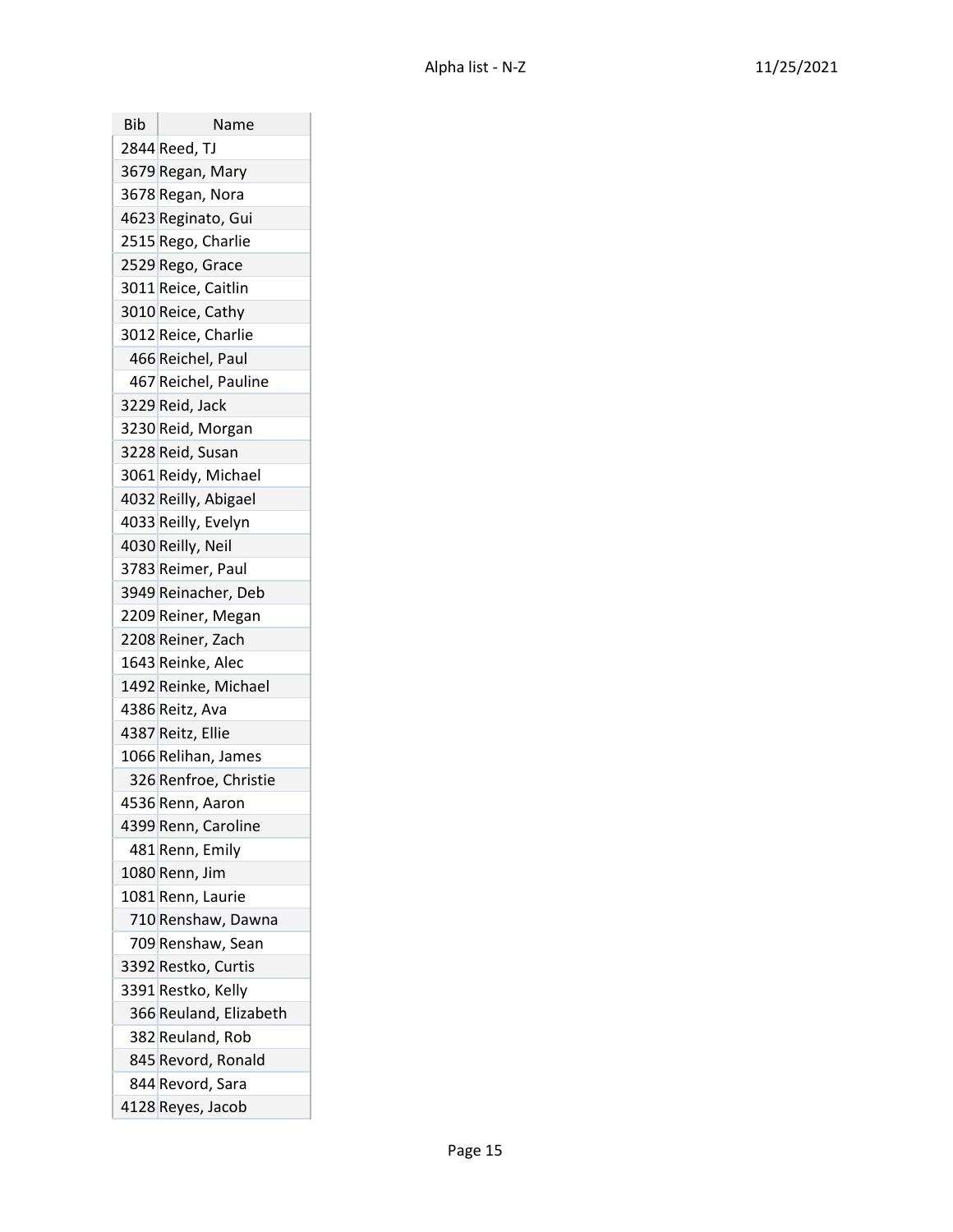| Bib | Name                    |
|-----|-------------------------|
|     | 4126 Reyes, Jennifer    |
|     | 4127 Reyes, Steve       |
|     | 4129 Reyes, Tyler       |
|     | 390 Reynolds, Barbara   |
|     | 391 Reynolds, Jeremy    |
|     | 3827 Reynolds, Maddie   |
|     | 4575 Reynolds, Matthew  |
|     | 3656 Rhea, Lillyanna    |
|     | 4724 Rhea, Paige        |
|     | 1430 Rhodes, Jonathon   |
|     | 1432 Rhodes, Joshua     |
|     | 1431 Rhodes, Sejal      |
|     | 4515 Richard, Erin      |
|     | 4516 Richard, Robbie    |
|     | 1923 Richards, Julia    |
|     | 1924 Richards, Ryan     |
|     | 3653 Richardson, Jon    |
|     | 2460 Richert, Jim       |
|     | 2772 Richier, Alexis    |
|     | 2773 Richier, Bianca    |
|     | 867 Richier, Corey      |
|     | 2771 Richier, Mark      |
|     | 219 Richlak, Robert     |
|     | 4338 Richmond, Fred     |
|     | 4166 Richmond, Sarah    |
|     | 1817 Rico, Eileen       |
|     | 1821 Rico, Lil Bear     |
|     | 85 Rieckmann, Jonathan  |
|     | 1293 Riegle, Anne       |
|     | 4662 Rienks, Lydia      |
|     | 4663 Rienks, Steven     |
|     | 2060 Rigaud, Carl       |
|     | 771 Righter, Jared      |
|     | 4962 Riley, Mia         |
|     | 4961 Riley, Theresa     |
|     | 907 Rios, Mirsa         |
|     | 3726 Rittenbacher, Mark |
|     | 4427 Rivera, Gina       |
|     | 4425 Rivera, Mitch      |
|     | 4641 Rixie, Jay         |
|     | 4277 Rixie, Jerry       |
|     | 404 Robanske, Tina      |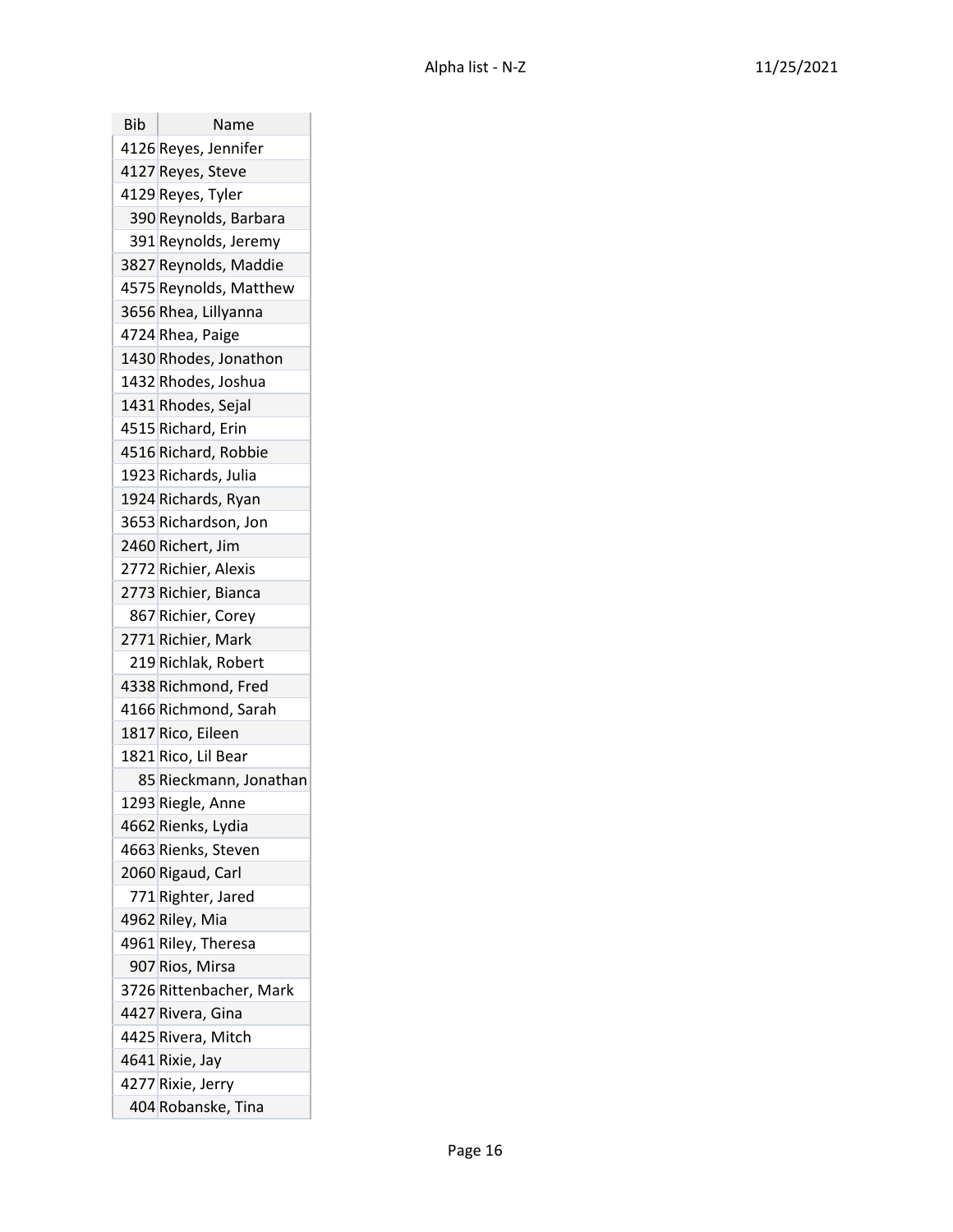| Bib | Name                    |
|-----|-------------------------|
|     | 4357 Roberson, Sherwana |
|     | 4359 Roberson, Shirley  |
|     | 3608 Roberts, Dylan     |
|     | 4766 Roberts, Jerry     |
|     | 3607 Roberts, Michelle  |
|     | 4767 Roberts, Ryan      |
|     | 4765 Roberts, Tracy     |
|     | 4082 Robertson, Chris   |
|     | 3159 Robinson, Abby     |
|     | 3158 Robinson, Ashley   |
|     | 4423 robinson, jerry    |
|     | 3156 Robinson, Kristine |
|     | 3157 Robinson, Mitchell |
|     | 3820 Robles, Zeke       |
|     | 3850 Roche, Betsy       |
|     | 4443 Rodgers, Alan      |
|     | 1602 Rodriguez, Joshua  |
|     | 1599 Rodriguez, Karin   |
|     | 2694 Rodriguez, Liz     |
|     | 1600 Rodriguez, Mikayla |
|     | 2624 Rodriguez, Rebeca  |
|     | 3956 Rodriguez, Tracy   |
|     | 3572 Rogers, James      |
|     | 5261 Rogers, John       |
|     | 3571 Rogers, Mary       |
|     | 1990 Rogers, Stephen    |
|     | 3895 Rohland, Christian |
|     | 3896 Rohland, Michelle  |
|     | 3897 Rohland, Timothy   |
|     | 4294 Rohlwing, Andrew   |
|     | 4289 Rohlwing, Nick     |
|     | 2835 Rohr, Daniel       |
|     | 2836 Rohr, Jonathan     |
|     | 2834 Rohr, Kathryn      |
|     | 3797 Rohrbeck, Kelly    |
|     | 2765 Rolston, Lori      |
|     | 2764 Rolston, Madeline  |
|     | 2766 Rolston, Savannah  |
|     | 2763 Rolston, Scott     |
|     | 4873 Romanelli, Julie   |
|     | 1680 Romano, Anna       |
|     | 1679 Romano, Fred       |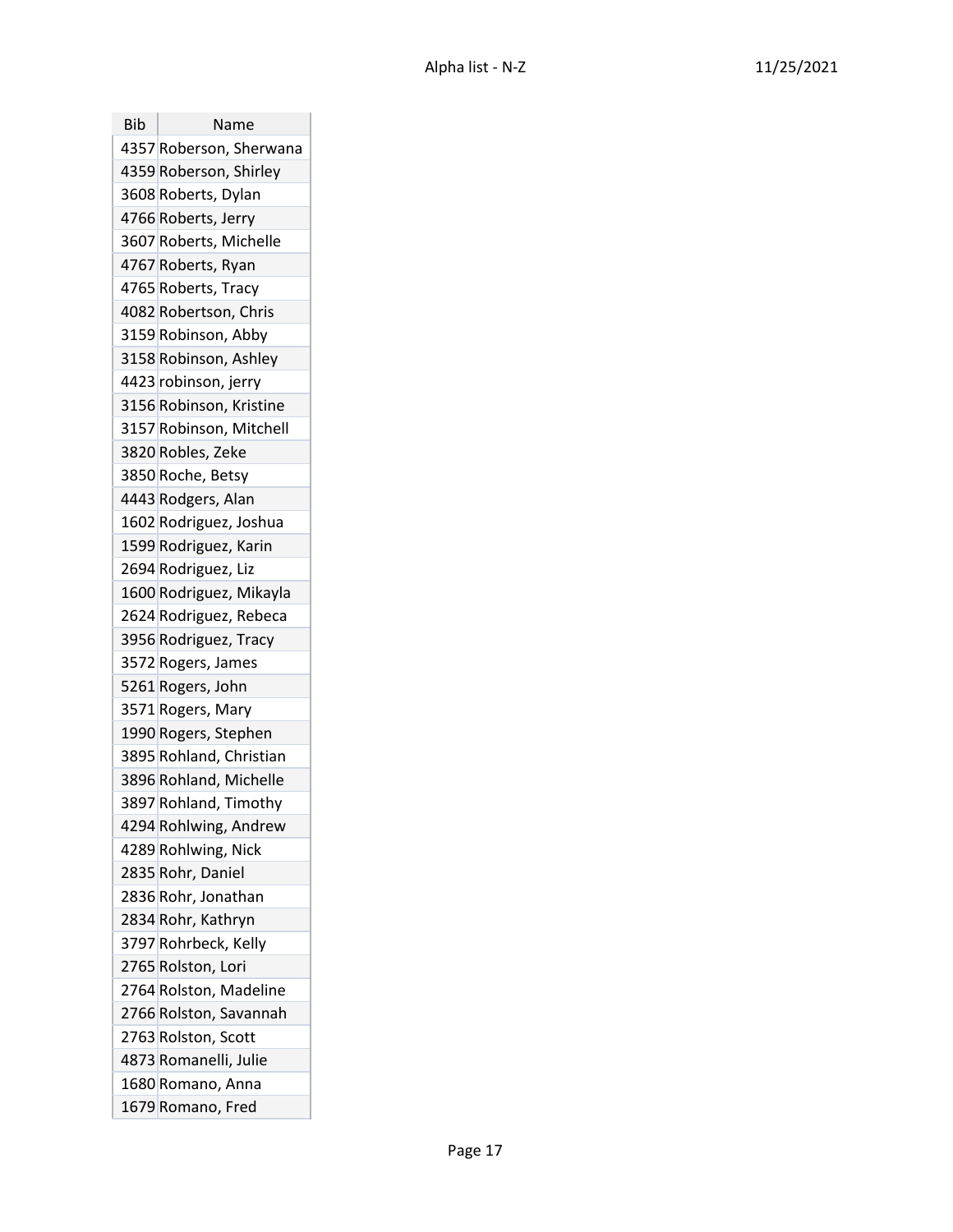| Bib | Name                     |
|-----|--------------------------|
|     | 1882 Romanoff, Kelsey    |
|     | 3899 Romero, Adriana     |
|     | 2289 Ronneberg, Ann      |
|     | 2292 Ronneberg, Grace    |
|     | 2290 Ronneberg, Jake     |
|     | 2291 Ronneberg, Sam      |
|     | 2288 Ronneberg, Steven   |
|     | 4218 Rook, Lee           |
|     | 4382 Rooney, Erin        |
|     | 1978 Rose, Emily         |
|     | 5397 Rose, Jacob         |
|     | 2226 Rose, Lindsey       |
|     | 4654 Rose, Malena        |
|     | 4996 Rosenbach, Julian   |
|     | 2115 Rosenmann, Patricia |
|     | 3688 Ross, Katie         |
|     | 3689 Ross, Kelly         |
|     | 4122 Ross, Pete          |
|     | 4141 Ross, Shari         |
|     | 706 Rossi, Amy           |
|     | 4718 Rossi, Michael      |
|     | 4719 Rossi, Raja         |
|     | 707 Rossi, Sara          |
|     | 4523 Rotherham, Katie    |
|     | 3304 Rothner, Nikki      |
|     | 1709 Rotolo, Casey       |
|     | 1710 Rotolo, Jordyn      |
|     | 1708 Rotolo, Julie       |
|     | 1779 Roug, Elise         |
|     | 3096 Rourke, Erin        |
|     | 3220 Roussis, Chris      |
|     | 3218 Roussis, Melissa    |
|     | 230 Rowland, Kate        |
|     | 4114 Roza, James         |
|     | 4076 Rquibi, Hassan      |
|     | 4075 Rquibi, Leila       |
|     | 82 Ruane, John           |
|     | 81 Ruane, Julia          |
|     | 1194 Ruban, Alexander    |
|     | 4939 Ruban, Katya        |
|     | 1193 Ruban, Sarah        |
|     | 4907 Ruble, Jack         |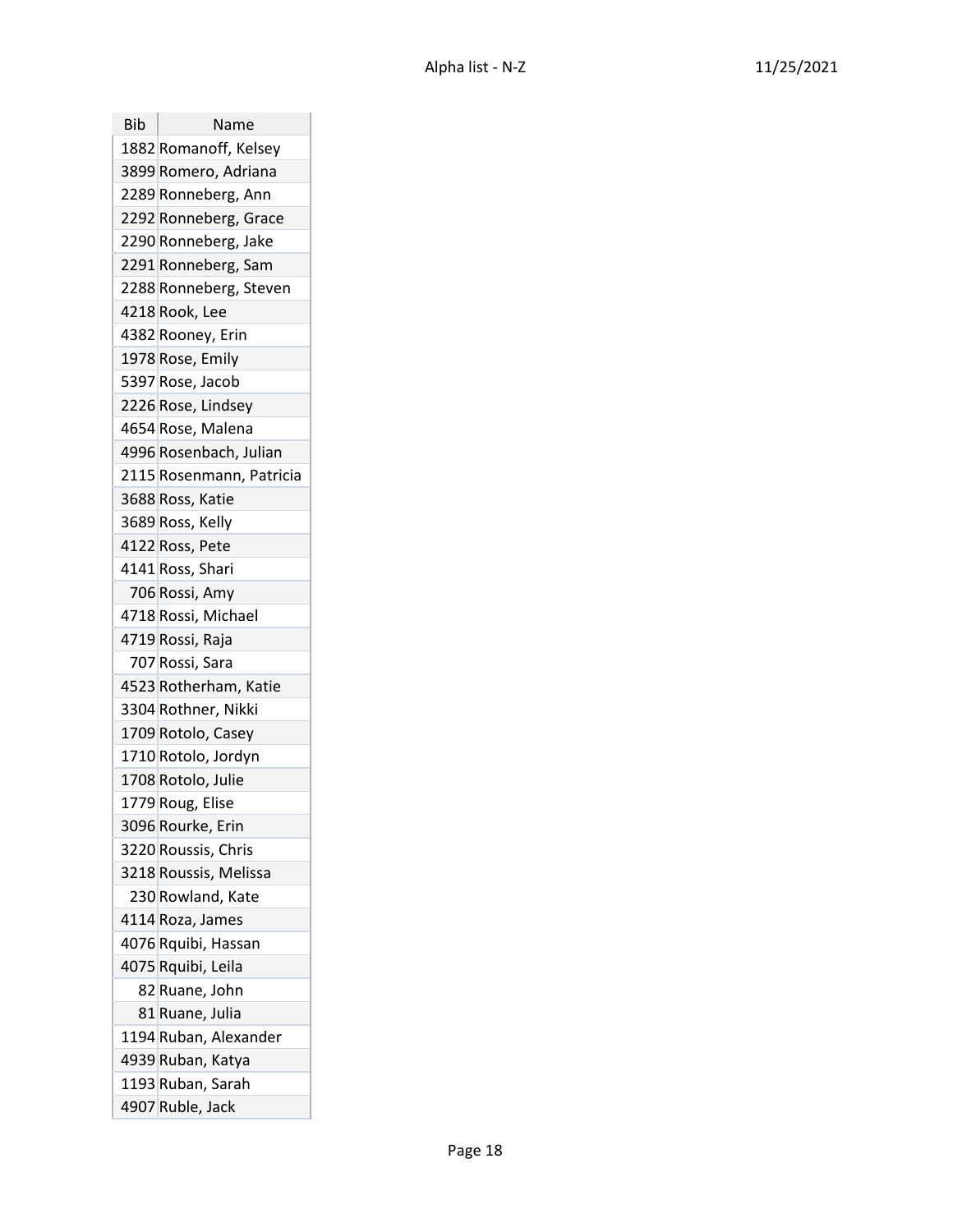| <b>Bib</b> | Name                   |
|------------|------------------------|
|            | 3819 Rucci, Violet     |
|            | 4323 Rudd, Bill        |
|            | 4324 Rudd, Billy       |
|            | 4321 Rudd, Jessica     |
|            | 4521 Rudin, Chris      |
|            | 3467 Rueda, Nonie      |
|            | 3466 Rueda, Venus      |
|            | 3761 Rueffer, Alex     |
|            | 10 Rueffer, Jim        |
|            | 3737 Rueffer, Owen     |
|            | 1575 Ruesch, Jack      |
|            | 4958 Rufo, Victoria    |
|            | 124 Rund, Jamie        |
|            | 125 Rund, Jett         |
|            | 126 Rund, Joey         |
|            | 121 Rund, Josie        |
|            | 122 Rund, Nickie       |
|            | 127 Rund, Trevor       |
|            | 123 Rund, Tyler        |
|            | 956 Ruscitti, Darcy    |
|            | 955 Ruscitti, richard  |
|            | 959 ruscitti, ryan     |
|            | 958 ruscitti, rylee    |
|            | 957 ruscitti, taylor   |
|            | 2794 Rusenas, Viktor   |
|            | 1200 Russell, Erica    |
|            | 1201 Russell, Mike     |
|            | 2988 Russell, Nikolas  |
|            | 302 Russer, Amy        |
|            | 3957 Rusthoven, Andrew |
|            | 3955 Rusthoven, Debra  |
|            | 3954 Rusthoven, Donald |
|            | 3612 Rutkowski, Allie  |
|            | 3610 Rutkowski, Brody  |
|            | 3611 Rutkowski, Jake   |
|            | 4795 Ryan, Adelin      |
|            | 4794 Ryan, Christine   |
|            | 4796 Ryan, Conor       |
|            | 4791 Ryan, Kevin       |
|            | 299 Ryan, Margaret     |
|            | 5114 Ryan, Rose        |
|            | 3406 Rydberg, Ben      |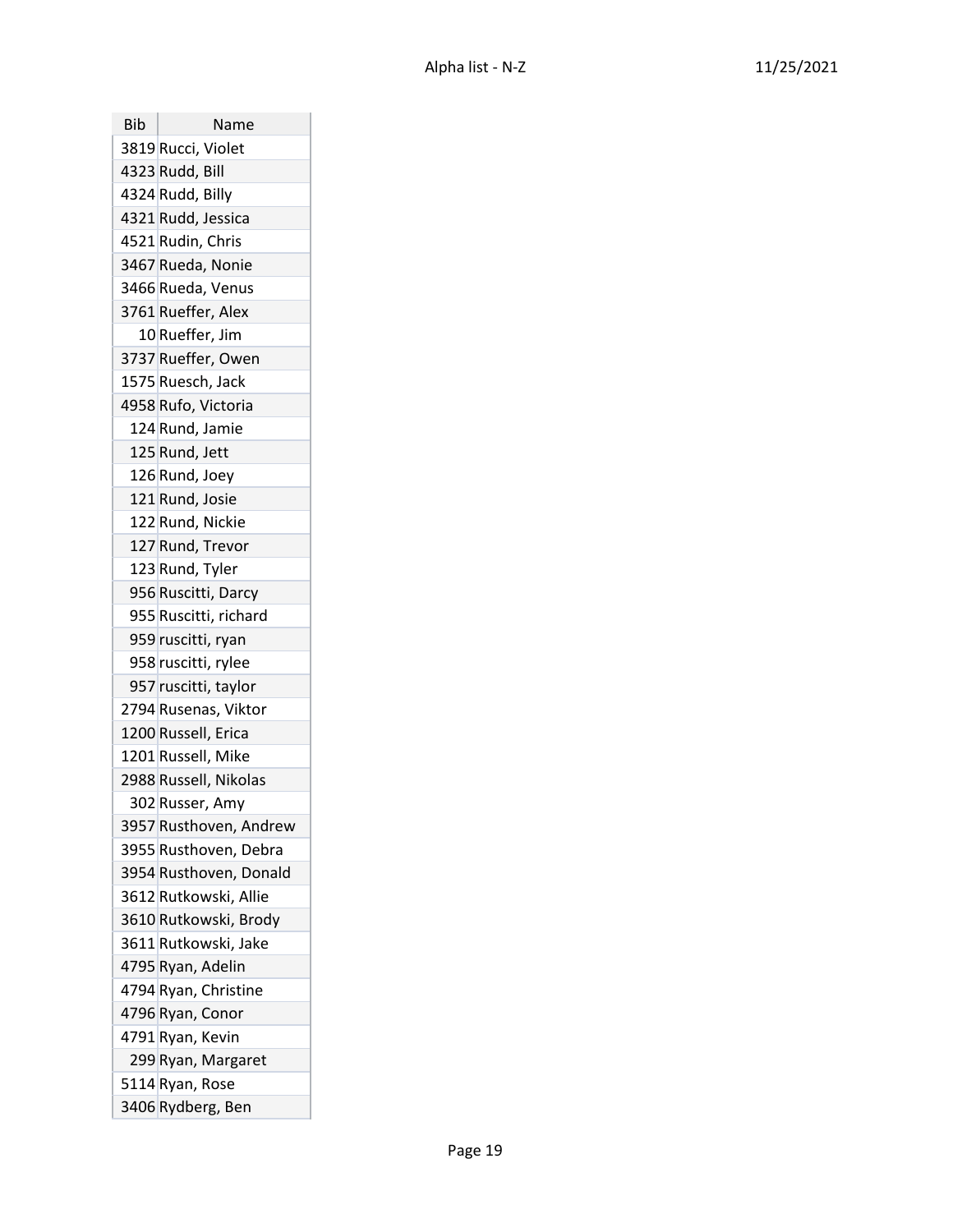| Bib | Name<br>3405 Rydberg, Kathryn |
|-----|-------------------------------|
|     | 5036 Rymarz, Dan              |
|     | 1878 Ryor, Jake               |
|     | 2338 Sabaini, Luca            |
|     |                               |
|     | 4736 Sabaini, Meghan          |
|     | 4582 Saban, Claire            |
|     | 4668 Saban, Karen             |
|     | 3721 Sabatino, John           |
|     | 3720 Sabatino, Niki           |
|     | 5312 Saeed, Amina             |
|     | 2650 Saha, Soham              |
|     | 2612 Sahm, Bill               |
|     | 2613 Sahm, Erin               |
|     | 1691 Saiz, Carlos             |
|     | 3107 Sakelaris, Frank         |
|     | 3109 Sakelaris, Phylicia      |
|     | 5195 Salek, Logan             |
|     | 5194 Salek, Stacy             |
|     | 13 Saleme, Joanne             |
|     | 15 Saleme, Jonathan           |
|     | 14 Saleme, Raul               |
|     | 3921 Sall, Colleen            |
|     | 3922 Sall, Lauren             |
|     | 4830 Salmon, Greta            |
|     | 1280 Salpekar, Elyse          |
|     | 4990 Salpekar, Rohan          |
|     | 3786 Saltysiak, Byron         |
|     | 589 Samojedny, Claire         |
|     | 588 Samojedny, Patty          |
|     | 61 Sanchez, Christina         |
|     | 708 Sanders, Delainey         |
|     | 2796 Sanders, Todd            |
|     | 2392 Sandman, Burke           |
|     | 2393 Sandman, Lauren          |
|     | 1420 Sandman, Lauren          |
|     | 1421 Sandman, Thomas          |
|     | 4867 Sandy, Alec              |
|     | 4435 Sandy, Sophia            |
|     | 1918 Sankepally, Akash        |
|     | 1915 Sankepally, Akshita      |
|     | 1917 Sankepally, Vijay        |
|     | 4806 Santerelli, Erin         |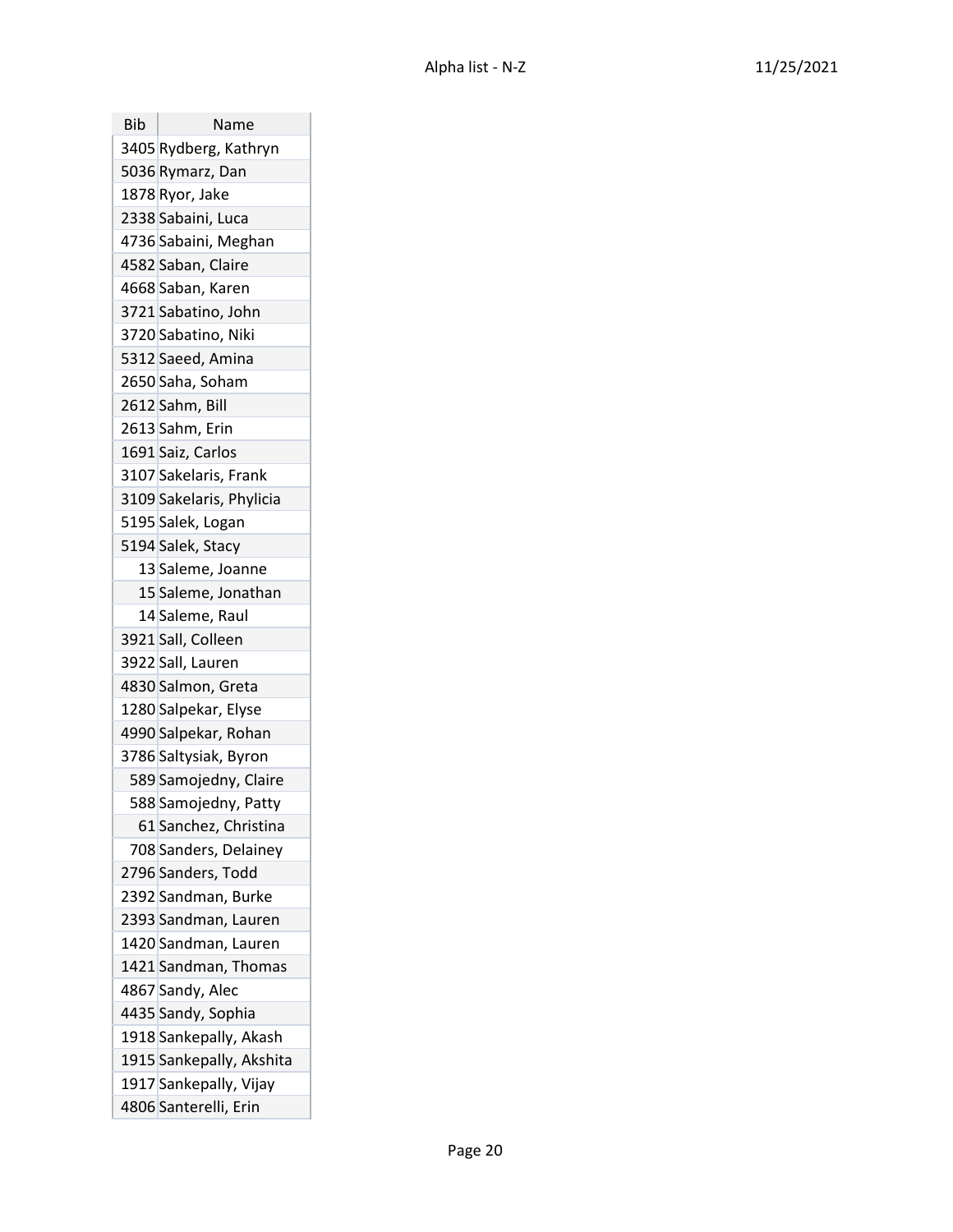| <b>Bib</b> | Name                     |
|------------|--------------------------|
|            | 4797 Santerelli, Jerry   |
|            | 4793 Santerelli, Kendall |
|            | 3334 Santschi, Jennifer  |
|            | 4839 Sanzeri, Mallory    |
|            | 5027 Sarcu, Connor       |
|            | 5026 Sarcu, David        |
|            | 5025 SARCU, KRISTEN      |
|            | 5028 Sarcu, Quinn        |
|            | 4130 SARNA, JOHN         |
|            | 677 sarovich, anna       |
|            | 3249 Sarwark, Andrew     |
|            | 4866 Sass, Molly         |
|            | 3868 Sathyan, Swapna     |
|            | 5407 Satterley, Joey     |
|            | 5406 Satterley, Juliana  |
|            | 1228 Sattler, Jessica    |
|            | 1398 Saturley, Debra     |
|            | 2482 Saucedo, Ricardo    |
|            | 3317 Savage, Kathy       |
|            | 697 Sayer, Lara          |
|            | 2606 Sayer, Mike         |
|            | 2605 Sayer, Nancy        |
|            | 5002 SAYLA, AMMAR        |
|            | 5003 Sayla, Safiya       |
|            | 908 Sazon, J Max Gerard  |
|            | 4585 Scarpati, Lindsey   |
|            | 4347 Scaturro, Melissa   |
|            | 4635 Schaaf, Cindy       |
|            | 1663 Schaefer, Tim       |
|            | 1060 Schafer, Jamie      |
|            | 1061 Schafer, Michael    |
|            | 432 Scharafin, Doug      |
|            | 614 Scheel, Caroline     |
|            | 1604 Scheel, Debra       |
|            | 615 Scheel, Kasey        |
|            | 1994 Scheel, Matthew     |
|            | 1660 SCHEEL, MICHAEL     |
|            | 2885 Scherer, Adam       |
|            | 2887 Scherer, Bennett    |
|            | 2884 Scherer, Brooke     |
|            | 2886 Scherer, Vaughn     |
|            | 2632 Scherger, Jay       |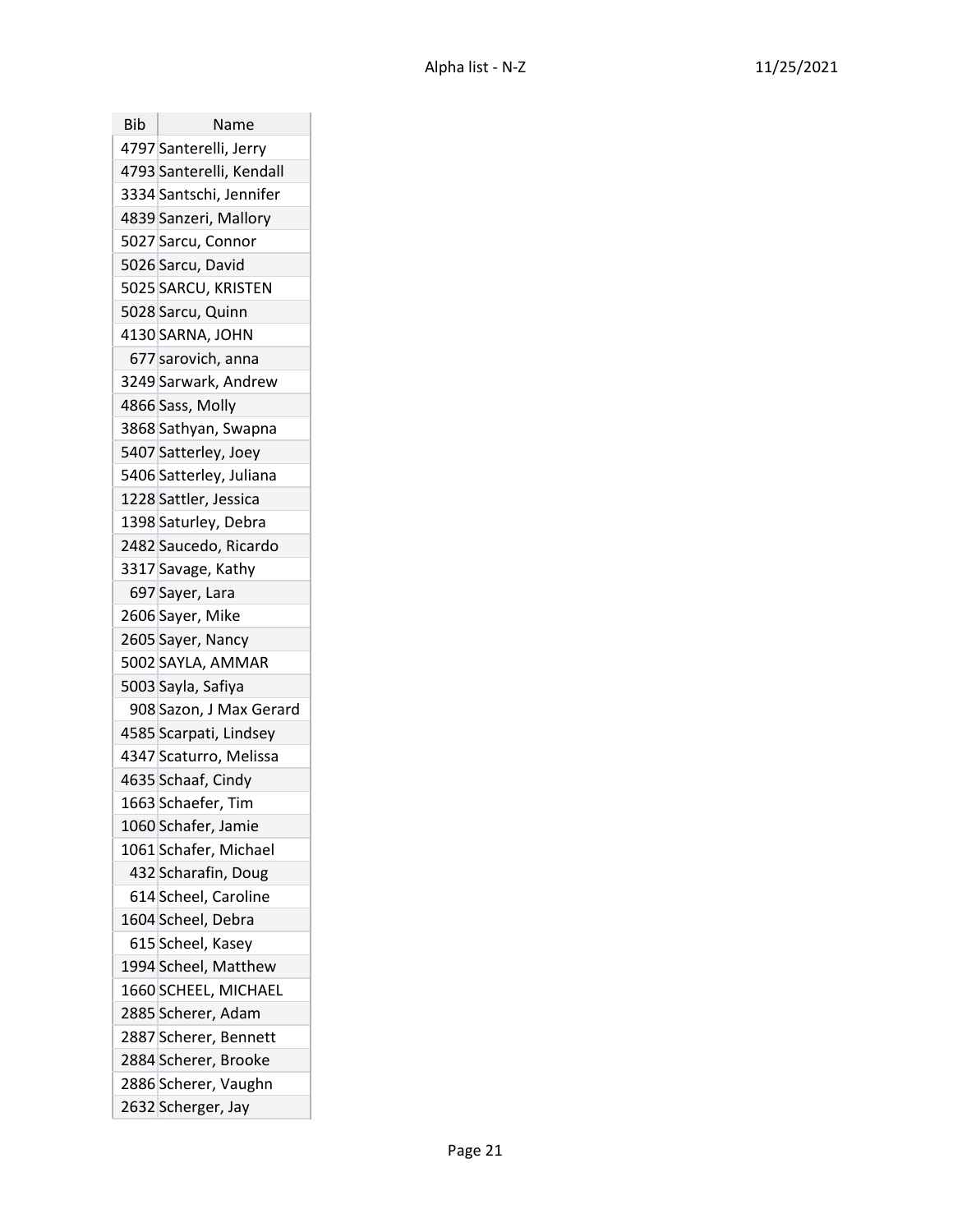| <b>Bib</b> | Name                       |
|------------|----------------------------|
|            | 2631 Scherger, Lauren      |
|            | 37 Schiavo, Jean           |
|            | 4279 Schiedemeyer, Jason   |
|            | 4642 Schiedemeyer, Kate    |
|            | 5324 Schindel, Drew        |
|            | 5325 Schindel, John        |
|            | 313 Schindele, Chris       |
|            | 4209 Schlamp, Jeffrey      |
|            | 4486 Schlecht, Madeline    |
|            | 2166 Schlosser, Maegan     |
|            | 2165 Schlosser, Tim        |
|            | 5197 Schmeltzer, David     |
|            | 4412 Schmidt, Katie        |
|            | 4411 Schmidt, Raymond      |
|            | 4410 Schmidt, Stephanie    |
|            | 5150 Schmieder, Dan        |
|            | 4576 Schmieder, Jim        |
|            | 4914 Schmieder, Molly      |
|            | 4673 Schmieder, Steve      |
|            | 4370 Schmit, Daniel        |
|            | 4225 Schnayer, Vinny       |
|            | 2853 Schneider, Bill       |
|            | 2854 Schneider, Cassidy    |
|            | 1503 Schnell, Haley        |
|            | 1502 Schnell, Judy         |
|            | 5263 Schoeberlein, Mark    |
|            | 3008 Schopp, Carly         |
|            | 3009 Schopp, Emily         |
|            | 3479 Schorse, Helen        |
|            | 2318 SCHRAM, KATIE         |
|            | 1284 Schreiber Speca, Jill |
|            | 640 Schreibman, Philip     |
|            | 4190 Schroeder, Brad       |
|            | 5222 Schroeder, Jeff       |
|            | 201 Schroeder, Mike        |
|            | 4191 Schroeder, Mikey      |
|            | 5235 Schroeder, Sami       |
|            | 200 Schroeder, Susan       |
|            | 5238 Schroeder, Zane       |
|            | 2547 Schroedter, Nora      |
|            | 5203 Schuler, Craig        |
|            | 5205 Schuler, Eleanor      |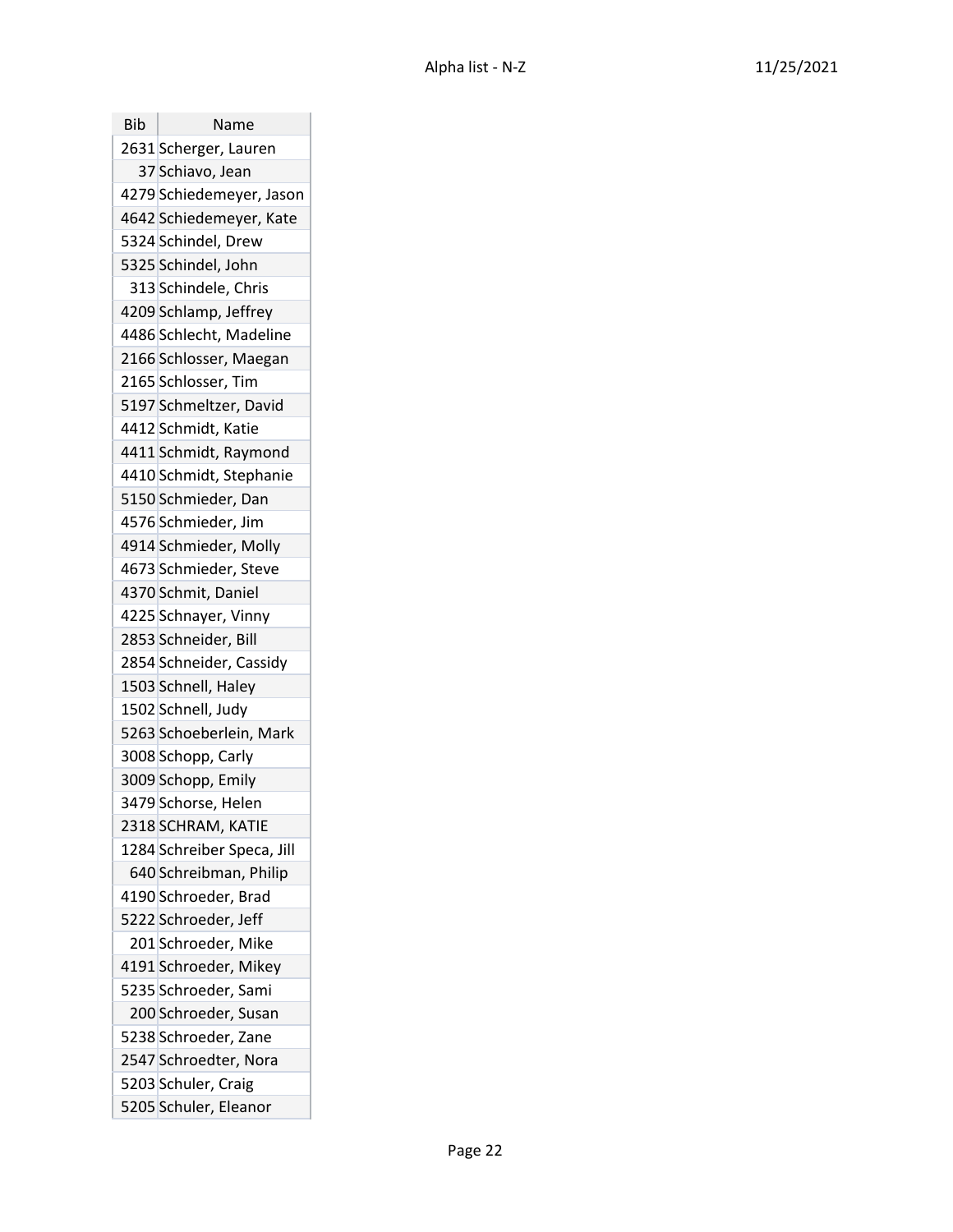| Bib | Name                      |
|-----|---------------------------|
|     | 5204 Schuler, Jennifer    |
|     | 3181 Schultheis, Caroline |
|     | 3182 Schultheis, Robert   |
|     | 5175 Schultz, Caroline    |
|     | 3134 Schultz, Dana        |
|     | 5174 Schultz, Doug        |
|     | 3133 Schultz, Kurt        |
|     | 3259 Schultz, Merrilyn    |
|     | 4509 Schultz, Paul        |
|     | 5321 Schulz, Olaf         |
|     | 3639 Schuman, Emma        |
|     | 3638 Schuman, Lynn        |
|     | 648 Schuster, Kevin       |
|     | 2302 Schwander, Christine |
|     | 58 Schwartz, Christine    |
|     | 4932 Schwartz, Emerson    |
|     | 1341 Schwartz, Lauren     |
|     | 5280 Schwartz, Noah       |
|     | 4931 Schwartz, Tracy      |
|     | 1034 Schweiger, Matthew   |
|     | 1033 Schweiger, Rebecca   |
|     | 456 Schwier, Bob          |
|     | 4428 Sciurba, Philip      |
|     | 1392 Scorza, Jennifer     |
|     | 1394 Scorza, Kaylie       |
|     | 1393 Scorza, Sydney       |
|     | 3336 Scott, Austin        |
|     | 5224 Scott, Brian         |
|     | 5225 Scott, Emily         |
|     | 3337 Scott, Erica         |
|     | 3288 Scott, Michelle      |
|     | 799 Screnock, Ashley      |
|     | 798 Screnock, Joshua      |
|     | 3069 Screnock, Sarah      |
|     | 1246 Scroggs, Jeff        |
|     | 5219 Searcy, Michael      |
|     | 2807 Sears, Deborah       |
|     | 4542 Sears, Heather       |
|     | 3125 Sedig, Jeffery       |
|     | 4288 Seeley, Max          |
|     | 2643 Segal, Stephanie     |
|     | 2026 Seidel, Karl         |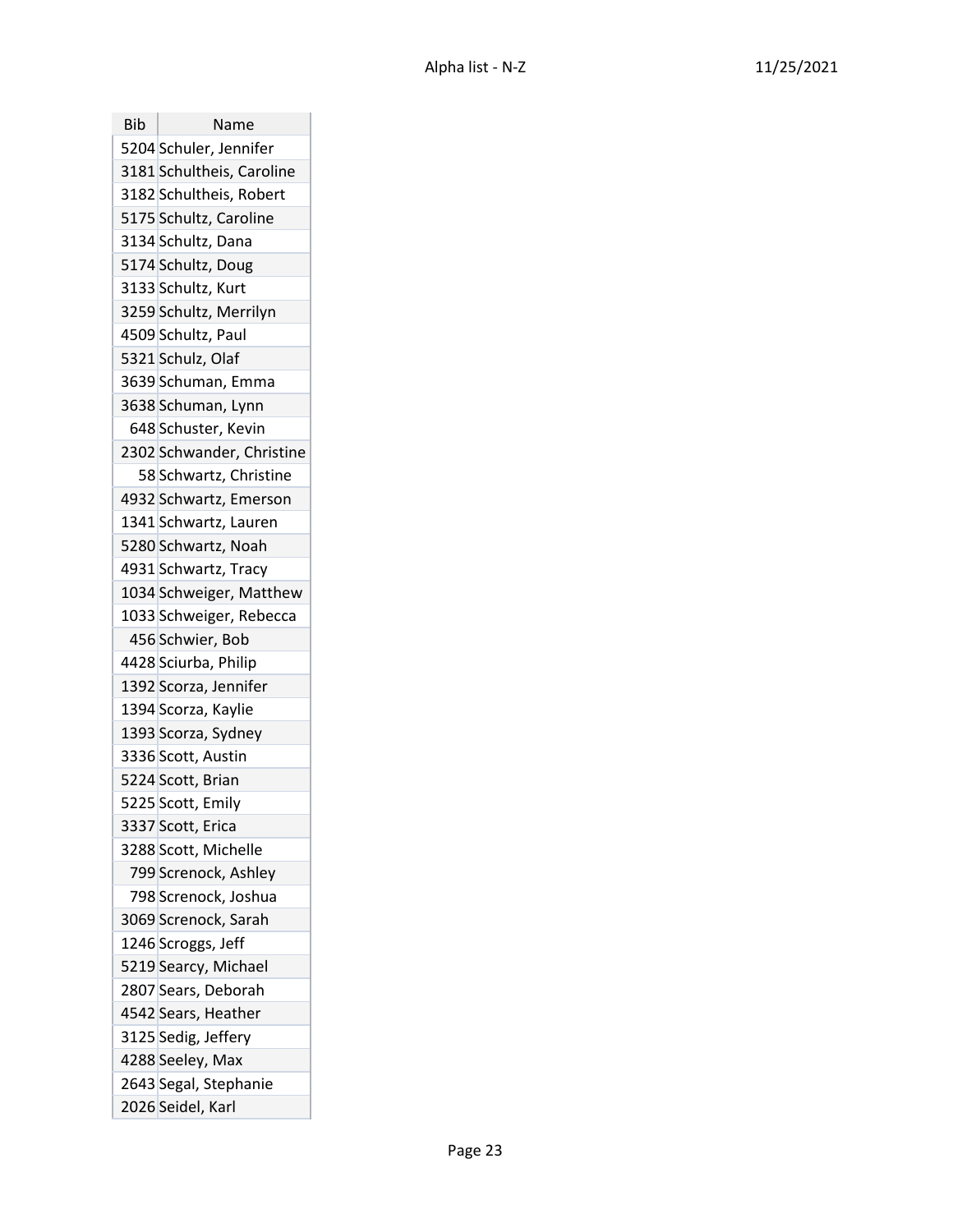| Bib | Name                    |
|-----|-------------------------|
|     | 2852 Seifrid, David     |
|     | 593 Seifrid, Jay        |
|     | 878 Seifried, Frank     |
|     | 5057 Seifried, Jonathan |
|     | 5056 Seifried, Michael  |
|     | 5055 Seifried, Steve    |
|     | 678 Seiple, Bill        |
|     | 3580 Selander, Michelle |
|     | 3067 Selby, Curt        |
|     | 3065 Selby, Emma        |
|     | 3068 Selby, Julie       |
|     | 3066 Selby, Leah        |
|     | 1501 SENNEKE, DAVID     |
|     | 2444 Sepek, Michelle    |
|     | 2430 Serrato, Teresa    |
|     | 3277 Seto, Tiffany      |
|     | 5085 Sexton, Kathryn    |
|     | 3452 Seyller, Mason     |
|     | 3451 Seyller, Michelle  |
|     | 1748 Seymour, Joseph    |
|     | 1249 Seymour, Lauren    |
|     | 5300 Shah, Aadit        |
|     | 2968 Shah, Anya         |
|     | 992 Shah, Arjun         |
|     | 2967 Shah, Arya         |
|     | 991 Shah, Ashini        |
|     | 2965 Shah, Jay          |
|     | 2966 Shah, Jigna        |
|     | 4621 Shah, Kamlesh      |
|     | 990 Shah, Raj           |
|     | 1795 Shah, Shital       |
|     | 5311 Shaikh, Mariam     |
|     | 5388 Shaikh, Nizam      |
|     | 3027 Shakir, Adnan      |
|     | 3026 Shakir, Taaha      |
|     | 2306 Shannon, Avery     |
|     | 1163 Shannon, Bruce     |
|     | 4476 Shannon, Luke      |
|     | 1813 Shannon, Marina    |
|     | 1164 Shannon, Matthew   |
|     | 4541 Sharko, Sean       |
|     | 4050 Shatrau, Grace     |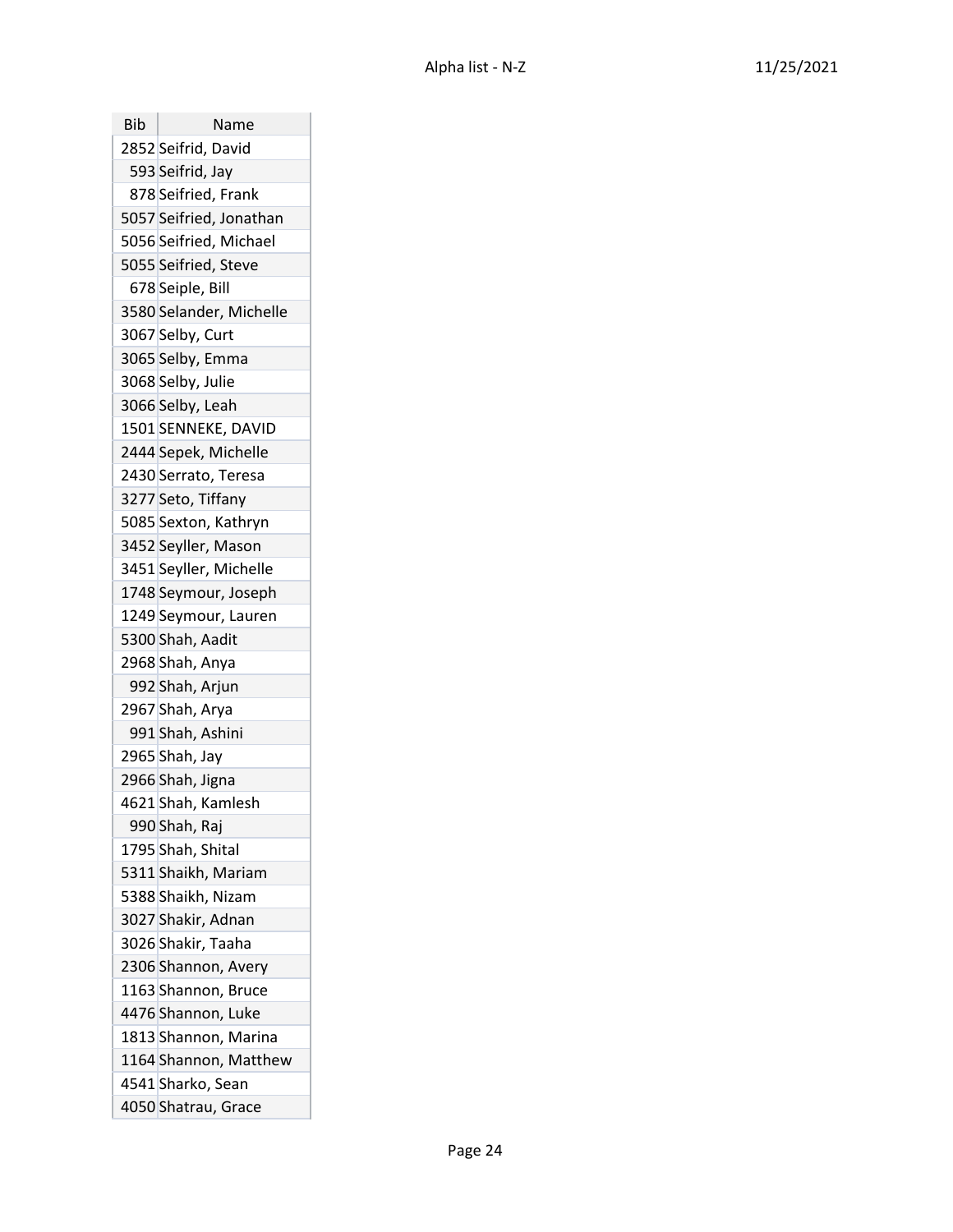| Bib | Name                    |
|-----|-------------------------|
|     | 4688 Shayeb, Jacob      |
|     | 2312 Shea, Maggie       |
|     | 2311 Shea, Mike         |
|     | 3146 Shea, Renee        |
|     | 5357 Sheehy, Patrick    |
|     | 2660 Shelat, Amol       |
|     | 4868 Sheldon, Jacob     |
|     | 654 Sheley, Corinne     |
|     | 655 Sheley, Samantha    |
|     | 3690 Shelton, Clay      |
|     | 4908 Shelton, Cooper    |
|     | 4629 Shen, Malia        |
|     | 4628 Shen, Nolan        |
|     | 1497 Sheppard, Danielle |
|     | 2347 Sheppard, David    |
|     | 1724 Sheppard, Nathan   |
|     | 3507 Sheridan, Anna     |
|     | 4054 Sheridan, Bill     |
|     | 533 Sheridan, Blake     |
|     | 532 Sheridan, Chris     |
|     | 4133 Sheridan, Denis    |
|     | 5351 Sheridan, Kendall  |
|     | 3490 Sheridan, Nancy    |
|     | 715 Sheridan, Rachel    |
|     | 3508 Sheridan, Sam      |
|     | 5241 Sheridan, Scott    |
|     | 4280 Sherrow, Alex      |
|     | 989 Sherrow, Elizabeth  |
|     | 4278 Sherrow, Nick      |
|     | 2974 Shiffer, Ashley    |
|     | 2975 Shiffer, Katie     |
|     | 407 Shilgalis, Brandon  |
|     | 408 Shilgalis, Chloe    |
|     | 322 Shilgalis, Jenny    |
|     | 321 Shilgalis, Joe      |
|     | 320 Shilgalis, Thomas   |
|     | 2488 Ship, Tatiana      |
|     | 2954 Shire, Allison     |
|     | 1072 Shire, Amanda      |
|     | 884 Shire, Emily        |
|     | 2010 Shobert, Greg      |
|     | 4840 Short, George      |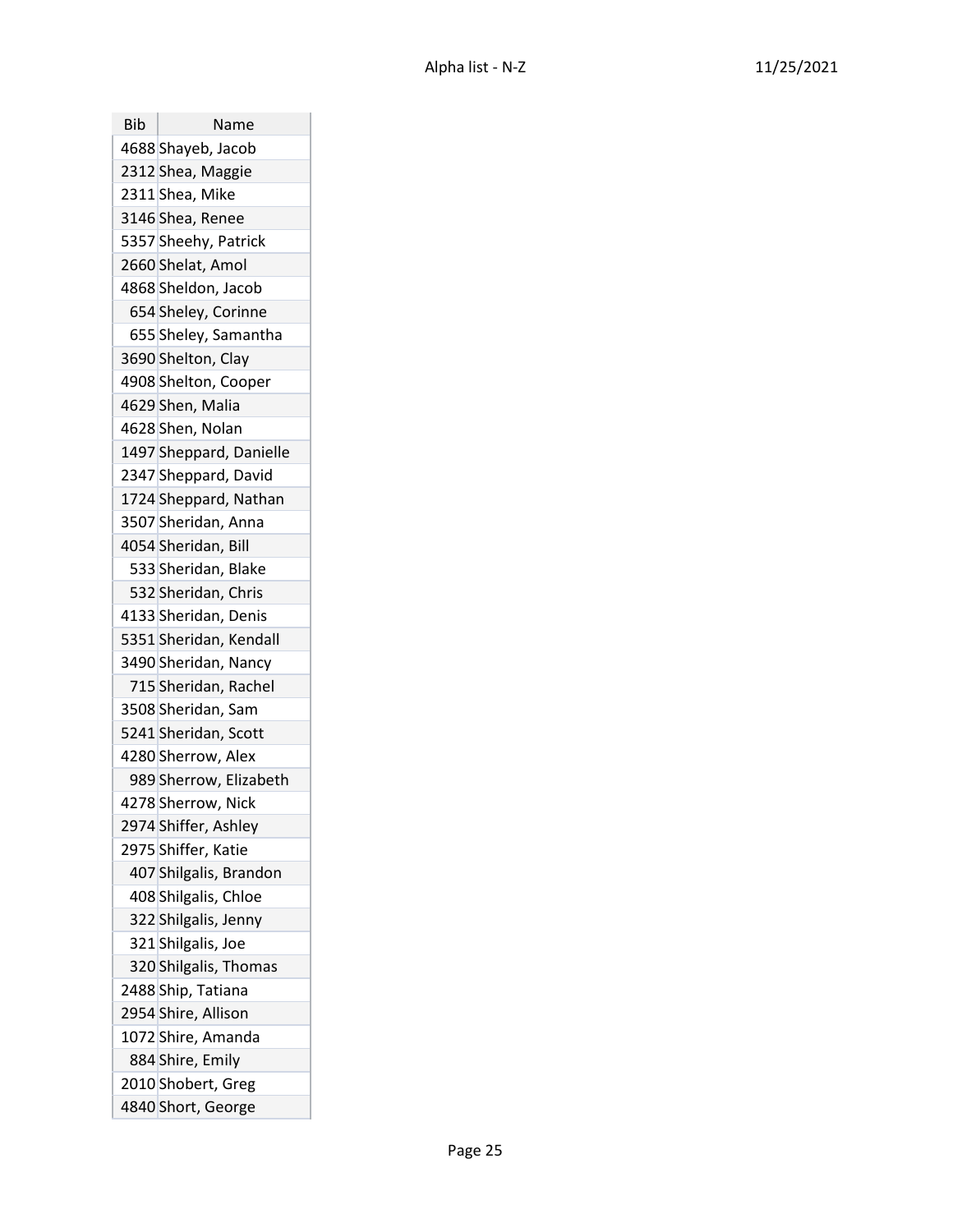| Bib | Name                      |
|-----|---------------------------|
|     | 4789 Short, Kate          |
|     | 165 Shulman, Kristin      |
|     | 2575 SHUMATE, CHAD        |
|     | 2576 Shumate, Leah        |
|     | 454 Shumicki, Jared       |
|     | 1308 Sidhu, Amanda        |
|     | 1251 Sidhu, Harsukhraj    |
|     | 1571 Sidman, Daniel       |
|     | 1570 Sidman, John         |
|     | 3168 Sienko, Jaime        |
|     | 3167 Sienko, Lauren       |
|     | 3166 Sienko, Lou          |
|     | 168 Silagi, Christopher   |
|     | 169 Silagi, Mary          |
|     | 3751 Silberman, Kelly     |
|     | 3750 Silberman, Kevin     |
|     | 4326 Silk, Danny          |
|     | 20 Silk, Erin             |
|     | 142 Silverman, Richard    |
|     | 4822 Simkins, Benjamin    |
|     | 803 Simkins, Kristi       |
|     | 804 Simkins, Kyle         |
|     | 247 Simmons, Christophe   |
|     | 246 Simmons, Katie        |
|     | 1533 Simons, Amy          |
|     | 1534 Simons, Andy         |
|     | 1532 Simons, Jessica      |
|     | 1531 Simons, Karin        |
|     | 3578 Simon-Selander, Tea  |
|     | 3579 Simon-Selander, Trac |
|     | 290 Simonton, Kim         |
|     | 5136 Sims, John           |
|     | 332 Sinker, Jackie        |
|     | 929 Sinnick, P.T.         |
|     | 928 Sinnick, Peter G.     |
|     | 2847 Siorek, Courtney     |
|     | 2849 Siorek, Hayden       |
|     | 2850 Siorek, Kellen       |
|     | 2848 Siorek, Ryan         |
|     | 1803 Siska, David         |
|     | 1808 Siska, Helena        |
|     | 1804 Siska, Jakub         |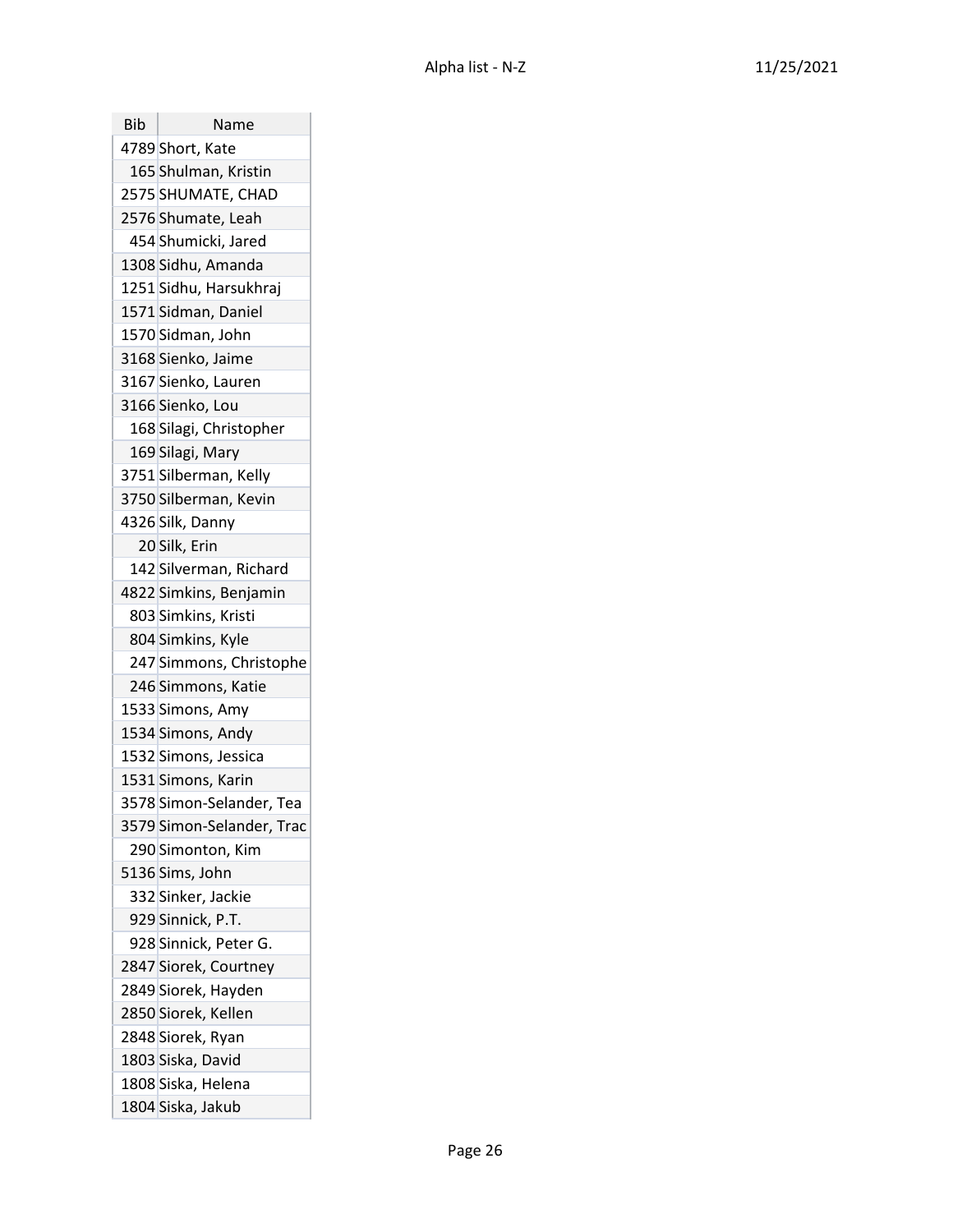| Bib | Name                      |
|-----|---------------------------|
|     | 1807 Siska, Julia         |
|     | 1805 Siska, Juraj         |
|     | 1806 Siska, Stephanie     |
|     | 5251 Skeete, Kashim       |
|     | 2137 Skidmore, Kelly      |
|     | 2135 Skidmore, Michelle   |
|     | 2978 Skly, Elliot         |
|     | 2976 Skly, Erin           |
|     | 2977 Skly, Evelyn         |
|     | 2928 Skubic, Chris        |
|     | 1408 Slamans, Colton      |
|     | 702 Sledz, Brian          |
|     | 703 Sledz, Katie          |
|     | 701 Sledz, Kelda          |
|     | 704 Sledz, Shannon        |
|     | 2860 Sliwa, Katie         |
|     | 2863 Sliwa, Maya          |
|     | 2862 Sliwa, Nora          |
|     | 723 Sloan, Catie          |
|     | 4154 Slusser, Kevin       |
|     | 3532 Slyder, Thomas       |
|     | 3961 Smart, Andrew        |
|     | 3960 Smart, Evan          |
|     | 3959 Smart, Mikey         |
|     | 3958 Smart, Suzanne       |
|     | 3759 Smat, Ryan           |
|     | 2129 Smat, Thomas         |
|     | 4604 Smietanski, Madelein |
|     | 542 Smiling, Virginia     |
|     | 4657 smith, anna          |
|     | 2695 Smith, Betty Rae     |
|     | 6 Smith, Daniel           |
|     | 2697 Smith, Davis         |
|     | 79 Smith, Drenda          |
|     | 2696 Smith, Drew          |
|     | 1944 Smith, Gus           |
|     | 3098 Smith, Jack          |
|     | 3095 Smith, Jeffrey       |
|     | 3283 Smith, Kelly         |
|     | 4659 Smith, Marina        |
|     | 3097 Smith, Matthew       |
|     | 5253 Smith, Max           |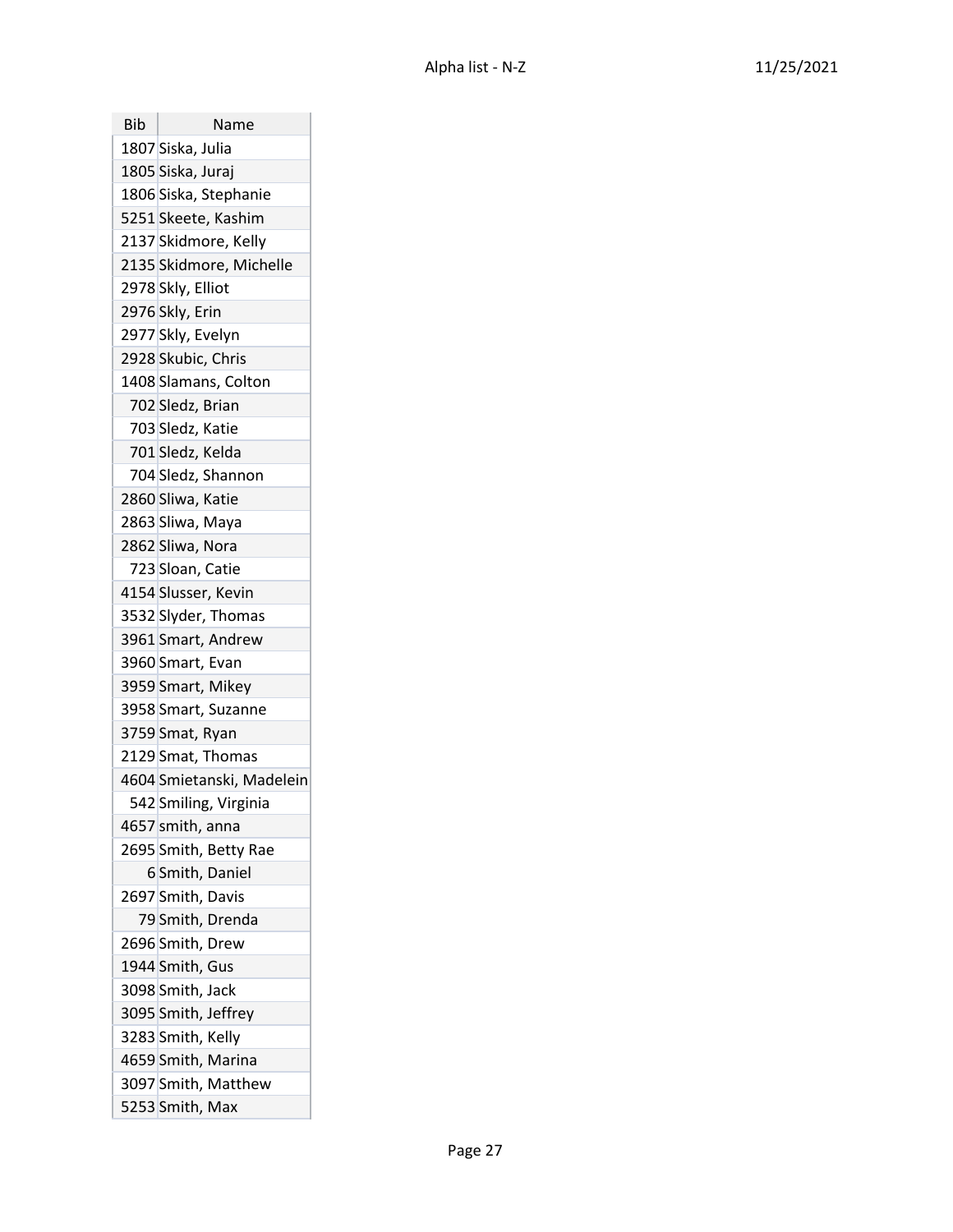| Bib | Name                   |
|-----|------------------------|
|     | 2001 Smith, Michael    |
|     | 7 Smith, Nick          |
|     | 4658 Smith, NIco       |
|     | 4842 Smith, Quin       |
|     | 4655 Smith, Vasilios   |
|     | 2577 Smith, Zach       |
|     | 4118 Snell, Beckham    |
|     | 2939 Snell, Katie      |
|     | 2940 Snell, Nick       |
|     | 4184 Snodgrass, Andrea |
|     | 5133 Snow, Audreyanne  |
|     | 5193 Snyder, Stephanie |
|     | 900 So, Lai            |
|     | 1827 Soans, Grover     |
|     | 238 Soesbe, Ella       |
|     | 239 Soesbe, George     |
|     | 5278 Soline, Adam      |
|     | 5277 Soline, Lucas     |
|     | 2705 Solis, Ezequiel   |
|     | 3140 Solita, Mia       |
|     | 1485 Sommesi, Courtney |
|     | 1486 Sommesi, Debbie   |
|     | 1487 Sommesi, Jess     |
|     | 3888 Son, Johanne      |
|     | 5293 Soni, Ishan       |
|     | 889 Sorensen, Jill     |
|     | 47 Sorensen, Mary      |
|     | 890 Sorensen, Ryan     |
|     | 4367 Soriano, Samantha |
|     | 3315 sorrell, joyce    |
|     | 759 Soukup, Dawn       |
|     | 3 Spaeth, Lisa         |
|     | 5355 Spahr, Matthew    |
|     | 4083 Spayer, Kimberly  |
|     | 4084 Spayer, Steven    |
|     | 5099 Speck, Erin       |
|     | 4422 Speicher, Matthew |
|     | 1127 Speigel, Philip   |
|     | 777 Spellman, Emily    |
|     | 778 Spellman, Lisa     |
|     | 776 Spellman, Matthew  |
|     | 1071 Spisak, Patrick   |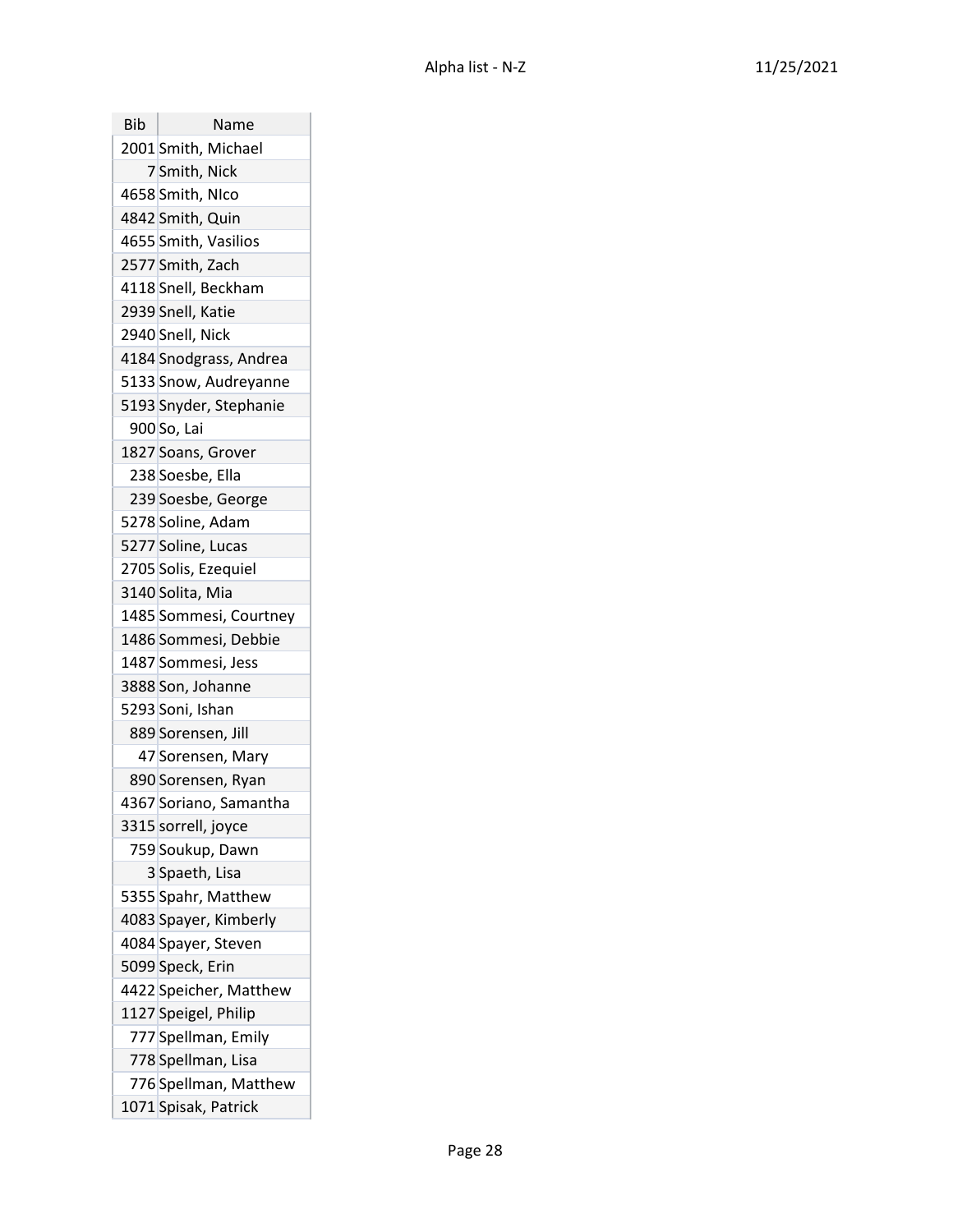| Bib | Name                     |
|-----|--------------------------|
|     | 4948 Spitzer, Philip     |
|     | 3731 Springman, Christop |
|     | 2034 St Clair, Timothy   |
|     | 5192 St John, Tony       |
|     | 4381 St. Aubin, Mike     |
|     | 3433 Stachura, Katherine |
|     | 764 Stack, Kelly         |
|     | 765 Stack, Steven        |
|     | 3997 Stacks, Henry       |
|     | 3996 Stacks, Marie       |
|     | 4631 Stahl, Andrew       |
|     | 4632 Stahl, Braden       |
|     | 1730 Stahl, Kailyn       |
|     | 1731 Stahl, Oliver       |
|     | 4630 Stahl, Owen         |
|     | 999 Stahlke, Ali         |
|     | 3147 Stahlke, Kristin    |
|     | 752 Stamps, Becky        |
|     | 747 Stamps, Bella        |
|     | 751 Stamps, Eric         |
|     | 750 Stamps, Gary         |
|     | 748 Stamps, Jasper       |
|     | 1371 Stanek, Laura       |
|     | 1370 Stanek, Rich        |
|     | 760 Stanek, Rich         |
|     | 3519 Stankus, Mike       |
|     | 4555 Stanton, Austin     |
|     | 2759 Stanton, Lisa       |
|     | 2760 Stanton, Sarah      |
|     | 2207 Starkey, Bo         |
|     | 2121 Starkey, Dan        |
|     | 1977 Starkey, Roman      |
|     | 2200 Starr, Jacquleine   |
|     | 2201 Starr, John         |
|     | 2199 Starr, Katherine    |
|     | 2198 Starr, Michael      |
|     | 983 Starrs, Meredith     |
|     | 395 STATHOPOULOS, PET    |
|     | 3995 StClair, Caroline   |
|     | 1931 Stec, Roxanne       |
|     | 1930 Stec, Spensir       |
|     | 2538 Steele, Jennifer    |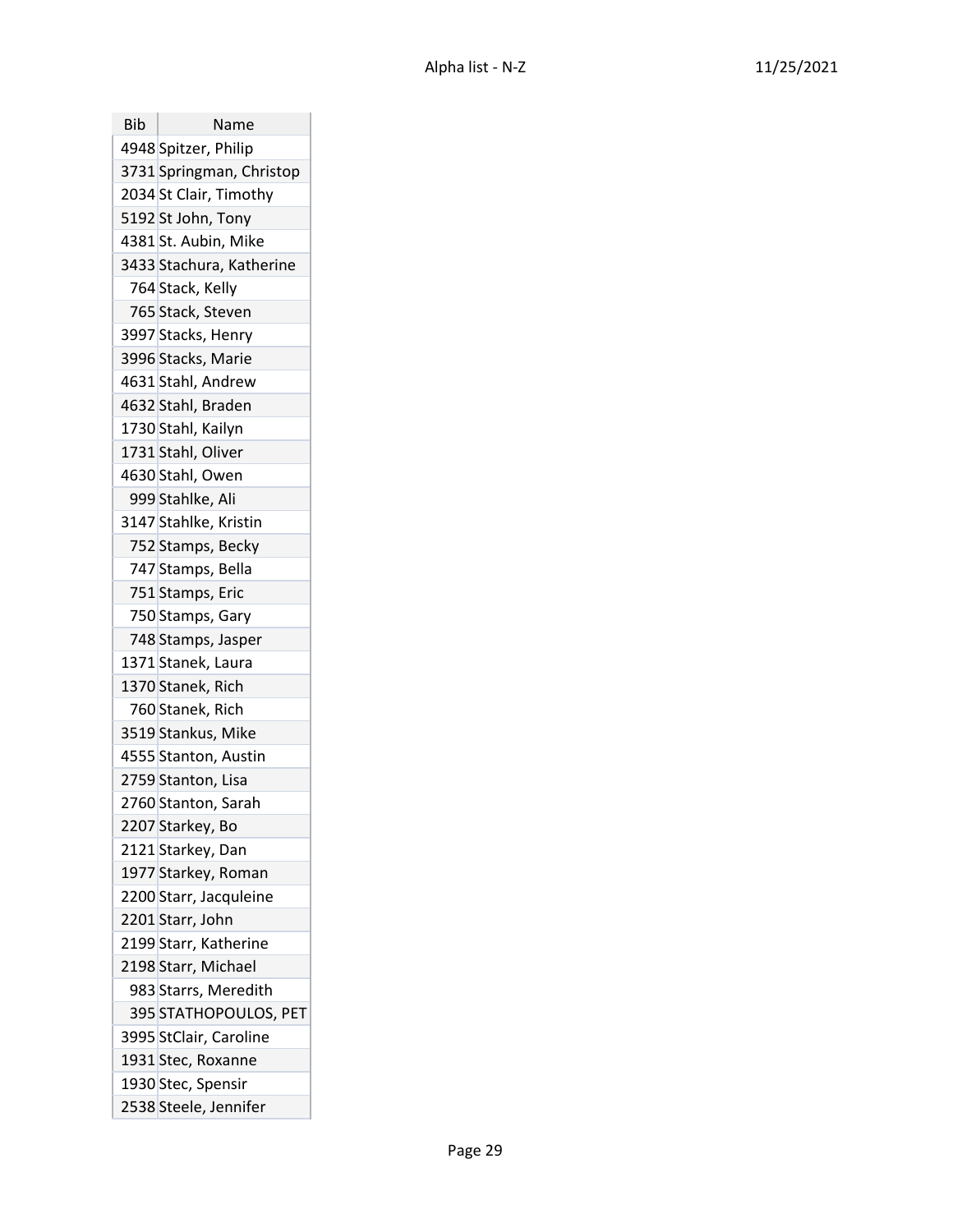| <b>Bib</b> | Name                       |
|------------|----------------------------|
|            | 3001 Steele, Kyle          |
|            | 2539 Steele, Max           |
|            | 2540 Steele, Sam           |
|            | 2537 Steele, Stetson       |
|            | 229 Stehle, Michelle       |
|            | 186 Steimer, George        |
|            | 134 Steimer, Rebecca       |
|            | 994 Steiner, Patricia      |
|            | 4038 Steinfeld, Ashlyn     |
|            | 4036 Steinfeld, Katie      |
|            | 4037 Steinfeld, Taylor     |
|            | 1435 Stengele, Brett       |
|            | 1434 Stengele, David       |
|            | 1247 Stenger, Jamie        |
|            | 1248 Stenger, Nick         |
|            | 1145 Stenson, Anna         |
|            | 1146 Stenson, James        |
|            | 1144 Stenson, Wendy        |
|            | 3769 Stenzel, Will         |
|            | 3767 Stenzel, William      |
|            | 946 Stephens, Patty        |
|            | 3706 Steponavicius, Grant  |
|            | 3705 Steponavicius, Isabel |
|            | 3703 Steponavicius, Marka  |
|            | 3702 Steponavicius, Odeta  |
|            | 3704 Steponavicius, Pauliu |
|            | 5367 Sterchele, Ashley     |
|            | 5368 Sterchele, Heather    |
|            | 5366 Sterchele, Nikki      |
|            | 1812 Sterkel, Kendra       |
|            | 544 Sterkel, Kendra        |
|            | 312 Stern, Laine           |
|            | 1131 Stevens, Brian        |
|            | 1130 Stevens, Heather      |
|            | 1133 Stevens, Kylie        |
|            | 1134 Stevens, Lexi         |
|            | 1132 Stevens, Taylor       |
|            | 1138 Stevenson, Abby       |
|            | 1137 Stevenson, Becky      |
|            | 2931 Stevenson, Brooklyn   |
|            | 683 Stevenson, Caleb       |
|            | 695 Stevenson, Hannah      |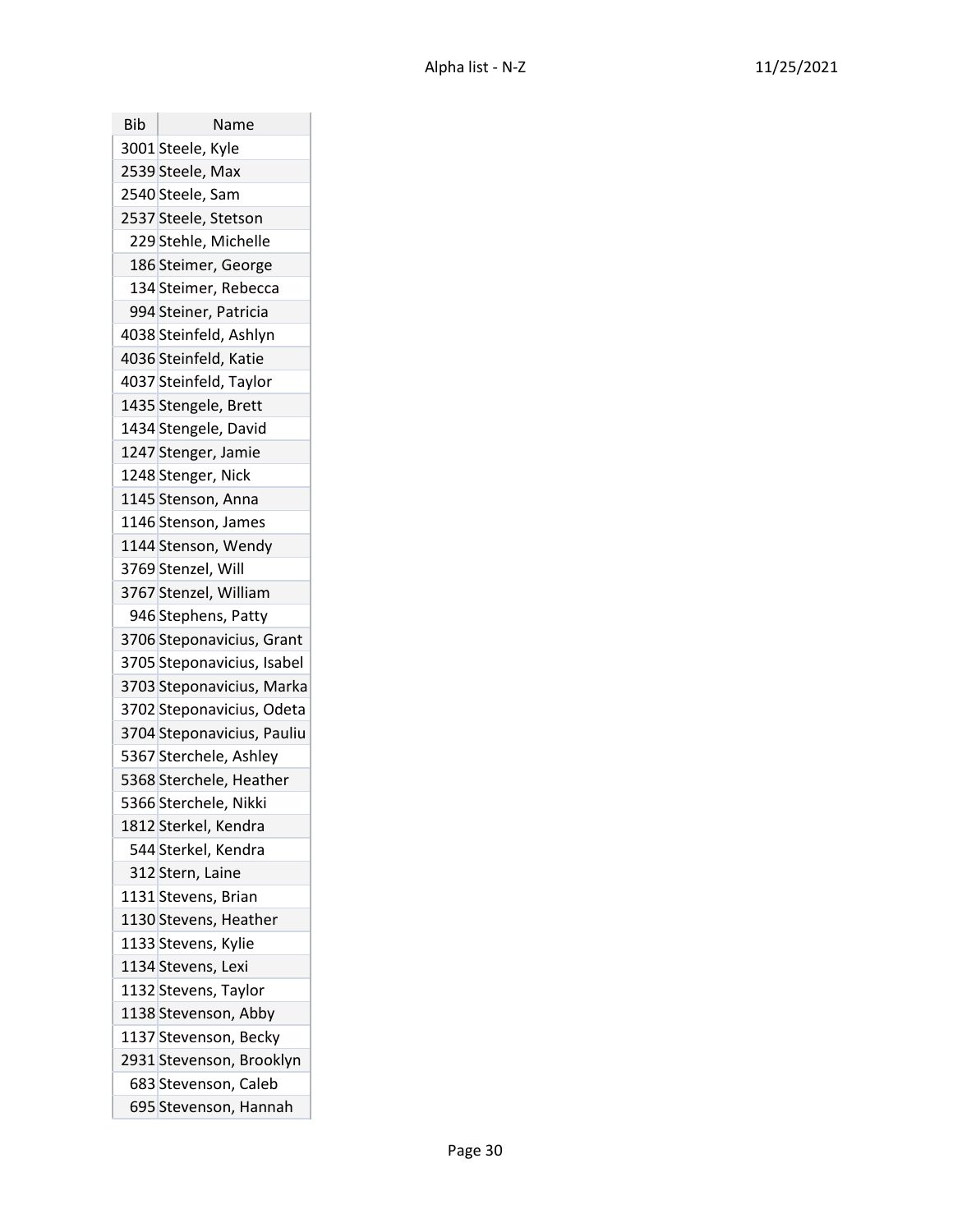| Bib | Name                     |
|-----|--------------------------|
|     | 2929 Stevenson, Katie    |
|     | 681 Stevenson, Kim       |
|     | 2930 Stevenson, Madelyn  |
|     | 682 Stevenson, Nate      |
|     | 4401 Stevenson, Patrick  |
|     | 680 Stevenson, Paul      |
|     | 696 Stevenson, Susanna   |
|     | 5126 Stewart, Cullen     |
|     | 5127 Stewart, Eric       |
|     | 4064 Stewart, Niamh      |
|     | 4058 Stewart, Ronnie     |
|     | 1189 Stinson, Mac        |
|     | 1506 Stipp, Thomas       |
|     | 2153 Stoehrmann, Evan    |
|     | 2154 Stoehrmann, Ian     |
|     | 2152 Stoehrmann, Michell |
|     | 2265 Stofko, Mark        |
|     | 2264 Stofko, Matthew     |
|     | 1916 Stojchevski, Nenad  |
|     | 3091 Stone, Carson       |
|     | 3090 Stone, Keira        |
|     | 3089 STONE, STEVE        |
|     | 1877 Strong, Julie       |
|     | 4917 Strong, Matthew     |
|     | 553 Stuart, John         |
|     | 2584 Stuart, Mary        |
|     | 4838 Stuart, Sam         |
|     | 2136 Studer, Kevin       |
|     | 4301 Sturenfeldt, Ross   |
|     | 4298 Sturenfeldt, Ryan   |
|     | 4539 Styka, Janice       |
|     | 3032 Sujak, John         |
|     | 3033 Sujak, Nolan        |
|     | 4854 Suliman, Haya       |
|     | 4853 Suliman, Maya       |
|     | 5011 Sullivan, Joe       |
|     | 5006 Sullivan, Katie     |
|     | 3192 Sullivan, Kyle      |
|     | 5007 Sullivan, Michael   |
|     | 5004 Sullivan, Ralph     |
|     | 5010 Sullivan, Reese     |
|     | 1225 Summers, Bryan      |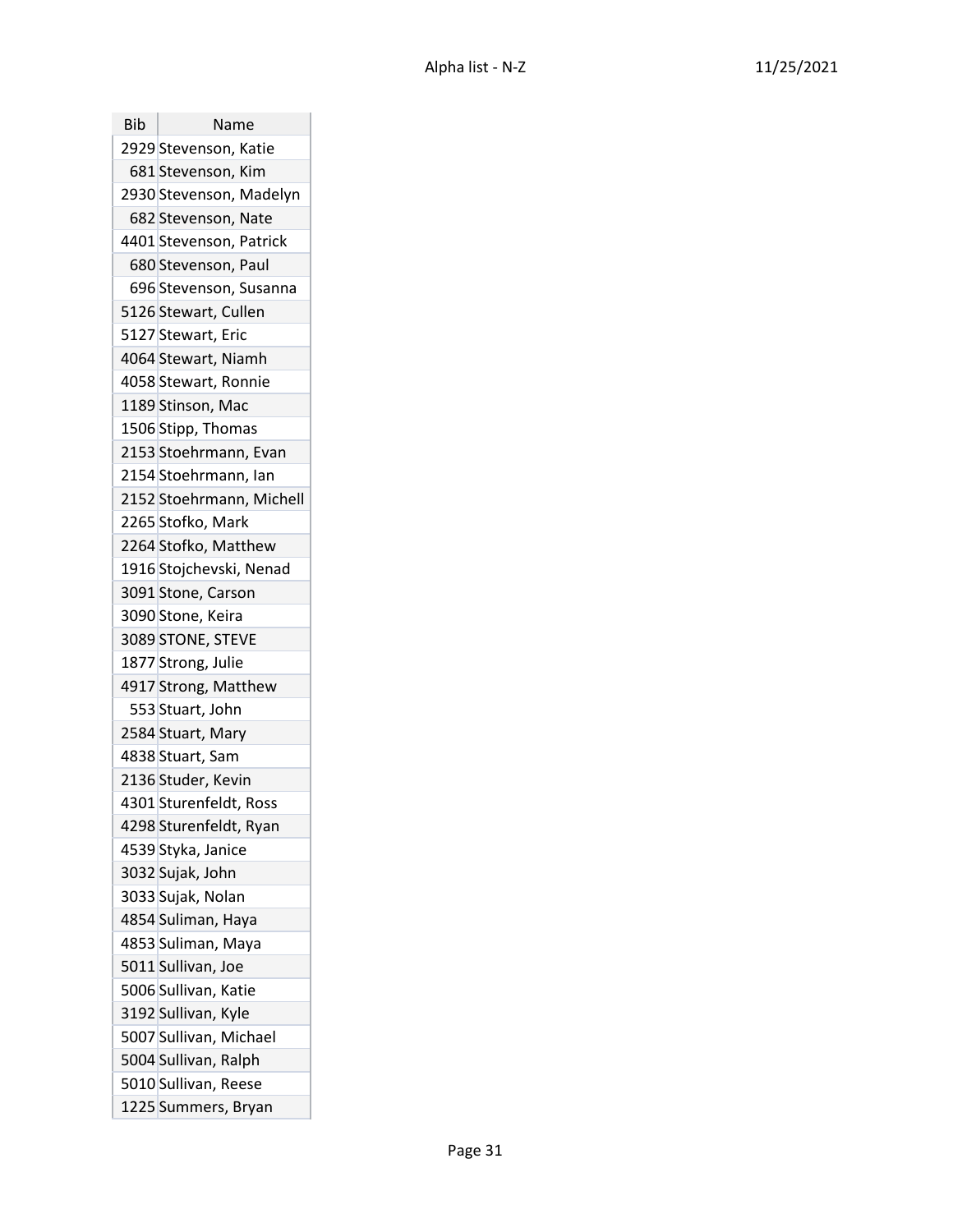| Bib | Name                       |
|-----|----------------------------|
|     | 1224 Summers, Carmen       |
|     | 1227 Summers, Santine      |
|     | 1226 Summers, Sofia        |
|     | 1236 Sunderlin, Lee        |
|     | 3207 Sundstrom, Allison    |
|     | 941 Supak, Angela          |
|     | 2476 Surane, Jack          |
|     | 3531 Sustr, Courtney       |
|     | 4157 Suta, Billy           |
|     | 4159 Suta, Steve           |
|     | 5401 Sutera, Joshua        |
|     | 1852 Sutherland, Elizabeth |
|     | 1853 Sutherland, Ryan      |
|     | 3219 Sutter, Chris         |
|     | 1826 Svejda, Gabriella     |
|     | 1429 Svejda, Lauren        |
|     | 1428 Svejda, Madilyn       |
|     | 1427 Svejda, Sophia        |
|     | 5233 Svoboda, Amber        |
|     | 5234 Svoboda, David        |
|     | 3890 Swanson, Augustus     |
|     | 3709 Swanson, Lisa         |
|     | 3708 Swanson, Robert       |
|     | 3707 Swanson, Terrie       |
|     | 5146 Sweeney, Craig        |
|     | 4811 Sweeney, Cruz         |
|     | 4812 Sweeney, Max          |
|     | 4052 Sweetland, Amanda     |
|     | 4047 Sweetland, Becca      |
|     | 4046 Sweetland, Chris      |
|     | 4053 Sweetland, Julie      |
|     | 19 Swiderski, Kendall      |
|     | 459 Swigert, Julie         |
|     | 4260 Swistak, Derrick      |
|     | 4259 Swistak, Emily        |
|     | 4263 Swistak, Liam         |
|     | 4261 Swistak, Logan        |
|     | 4262 Swistak, Lucas        |
|     | 48 Syed, Nazeeha           |
|     | 3924 Sykora, John          |
|     | 3923 Sykora, Mitch         |
|     | 1068 Szarek, Chris         |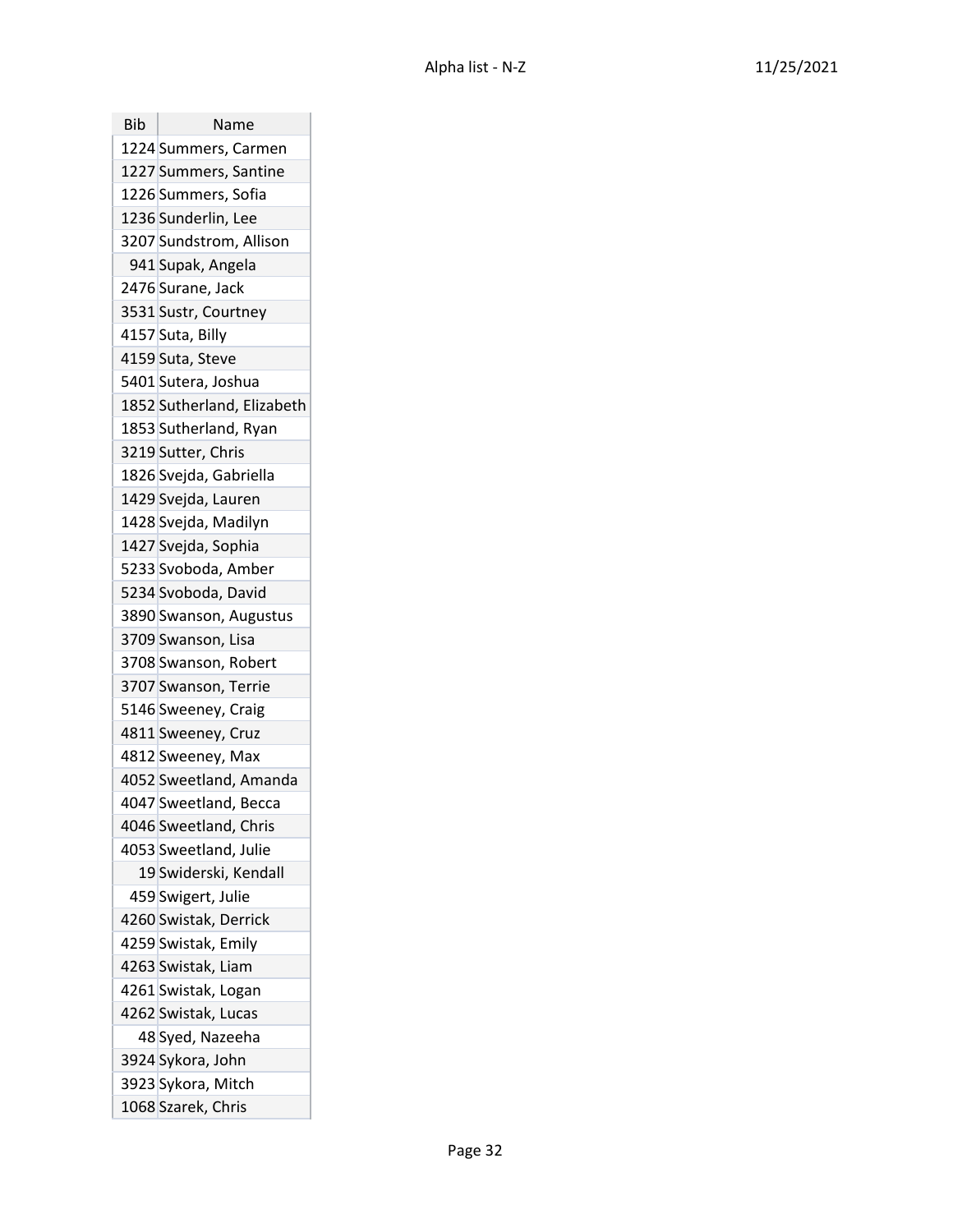| Bib | Name                        |
|-----|-----------------------------|
|     | 1069 Szarek, Danny          |
|     | 1067 Szarek, Karen          |
|     | 1872 Szczsponik, Amanda     |
|     | 2581 Szczupaj, Harper       |
|     | 2579 Szczupaj, Jeff         |
|     | 2578 Szczupaj, Lindsay      |
|     | 2580 Szczupaj, Tyler        |
|     | 5137 Szmanda, Alexandra     |
|     | 4689 Szmanda, Gabriella     |
|     | 4727 Szmanda, Josie         |
|     | 1005 Szpiech, Addy          |
|     | 1004 Szpiech, Finn          |
|     | 1006 Szpiech, Ryan          |
|     | 4303 Talati, Ashish         |
|     | 4304 Talati, Dhatri         |
|     | 4306 Talati, Mann           |
|     | 4305 Talati, Ruju           |
|     | 2046 Talbot, Casey          |
|     | 2044 Talbot, Joseph         |
|     | 2047 Talbot, Olivia         |
|     | 2042 Talbot, Susan          |
|     | 424 Tamilselvan, Kapilan    |
|     | 278 Taska, John             |
|     | 3428 Tassi, Katie           |
|     | 3429 Tassi, Lisa            |
|     | 3286 Tassone, David         |
|     | 3285 Tassone, Mike          |
|     | 3287 Tassone, Nick          |
|     | 739 Taylor, Briella         |
|     | 2468 Taylor, Jackson        |
|     | 740 Taylor, Kim             |
|     | 3165 Taylor, Sr., Daniel J. |
|     | 3574 Teetsov, Nicholas      |
|     | 5186 Teige, Jordan          |
|     | 5153 Temple, Aaron          |
|     | 1479 Temple, Amanda         |
|     | 1478 Temple, Andrew         |
|     | 1058 Temple, Danette        |
|     | 1496 Temple, Emma           |
|     | 5156 Temple, Harper         |
|     | 5155 Temple, Katherine      |
|     | 1059 Temple, Marty          |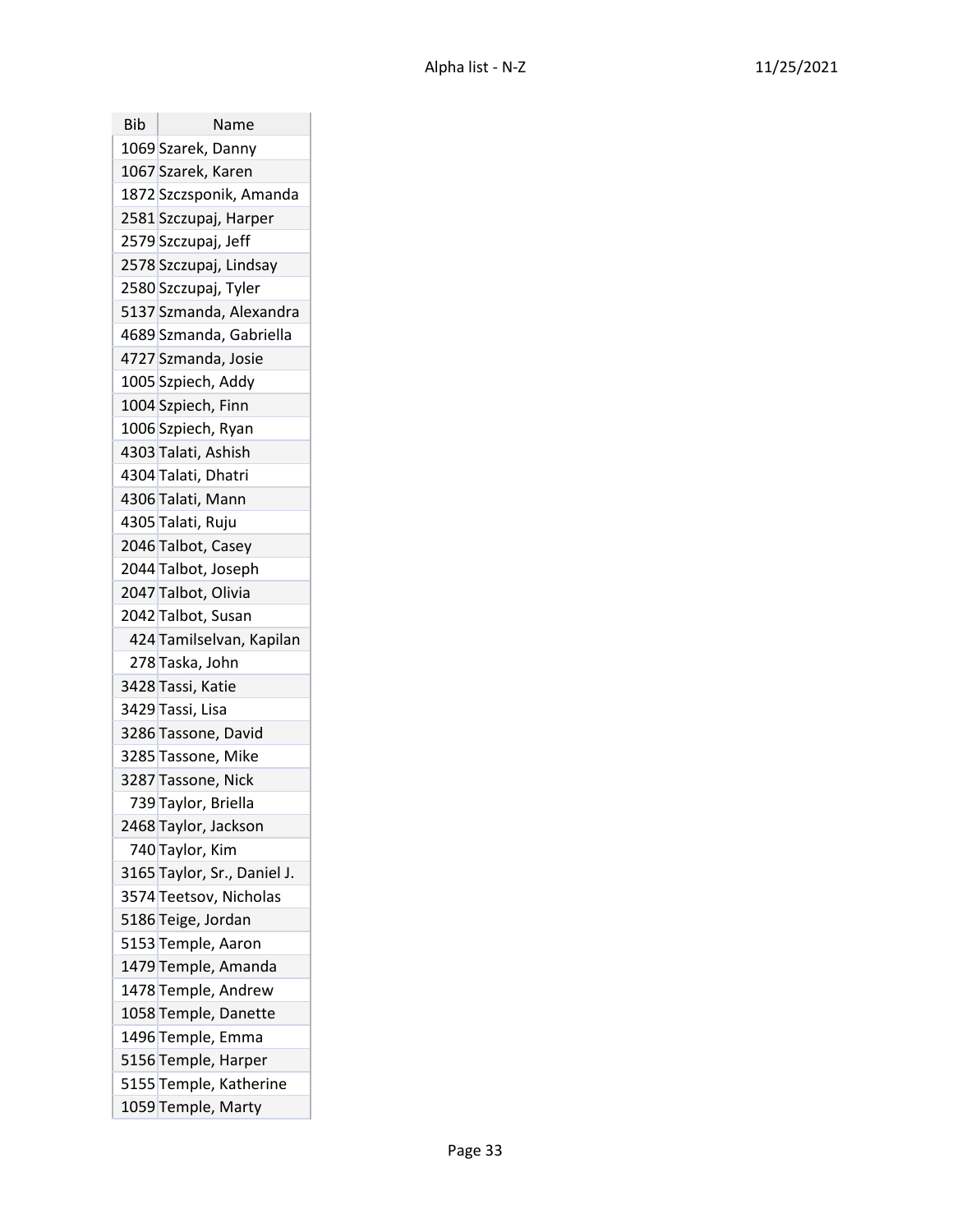| Bib | Name                    |
|-----|-------------------------|
|     | 5154 Temple, Shannon    |
|     | 1851 Terando, Tatem     |
|     | 1850 Terando, Teagan    |
|     | 1271 Terpstra, Kyle     |
|     | 2459 Terrazas, Saharay  |
|     | 2284 Tesmond, Joe       |
|     | 2283 Tesmond, Traci     |
|     | 4449 Tews, Jamie        |
|     | 4450 Tews, Johnathon    |
|     | 3447 Thoene, Mike       |
|     | 3657 Thomas, Allison    |
|     | 1848 Thomas, Jon        |
|     | 3106 Thomas, Matthew    |
|     | 5087 Thomas, Sandra     |
|     | 1405 Thompson, Becca    |
|     | 5294 Thompson, Blake    |
|     | 5298 Thompson, Daniel   |
|     | 1407 Thompson, Logan    |
|     | 4708 Thompson, Maggie   |
|     | 4741 Thoms, Caroline    |
|     | 3940 Thoms, Claire      |
|     | 827 Thor, Weimin        |
|     | 2521 Thurlwell, Adam    |
|     | 3999 Thurmond, Linda    |
|     | 5216 Tian, Sophia       |
|     | 5215 Tian, William      |
|     | 2994 Tibble, Christina  |
|     | 2995 Tibble, Jim        |
|     | 3582 Tierney, Benjamin  |
|     | 4716 Tierney, Matthew   |
|     | 3523 Tierney, Michael   |
|     | 2141 Tierney, Michael E |
|     | 2142 Tierney, Michael J |
|     | 674 Tierney, Shawn      |
|     | 3524 Tierney, Stephanie |
|     | 4717 Tierney, Thomas    |
|     | 5168 Timmer, Steve      |
|     | 1448 Tipton, Brett      |
|     | 1687 Tipton, Chuck      |
|     | 1447 Tipton, David      |
|     | 1449 Tipton, Ella       |
|     | 2770 Tipton, Nina       |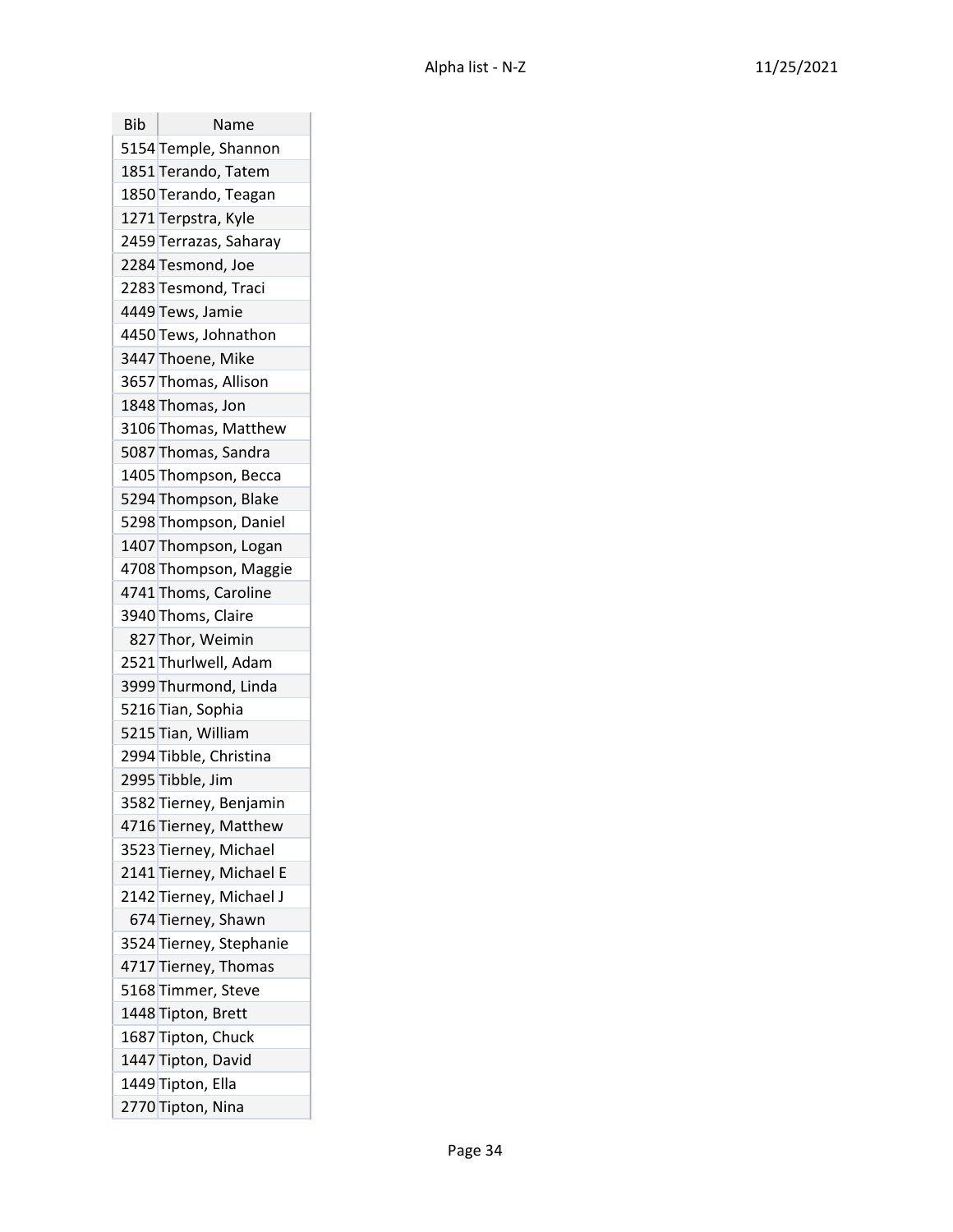| Bib | Name                     |
|-----|--------------------------|
|     | 2767 Tipton, Robert      |
|     | 4029 Tirman, Michael     |
|     | 3748 Tobin, Aubree       |
|     | 3747 Tobin, Darius       |
|     | 1597 Tobin, Patricia     |
|     | 1548 Tobin, Peter        |
|     | 5130 Todd, Cade          |
|     | 3441 Todd, Ryan          |
|     | 5128 Todd, Sean          |
|     | 5129 Todd, Tara          |
|     | 2768 Tomaselli, Jessie   |
|     | 2769 Tomaselli, Joe      |
|     | 5100 Tomkow, Alexis      |
|     | 1528 Tong, Joshua        |
|     | 4322 Torgerson, Nathan   |
|     | 2400 Torres, Annie       |
|     | 554 Torres, Marianne     |
|     | 4938 Torres, Nancy       |
|     | 2401 Torres, Nick        |
|     | 4906 Torres, Roselyn     |
|     | 2717 Tout, Danielle      |
|     | 4565 Tovar, Lorena       |
|     | 3915 Tovar, Maria        |
|     | 4287 Tracy, Erin         |
|     | 4158 Tran, Allison       |
|     | 625 Tran, Huy            |
|     | 4113 Tranchita, Debbie   |
|     | 4110 Tranchita, Shelly   |
|     | 1762 Travis, Benjamin    |
|     | 1761 Travis, Christopher |
|     | 1760 Travis, Kimberly    |
|     | 1763 Travis, Noah        |
|     | 1764 Travis, Samuel      |
|     | 1375 Trentz, Abby        |
|     | 1376 Trentz, Grant       |
|     | 4109 Trevino, Reyna      |
|     | 4145 Trevino, Sophia     |
|     | 4934 Tribble, Deitra     |
|     | 5184 Trickey, Kevin      |
|     | 3591 Trimberger, Luke    |
|     | 3590 Trimberger, Mike    |
|     | 4920 Tromblay, Benjamin  |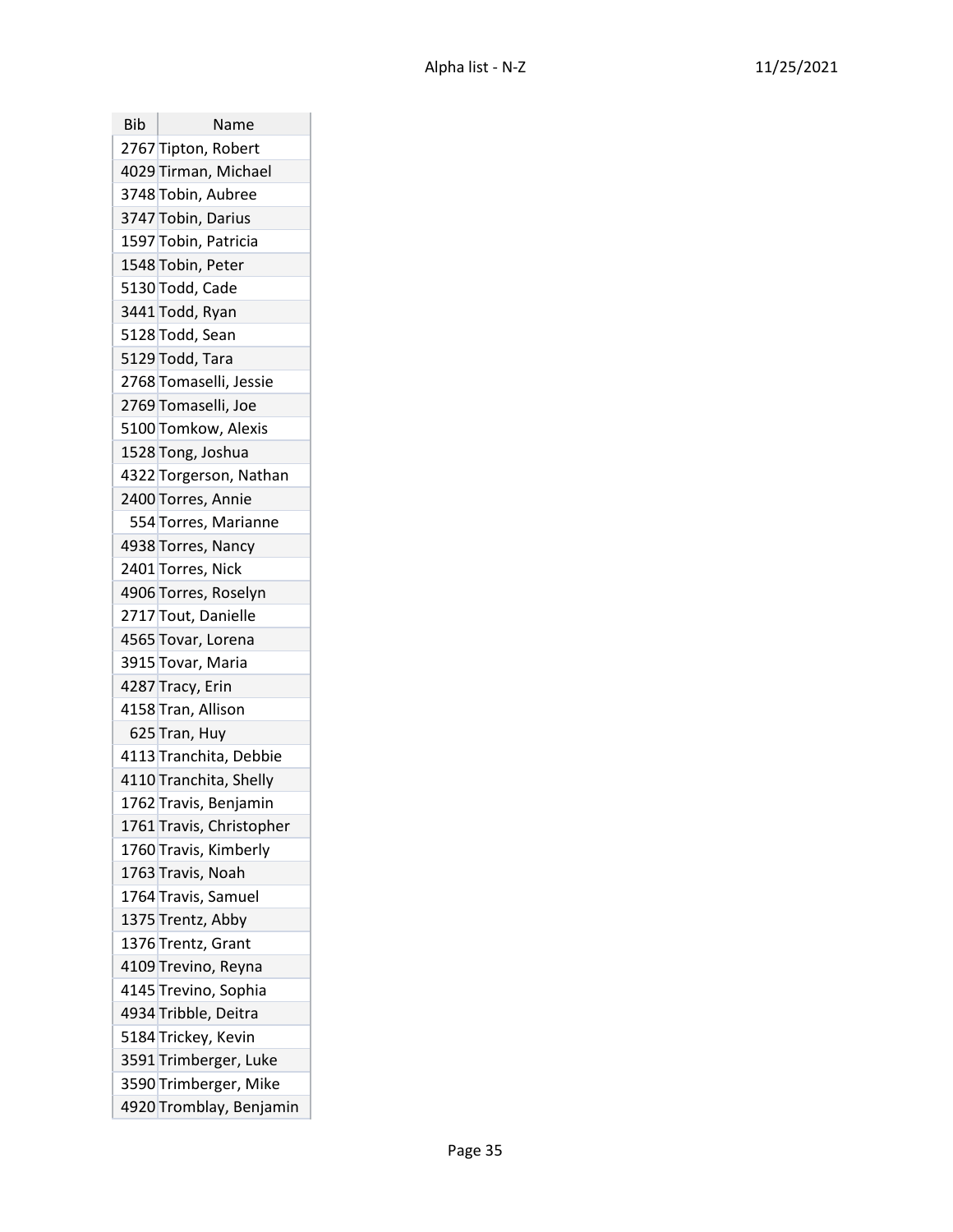| Bib | Name                    |
|-----|-------------------------|
|     | 5226 Trotter, April     |
|     | 1087 Tse, Kevin         |
|     | 1075 TUDOR, NIKKI       |
|     | 1257 Tueting, Jon       |
|     | 1258 Tueting, Kate      |
|     | 1259 Tueting, Meghan    |
|     | 1260 Tueting, Sam       |
|     | 1256 Tueting, Sarah     |
|     | 2635 Turk, Denise       |
|     | 1296 Turk, Jesse        |
|     | 1295 Turk, Levi         |
|     | 1001 Turk, Lori         |
|     | 1419 Turk, Quintin      |
|     | 4909 Turner, Braden     |
|     | 4099 Turner, Mark       |
|     | 4101 Turner, Olivia     |
|     | 608 Turner, Steve       |
|     | 2219 Tuskey, Dan        |
|     | 2221 Tuskey, Mary       |
|     | 2220 Tuskey, Molly      |
|     | 626 Uhl, Mike           |
|     | 2713 Uhm, Brigette      |
|     | 4447 Ukani, Aamir       |
|     | 1801 Ullyot, Ashley     |
|     | 1268 Underwood, Dan     |
|     | 1353 Underwood, Jaclyn  |
|     | 1267 Underwood, Monica  |
|     | 540 Ung, Alexander      |
|     | 4026 Ung, Anita         |
|     | 539 Ung, Feodor         |
|     | 536 Ung, Jean           |
|     | 541 Ung, Serena         |
|     | 2789 Unizycki, Katrina  |
|     | 2790 Unizycki, Liv      |
|     | 2788 Unizycki, Rob      |
|     | 5350 Unzueta, Alejandro |
|     | 4933 Upshaw, Gwen       |
|     | 5318 Urbon, Jenna       |
|     | 1018 Urbon, Samuel      |
|     | 152 Urch, Duke          |
|     | 3768 Urenda, Rebeca     |
|     | 3906 Uruchima, Fanny    |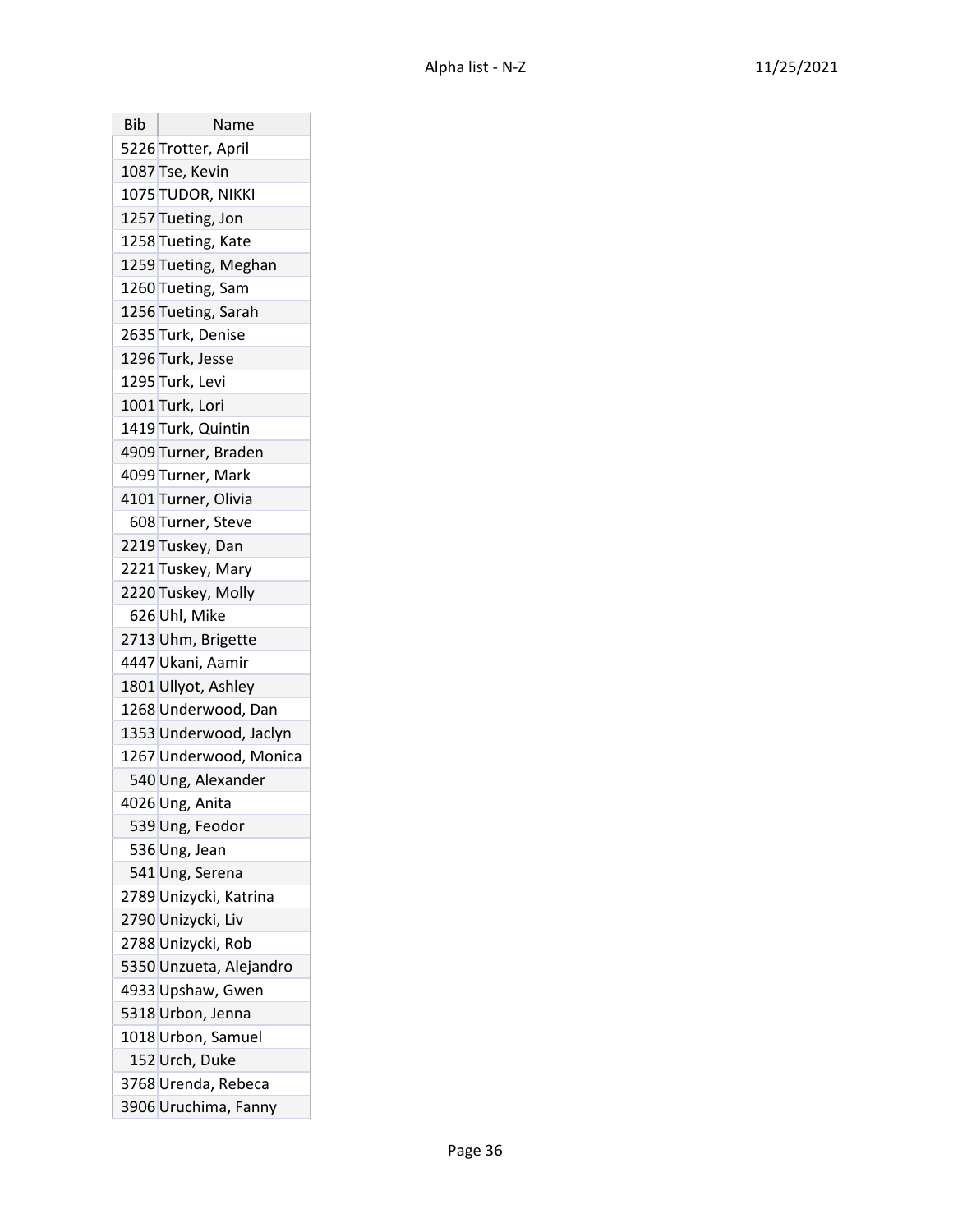| Bib | Name                      |
|-----|---------------------------|
|     | 3990 Uruchima, Victor     |
|     | 3807 Uzarski, Joe         |
|     | 4742 V, Natalija          |
|     | 4220 Vacco, Bryan         |
|     | 1913 Vaikutis, Gail       |
|     | 3468 Vaikutis, Lauren     |
|     | 3469 Vaikutis, Leah       |
|     | 4922 Valenta, Antoinette  |
|     | 4918 Valenta, Michael     |
|     | 4286 Valente, Haley       |
|     | 632 Valentine, Jay        |
|     | 4072 Valentine, Jordan    |
|     | 2823 Valentine, R. Paul   |
|     | 2657 Valentino, Kim       |
|     | 3780 Van Camp, Gene       |
|     | 2045 Van Epps, Matt       |
|     | 3284 Van Laerhoven, Dioni |
|     | 3430 van Laerhoven, Lucas |
|     | 314 Van Vooren, Drew      |
|     | 3245 Vanderbilt, Julie    |
|     | 4070 VanDerMolen, Aaron   |
|     | 2573 Vanderwiel, Susan    |
|     | 231 VanDeWoestyne, Oli    |
|     | 232 VanDeWoestyne, Th     |
|     | 4968 VanGilder, Ashley    |
|     | 4969 VanGilder, Jordan    |
|     | 5042 VanHuis, Andrew      |
|     | 5043 VanHuis, Elizabeth   |
|     | 5041 VanHuis, Matthew     |
|     | 4700 VanMeter Wagner, A   |
|     | 2749 VanWye, Alle         |
|     | 4824 Varrone, Michael     |
|     | 4825 Varrone, Sebastian   |
|     | 2829 Vasicek, John        |
|     | 2830 Vasicek, Lauren      |
|     | 2831 Vasicek, Ryan        |
|     | 1912 Vaughan, Ally        |
|     | 1911 Vaughan, Rob         |
|     | 414 Vavra, Anton          |
|     | 413 Vavra, Rory           |
|     | 415 Vavra, Valentin       |
|     | 1540 Vealey, Brady        |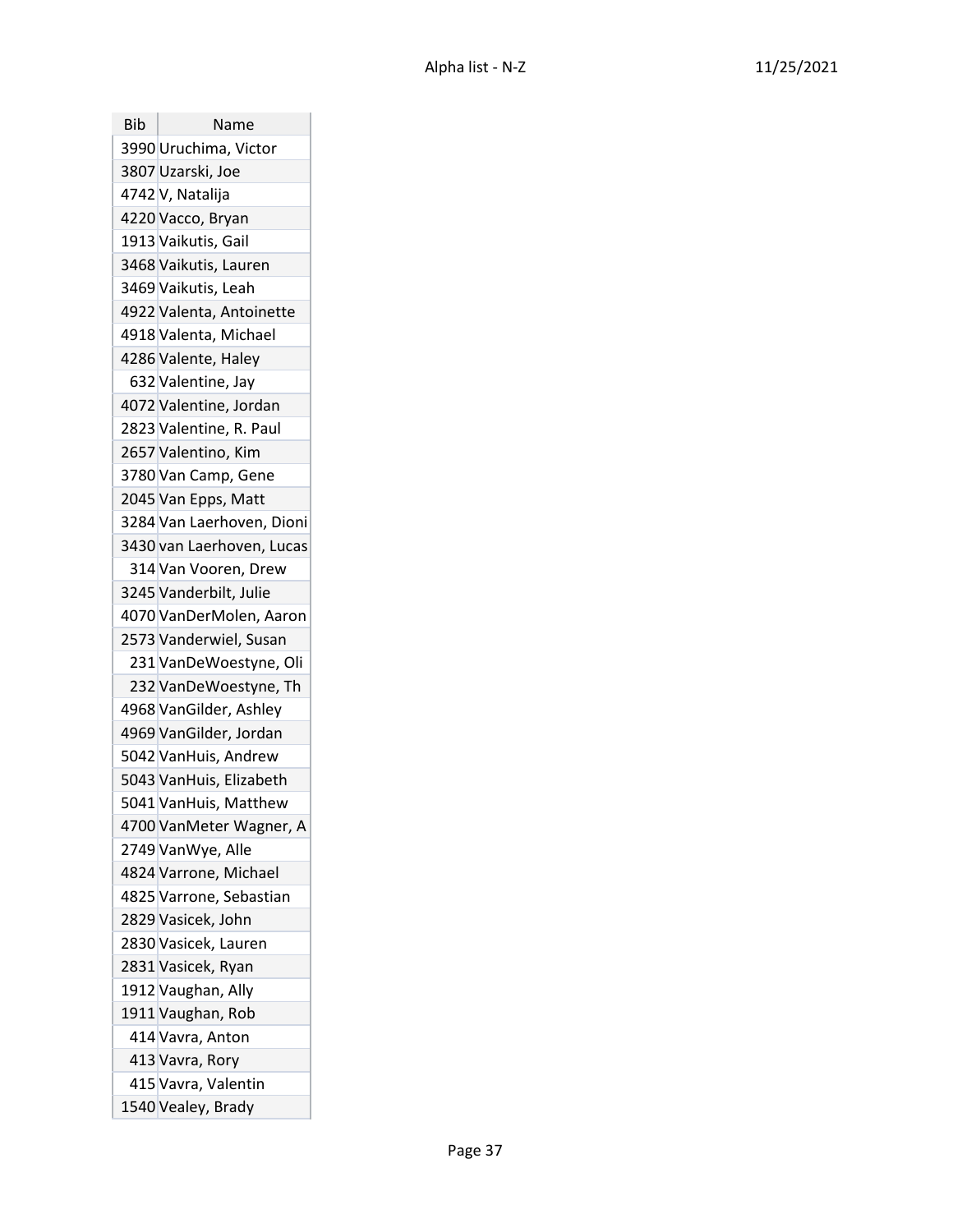| Bib | Name                       |
|-----|----------------------------|
|     | 2572 Vealey, Bruce         |
|     | 1541 Vealey, Jack          |
|     | 1539 Vealey, Kristen       |
|     | 1542 Vealey, Ryan          |
|     | 4674 Velasquez, Alison     |
|     | 3567 Velazquez, Andrea     |
|     | 3934 Velazquez, Susana     |
|     | 2590 Veleker, Rachel       |
|     | 4602 Velisavljevic, Ivanka |
|     | 4066 Vemana, Akshadha      |
|     | 4065 Vemana, Anwita        |
|     | 4067 Vemana, Sathish       |
|     | 3865 Venkatesh, Anu        |
|     | 3867 Venkatesh, Rumi       |
|     | 3774 Venkit, Abishek       |
|     | 3772 Venkit, Pooja         |
|     | 3776 Venkit, Rupa          |
|     | 3777 Venkit, Sreeram       |
|     | 872 Vent, Cori             |
|     | 871 Vent, James            |
|     | 869 Vent, John             |
|     | 870 Vent, Matt             |
|     | 3912 Vera, Rosalba         |
|     | 1818 Verdi, Cassie         |
|     | 1819 Verdi, Jim            |
|     | 1123 Verma, Smita          |
|     | 1011 Vernon, Barbara       |
|     | 1010 Vernon, Bill          |
|     | 616 Vernon, Emily          |
|     | 5317 Vest, Kathleen        |
|     | 5316 Vest, Kyle            |
|     | 5344 Victoria, Isabella    |
|     | 2942 Viduna, Valerie       |
|     | 2307 vietti, joel          |
|     | 631 Vigliotti, Alyssa      |
|     | 630 Vigliotti, Mark        |
|     | 4275 villacci, courtney    |
|     | 4981 Vinocur, Joel         |
|     | 49 Virani, Billal          |
|     | 4060 Visram, Aly           |
|     | 4059 Visram, Amyna         |
|     | 4061 Visram, Malik         |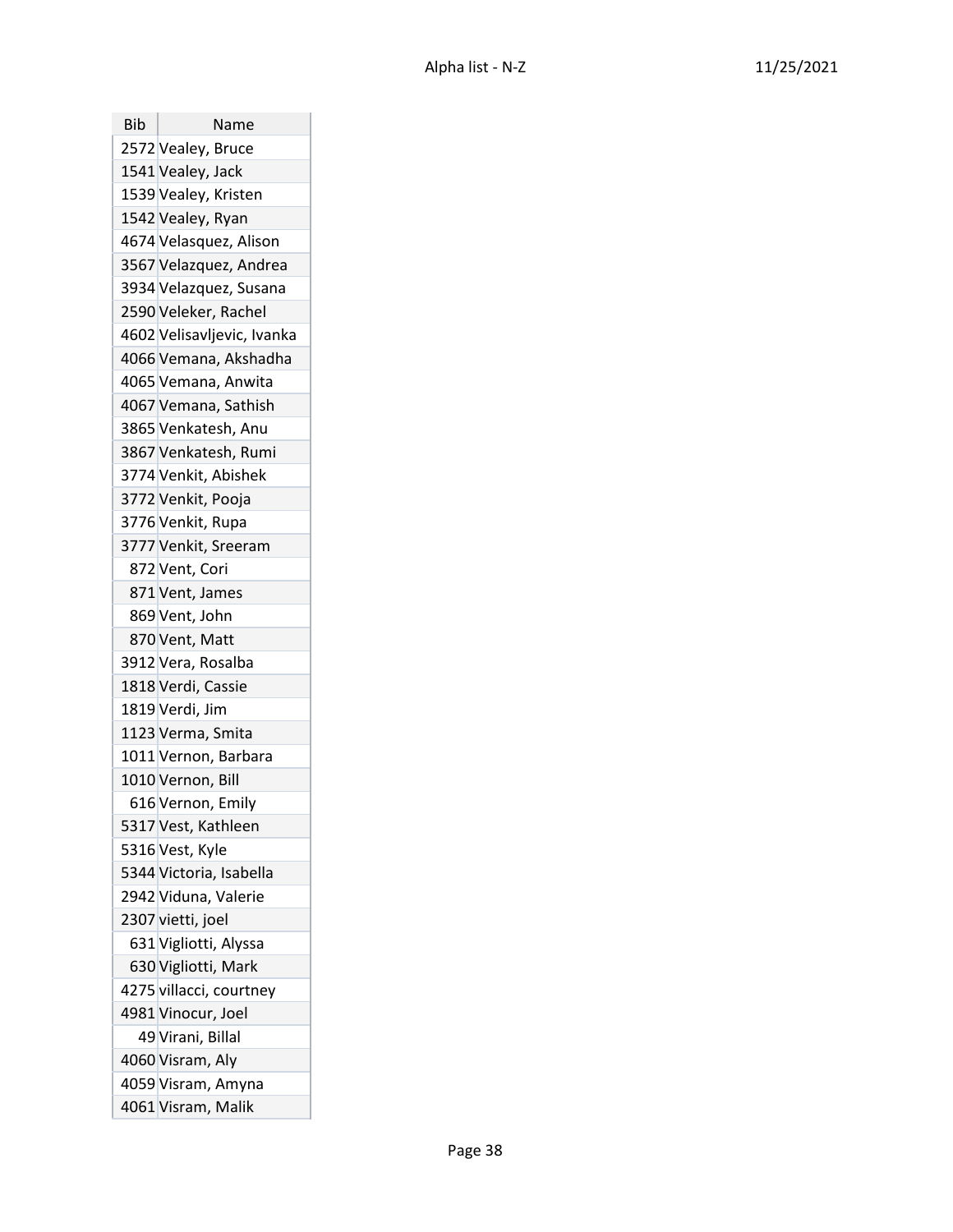| <b>Bib</b> | Name                     |
|------------|--------------------------|
|            | 1403 Vittorio, Tracey    |
|            | 1182 Volanti, Ava        |
|            | 1180 Volanti, Carl       |
|            | 1183 Volanti, Maylin     |
|            | 1181 Volanti, Melissa    |
|            | 1305 Von Roenn, Natasha  |
|            | 206 Vonderheide, August  |
|            | 2341 Voogt, Courtney     |
|            | 3250 Voss-Kantor, Alice  |
|            | 2301 Votava, Amelia      |
|            | 2294 Votava, Andy        |
|            | 2285 Votava, Craig       |
|            | 2287 Votava, Margaret    |
|            | 3661 Wachter, Aaron      |
|            | 3893 Wachter, Jenny      |
|            | 3862 Wade, Bailey        |
|            | 3616 Wade, Claire        |
|            | 3859 Wade, Courtney      |
|            | 3860 Wade, David         |
|            | 3617 Wade, Izzy          |
|            | 3618 Wade, Jane          |
|            | 3863 Wade, Justin        |
|            | 3615 Wade, Kate          |
|            | 3861 Wade, Peyton        |
|            | 3614 Wade, Terence       |
|            | 3294 Wagenknecht, Audri  |
|            | 3296 Wagenknecht, Ellen  |
|            | 3297 Wagenknecht, Matth  |
|            | 2536 Wagner, Annie       |
|            | 1317 Wagner, Heidi       |
|            | 2128 Wagner, Jeff        |
|            | 510 Wagner, Lindsay      |
|            | 4276 Wagner, Matt        |
|            | 2542 Wagner, Sheila      |
|            | 4487 Waite, Deb          |
|            | 4488 Waite, Greg         |
|            | 4489 Waite, Zach         |
|            | 4111 Walburn, Kyle       |
|            | 4112 Walburn, Myles      |
|            | 1611 Walczak, Colkeen    |
|            | 3812 Waldmier, Bernadett |
|            | 3380 Walker, Andy        |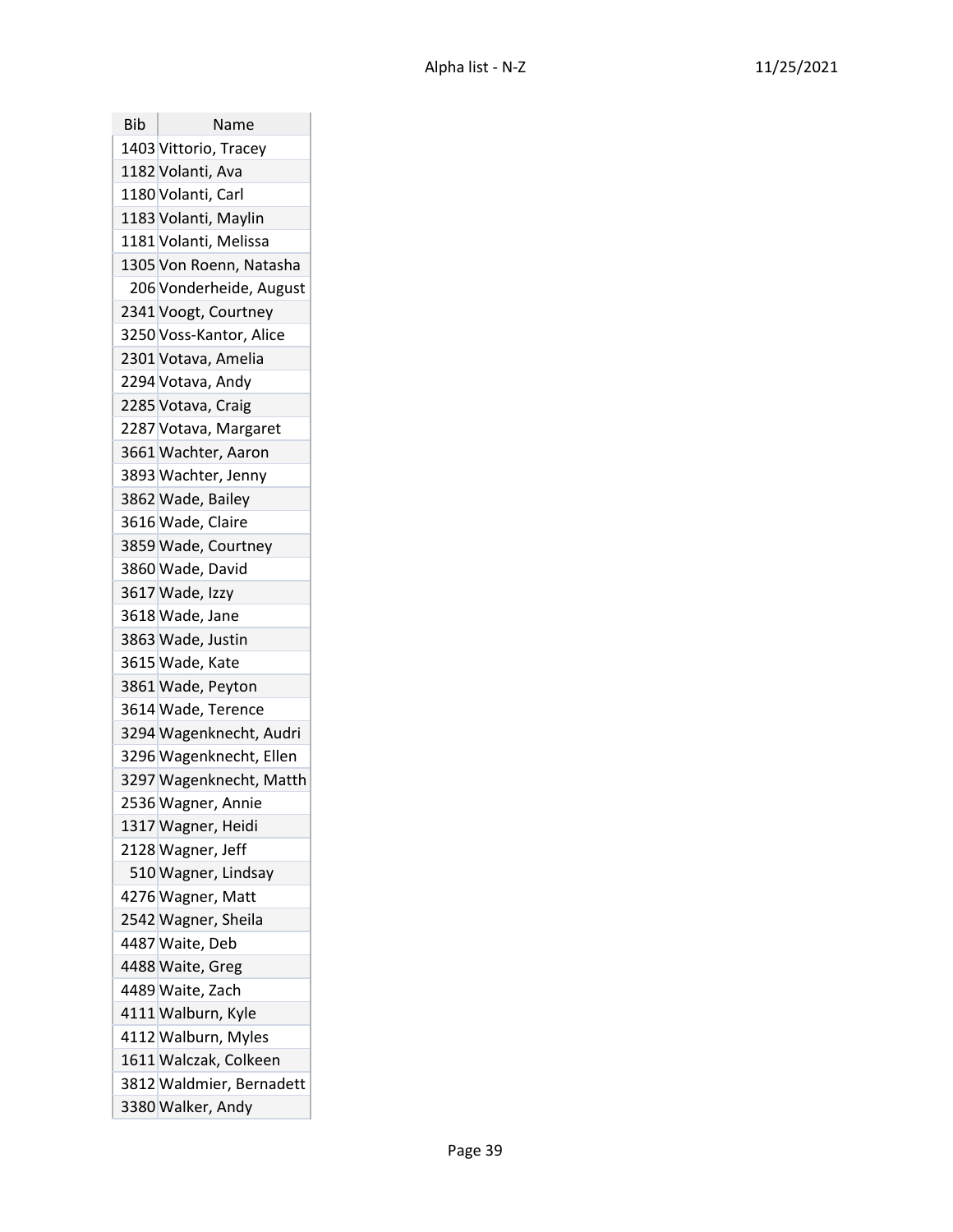| Bib | Name                 |
|-----|----------------------|
|     | 3381 Walker, Cole    |
|     | 3382 Walker, Jack    |
|     | 2068 Walker, Jake    |
|     | 3379 Walker, Kari    |
|     | 3191 Walker, Kevin   |
|     | 3155 Walker, Lori    |
|     | 2474 Walker, Sue     |
|     | 1989 Wallbank, Mike  |
|     | 3323 Walrath, Jon    |
|     | 2063 Walrath, Marian |
|     | 2065 Walrath, Matt   |
|     | 2064 Walrath, Paul   |
|     | 4570 Walsh, Anthony  |
|     | 3789 Walsh, Bob      |
|     | 3788 Walsh, Kathryn  |
|     | 5363 Walsh, Liam     |
|     | 3790 Walsh, Parker   |
|     | 3727 Walsh, Ryan     |
|     | 249 Walters, Allie   |
|     | 1984 Walters, Audrey |
|     | 775 Walters, Carri   |
|     | 774 Walters, Chris   |
|     | 250 Walters, Dan     |
|     | 1985 Walters, Jack   |
|     | 339 Walz, Susan      |
|     | 4505 Wang, Anne      |
|     | 5364 Wang, Edward    |
|     | 4611 Wang, Emily     |
|     | 4506 Wang, Hailey    |
|     | 1460 Wanless, Eric   |
|     | 4970 Ward, Ann       |
|     | 1112 Ward, Becca     |
|     | 1111 Ward, Hazel     |
|     | 4952 Ward, Maggie    |
|     | 3781 Ware, Samuel    |
|     | 4374 Warhurst, Gary  |
|     | 4988 Warner, Deirdre |
|     | 378 Warner, Meg      |
|     | 4551 Warnes, Jack    |
|     | 1109 Warshow, Chasia |
|     | 5077 Warsi, Bassem   |
|     | 5076 Warsi, Bilal    |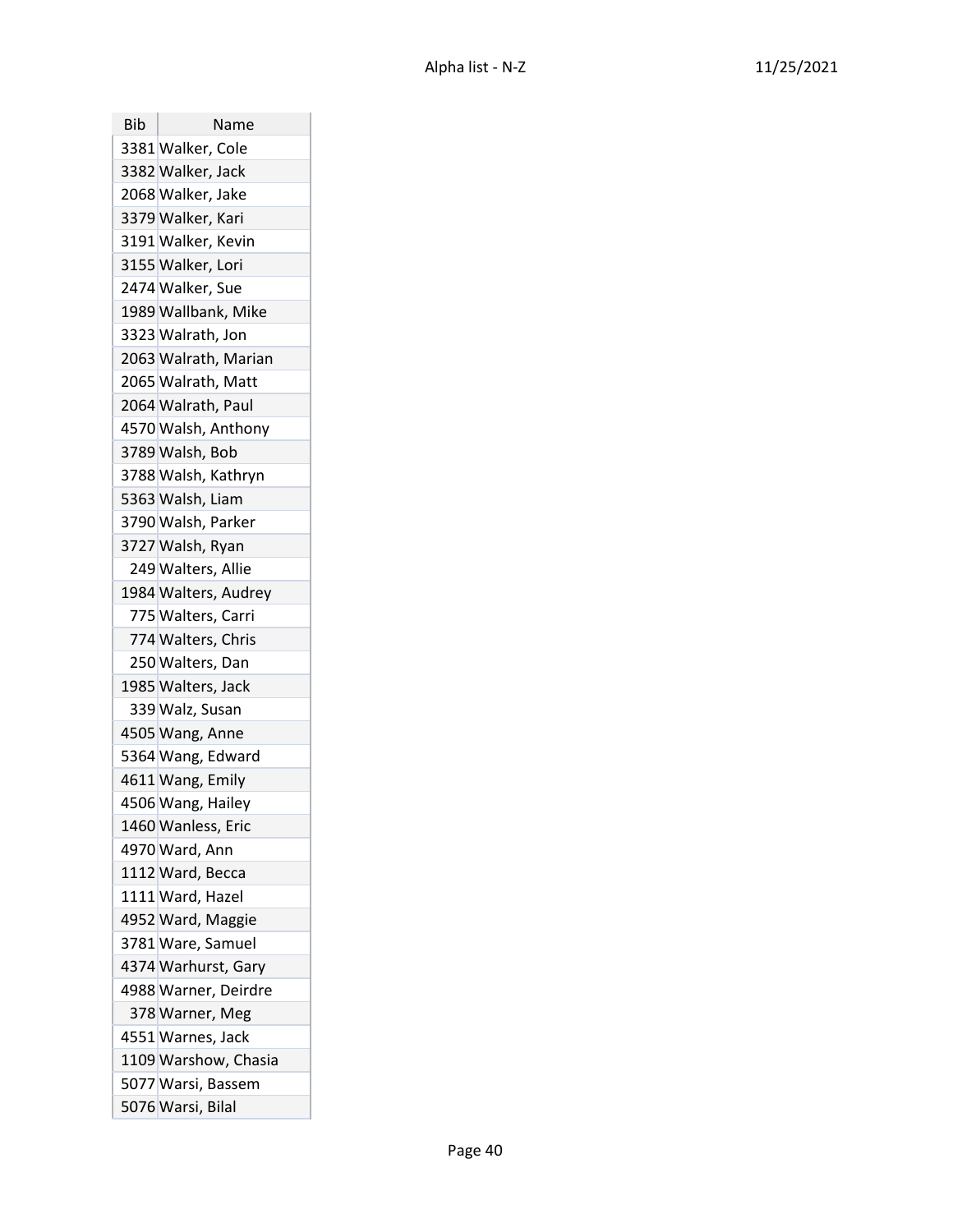| Bib | Name                      |
|-----|---------------------------|
|     | 4240 Warty, Lachlan       |
|     | 4239 Warty, Megan         |
|     | 4677 Warty, Ronan         |
|     | 1782 Washburn, Brooklyn   |
|     | 1781 Washburn, Kyle       |
|     | 1783 Washburn, Penelope   |
|     | 1780 Washburn, Rachel     |
|     | 5113 Wasserman, Kate      |
|     | 3521 Watkins-Mitchell, Ro |
|     | 660 Watt, Chloe           |
|     | 659 Watt, Claire          |
|     | 4747 Watt, Eric           |
|     | 4748 Watt, Katherine      |
|     | 657 Watt, Kathleen        |
|     | 658 Watt, Nolan           |
|     | 656 Watt, Robert          |
|     | 3199 Wayne, Heather       |
|     | 3729 Wayner, Grant        |
|     | 4025 Weaver, Andrew       |
|     | 4028 Weaver, Bonnie       |
|     | 4027 Weaver, Lily         |
|     | 5386 Weavwr, Kate         |
|     | 5302 Weber, Aidan         |
|     | 3666 Weber, Brian         |
|     | 5247 Weber, Carl          |
|     | 3664 Weber, Eleanor "Dea  |
|     | 3667 Weber, Elyse         |
|     | 97 Weber, Judith          |
|     | 4846 Weber, Lauren        |
|     | 5248 Weber, Matthew       |
|     | 4845 Weber, Susan         |
|     | 978 Weber, Susan          |
|     | 1322 Weeks, Daniel        |
|     | 4777 Wegrzyn, Aubren      |
|     | 4776 Wegrzyn, Elle        |
|     | 4775 Wegrzyn, Kate        |
|     | 2595 Weigel, Elizabeth    |
|     | 2594 Weigel, John         |
|     | 1044 Weiland, Kevin       |
|     | 1043 Weiland, Stephanie   |
|     | 4603 Weis, John           |
|     | 2957 Weis, Leah           |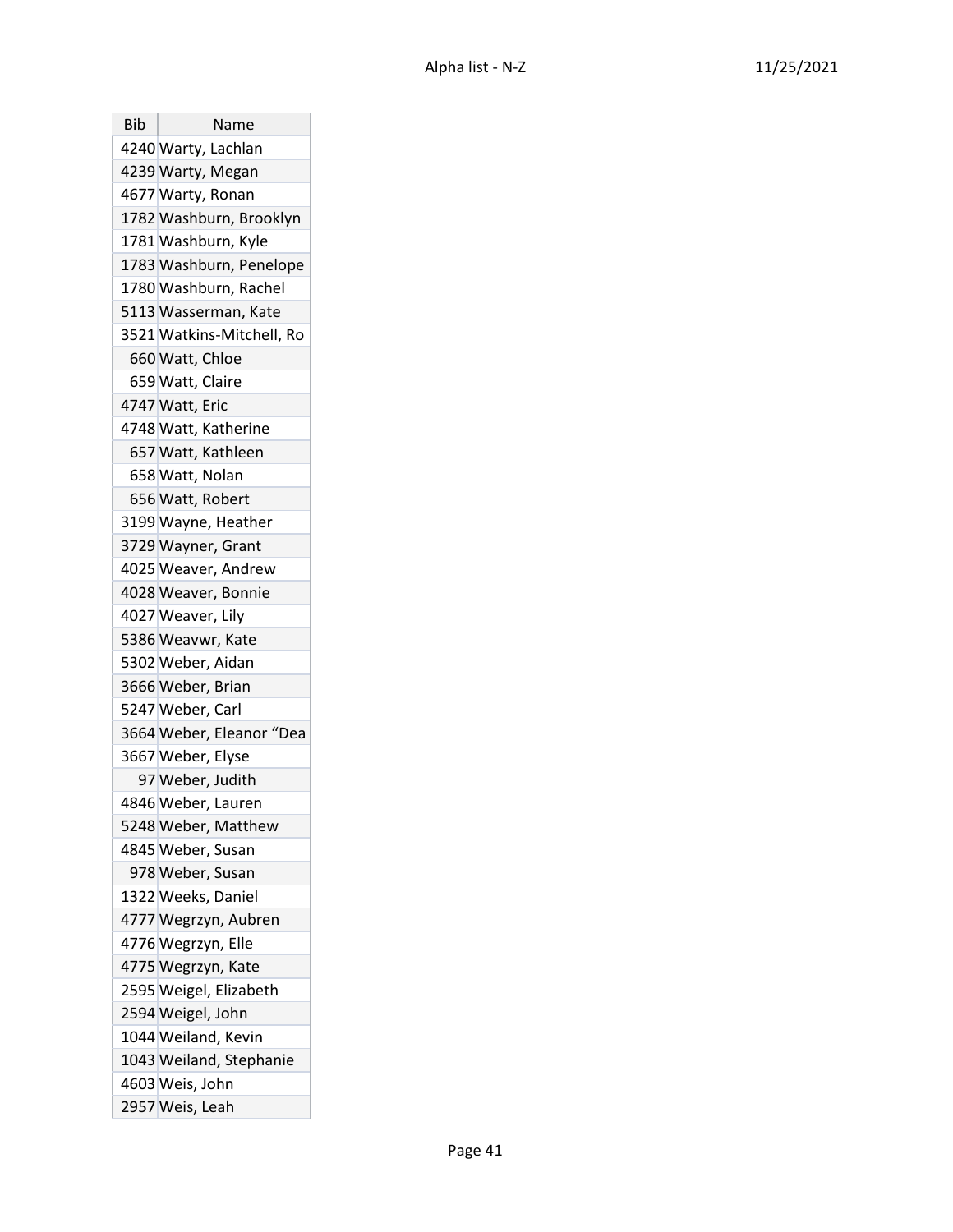| Bib | Name                     |
|-----|--------------------------|
|     | 3926 Weis, Madison       |
|     | 3925 Weis, Megan         |
|     | 2833 Welding, Krista     |
|     | 3528 Wells, Annelise     |
|     | 3312 Wells, Beckett      |
|     | 3311 Wells, Harrison     |
|     | 3309 Wells, Keven        |
|     | 3313 Wells, Sienna       |
|     | 3310 Wells, Susana       |
|     | 3569 Wendt, Jessie       |
|     | 3570 Wendt, Jim          |
|     | 2951 Wenig, Don          |
|     | 2953 Wenig, Julia        |
|     | 2952 Wenig, Lauren       |
|     | 1221 Wentzel, Andre      |
|     | 1186 Wentzel, Charlotte  |
|     | 1185 Wentzel, Christa    |
|     | 1184 Wentzel, Jannie     |
|     | 1188 Wentzel, Marilette  |
|     | 3053 Wenz, Amy           |
|     | 3057 Wenz, Jake          |
|     | 3054 Wenz, Jlm           |
|     | 3055 Wenz, Josh          |
|     | 3056 Wenz, Lukas         |
|     | 3058 Wenz, Zach          |
|     | 1126 Wenzel, Allie       |
|     | 4503 Wenzel, Dennis      |
|     | 854 Wenzel, Matt         |
|     | 2182 Weretka, DAVE       |
|     | 2181 Weretka, Joann      |
|     | 455 Werner, Trina        |
|     | 1404 Wert, Dale          |
|     | 1406 Wert, Sarah         |
|     | 4574 West, Andrew        |
|     | 441 West, Mike           |
|     | 4573 West, Nicholas      |
|     | 440 West, Rachael        |
|     | 4265 Westbrook, Patricia |
|     | 4336 Westbrook, Ronald   |
|     | 4044 Westcott, Ivan      |
|     | 4928 Westmaas, Benjamin  |
|     | 4929 Westmaas, Donald    |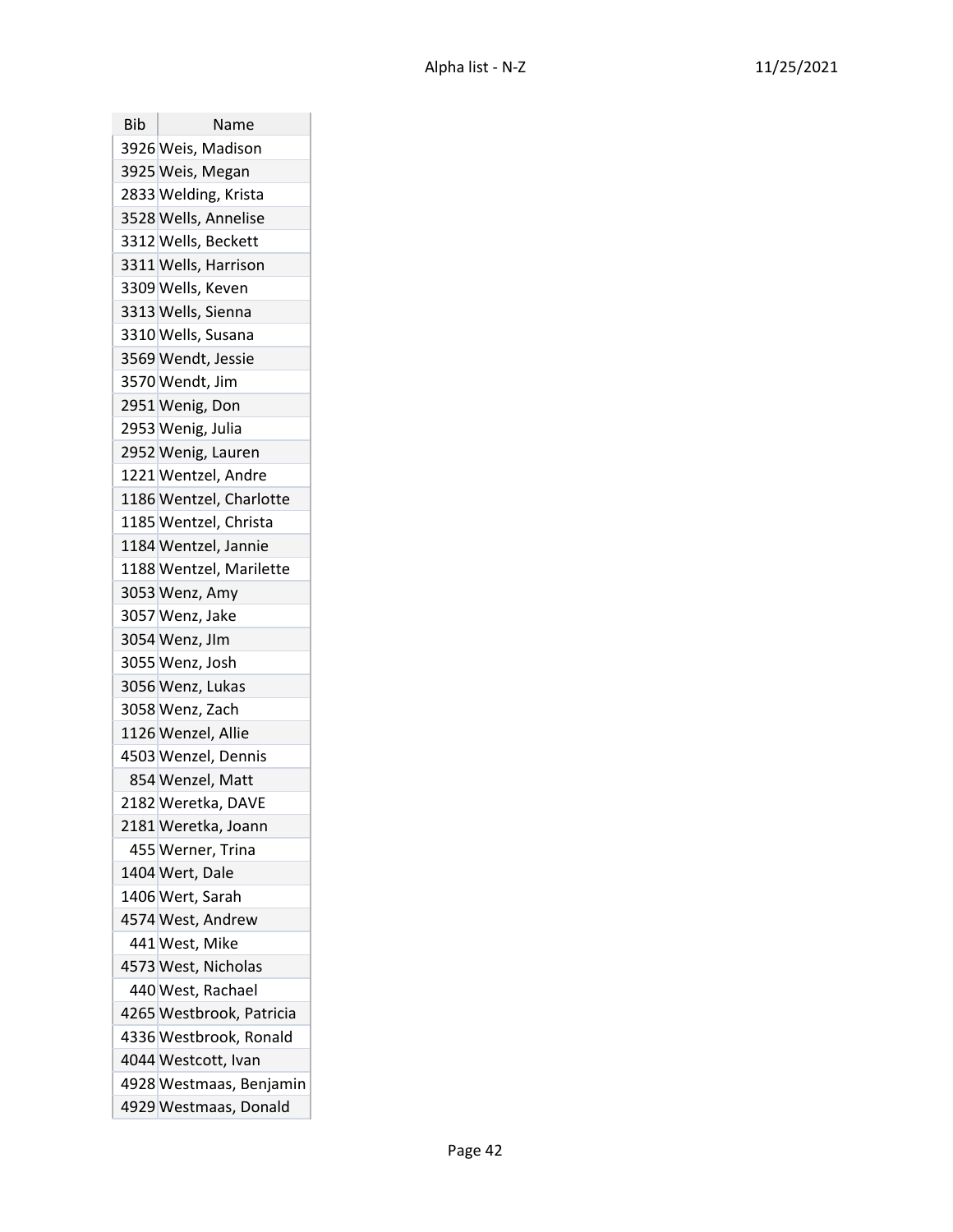| Bib | Name                     |
|-----|--------------------------|
|     | 4927 Westmaas, Elisa     |
|     | 3206 Whaley, Chris       |
|     | 3292 Whaley, Terry       |
|     | 2716 Wheaton, Chris      |
|     | 2722 Wheaton, Gretchen   |
|     | 2809 Whelpley, Jen       |
|     | 2646 Whelpley, Rebecca   |
|     | 2069 Whitaker, Dan       |
|     | 1272 Whitaker, Jenna     |
|     | 1270 Whitaker, Lauren    |
|     | 2070 Whitaker, Linda     |
|     | 1269 Whitaker, Scott     |
|     | 2387 Whitaker, Stephen   |
|     | 4745 White III, LJ       |
|     | 5105 White, Amber        |
|     | 949 White, Brad          |
|     | 838 White, Diane         |
|     | 4744 White, Elliana      |
|     | 423 White, Emily         |
|     | 948 White, Kendall       |
|     | 950 White, Kristi        |
|     | 3211 White, Martha       |
|     | 947 White, Michael       |
|     | 840 White, Sarah         |
|     | 3213 White, Savannah     |
|     | 303 White, Stephanie     |
|     | 839 White, Todd          |
|     | 3212 White, Zach         |
|     | 104 Whiteside, Diana     |
|     | 4281 Whittier, George    |
|     | 1491 Whittier, William   |
|     | 2009 Wielebnicki, Lisa   |
|     | 633 Wifstrand, Rebecca   |
|     | 4189 Wiggins, Brad       |
|     | 4734 Wiggins, Michael    |
|     | 3425 Wigginton, Zach     |
|     | 2248 Wilcox, Lala        |
|     | 2247 Wilcox, Stephanie   |
|     | 2971 Wiles, Zac          |
|     | 16 Wilhelm, Katelyn      |
|     | 4243 Wilkening, Lisa     |
|     | 2310 Wilkowski, Adrianna |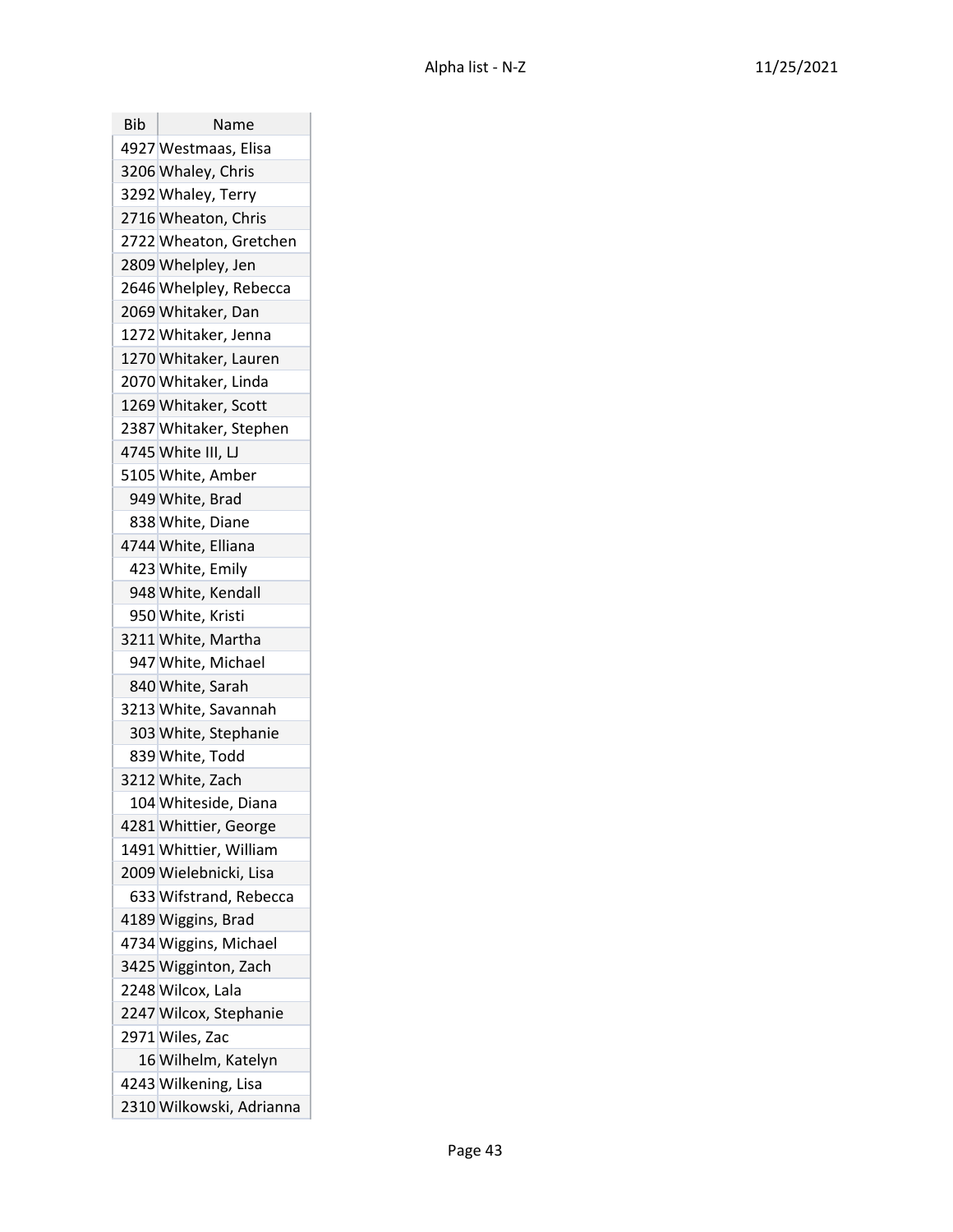| Bib | Name                     |
|-----|--------------------------|
|     | 2308 Wilkowski, Paul     |
|     | 374 Willert, Nancy       |
|     | 375 Willert, Todd        |
|     | 2071 Willey, Richard     |
|     | 393 WILLIAMS, ANDREW     |
|     | 51 Williams, Chris       |
|     | 38 Williams, Dave        |
|     | 4634 Williams, Davey     |
|     | 4318 Williams, Jimmy     |
|     | 39 Williams, Justin      |
|     | 2466 Williams, Meghen    |
|     | 4319 Williams, Nick      |
|     | 2133 WILLIAMS, ROBERT L  |
|     | 2217 Williamson, Amy     |
|     | 1281 Williamson, Barry   |
|     | 1088 Williamson, Jenifer |
|     | 1113 Williamson, Nikki   |
|     | 3711 Williamson, Tim     |
|     | 3046 Willman, Jessica    |
|     | 2782 wilmeth, Sally      |
|     | 721 Wilson, Brooke       |
|     | 3117 Wilson, Chris       |
|     | 5124 Wilson, Claire      |
|     | 5220 Wilson, Dalton      |
|     | 2405 Wilson, Donna       |
|     | 1776 Wilson, Emma        |
|     | 5084 Wilson, Graham      |
|     | 1775 Wilson, Jason       |
|     | 5083 Wilson, Olivia      |
|     | 159 Wilson, Quinn        |
|     | 3609 Wiltcher, David     |
|     | 4832 Wiltse, Amber       |
|     | 4622 Wimbush, Marijo     |
|     | 4194 Winings, Daniel     |
|     | 1676 Wiora, Kelsey       |
|     | 1675 Wiora, Martin       |
|     | 1356 WIRTH, DON          |
|     | 4147 Wiseman, Brielle    |
|     | 4146 Wiseman, Courtney   |
|     | 4148 Wiseman, Ember      |
|     | 3770 Wisker, Charlie     |
|     | 3771 Wisker, Neil        |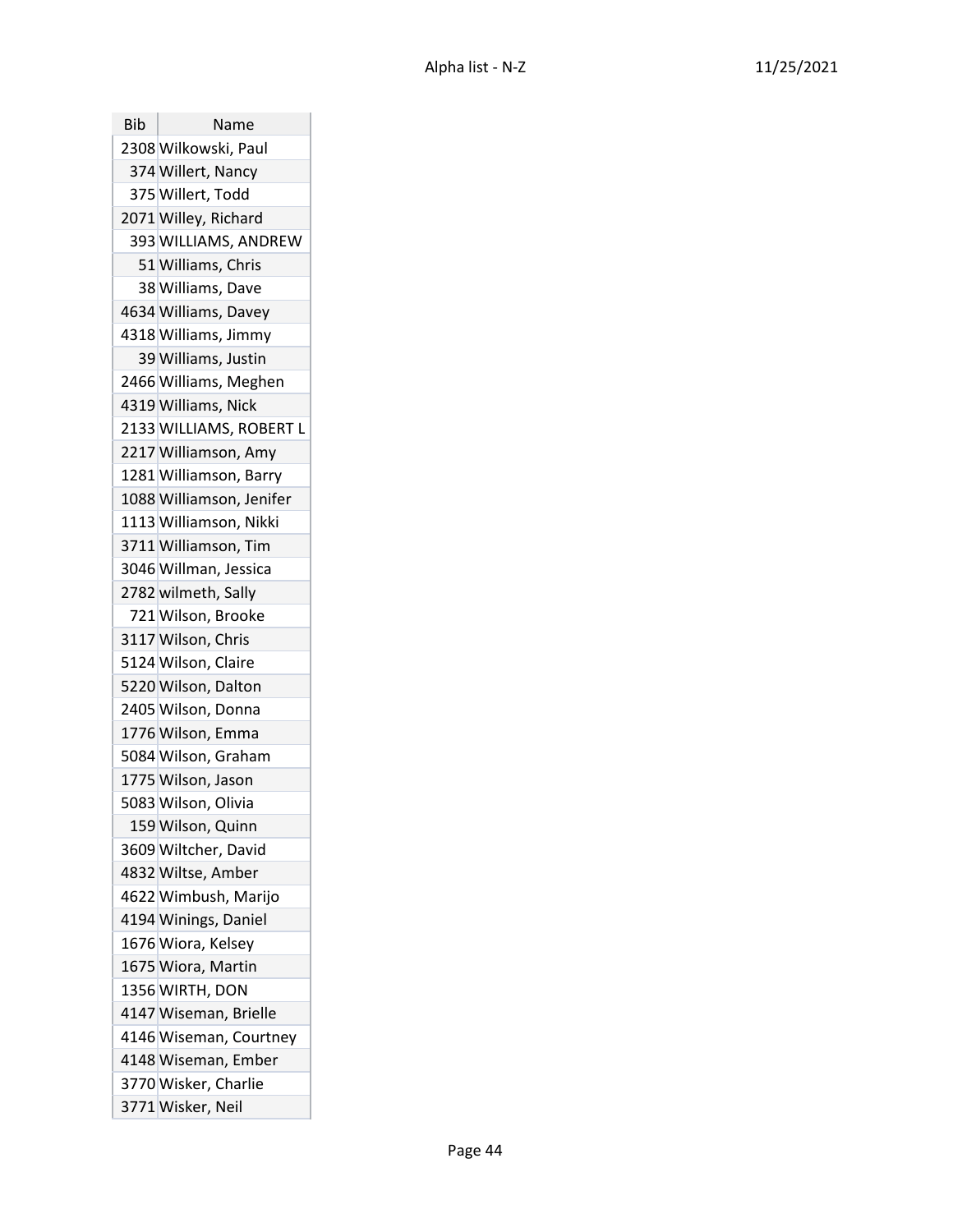| Bib | Name                     |
|-----|--------------------------|
|     | 3421 Wisniewski, Charlie |
|     | 3420 Wisniewski, Joey    |
|     | 3417 Wisniewski, Megan   |
|     | 3419 Wisniewski, Michael |
|     | 3418 Wisniewski, Mike    |
|     | 652 Wisnosky, Dennis     |
|     | 1800 Withrow, Allison    |
|     | 1799 Withrow, Patrick    |
|     | 1732 Witt, Krista        |
|     | 237 Witt, Mark           |
|     | 1493 Witte, Meredith     |
|     | 1494 Witte, Ronald       |
|     | 1579 Witter, Logan       |
|     | 2134 Wittig, Paul        |
|     | 1667 Wojtun, Kristen     |
|     | 5243 Wolak, Chris        |
|     | 563 Wold, Alex           |
|     | 562 Wold, Calista        |
|     | 561 Wold, Derek          |
|     | 4100 Wolensky, Marc      |
|     | 876 Wolfe, Becky         |
|     | 1025 Wolfe, Callie       |
|     | 4581 Wolfe, Dane         |
|     | 875 Wolfe, Dani          |
|     | 1026 Wolfe, Josh         |
|     | 1028 Wolfe, Justin       |
|     | 4580 Wolfe, McKenna      |
|     | 1027 Wolfe, Shannon      |
|     | 4879 Wolinski, Jack      |
|     | 4352 Womack, Jaime       |
|     | 4351 Womack, Jeremy      |
|     | 450 wood, barb           |
|     | 449 Wood, Dan            |
|     | 2960 Wood, John          |
|     | 2900 Wood, Kyle          |
|     | 2961 Wood, Lauren        |
|     | 3358 Wood, Mark          |
|     | 451 wood, michael        |
|     | 452 wood, paige          |
|     | 3887 Wood, Roger         |
|     | 5403 Woodcock, Marc      |
|     | 2445 Woodman, David      |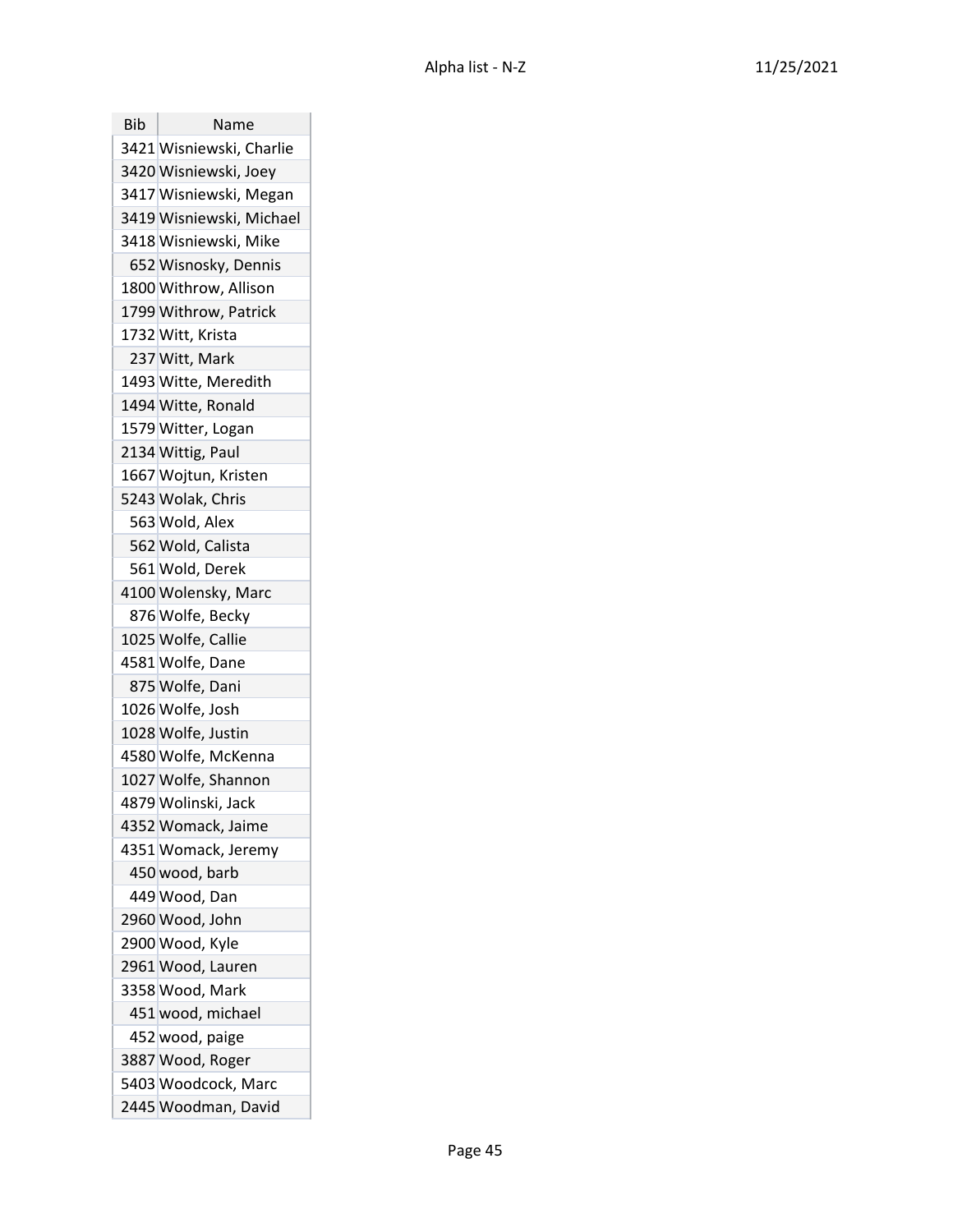| Bib | Name                     |
|-----|--------------------------|
|     | 2443 Woodman, Jill       |
|     | 421 Worley, Bree         |
|     | 419 WORLEY, JESSICA      |
|     | 420 Worley, Joe          |
|     | 773 Wostratzky, Don      |
|     | 4817 Wright, Becky       |
|     | 2398 Wright, Brian       |
|     | 1329 Wright, Charlie     |
|     | 2846 Wright, Connor      |
|     | 3931 Wright, Jack        |
|     | 3932 Wright, Jim         |
|     | 3933 Wright, Kelli       |
|     | 1330 Wright, Lindsay     |
|     | 1328 Wright, Lisa        |
|     | 2397 Wright, Marissa     |
|     | 4430 Wu, Henry           |
|     | 4078 Wujek, Carol        |
|     | 3177 Wunder, Christopher |
|     | 3176 Wunder, Jane        |
|     | 3174 Wunder, Marjorie    |
|     | 3175 Wunder, Maya        |
|     | 3173 Wunder, Sarah       |
|     | 3553 Wurz, Lindsey       |
|     | 5250 Xu, Allen           |
|     | 5202 Xu, Cormac          |
|     | 5252 Xu, Evan            |
|     | 5201 Xu, Patrick         |
|     | 1868 Xue, Cindy          |
|     | 1870 Xue, Emily          |
|     | 1867 Xue, George         |
|     | 856 yandun, jessica      |
|     | 855 YANDUN, JHONATTA     |
|     | 2424 Yang, Alex          |
|     | 1563 Yargicoglu, Atalay  |
|     | 1562 Yargicoglu, Ben     |
|     | 1561 Yargicoglu, Jeanne  |
|     | 3423 Yargicoglu, Kenan   |
|     | 4728 Yates, Bob          |
|     | 4364 Yates, Joe          |
|     | 1895 Yench, Anthony      |
|     | 1896 Yench, Anthony      |
|     | 1898 Yench, Timothy      |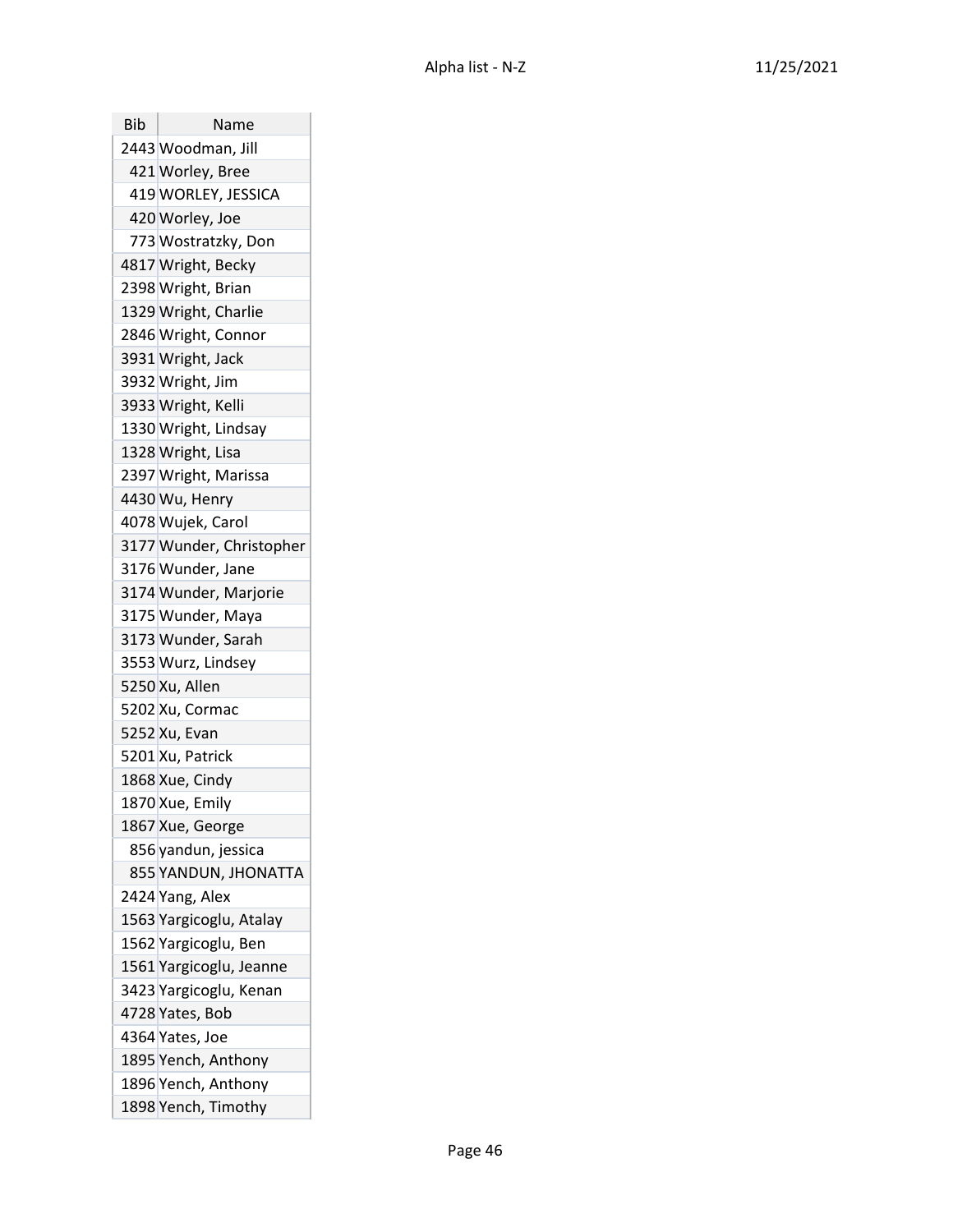| Bib | Name                   |
|-----|------------------------|
|     | 1897 Yench, Zachary    |
|     | 583 Yim, John          |
|     | 581 Yim, Julie         |
|     | 584 Yim, Katie         |
|     | 582 Yim, Rachel        |
|     | 276 Yoder, Richard     |
|     | 3889 Yoon, Hyunmi      |
|     | 1537 York, Jill        |
|     | 1536 York, Peter       |
|     | 1538 York, Wesley      |
|     | 5287 Yorke, Brendan    |
|     | 5288 Yorke, Emmitt     |
|     | 5292 Yorke, Jodi       |
|     | 5290 Yorke, Mason      |
|     | 5289 Yorke, Owen       |
|     | 808 Young, Beth        |
|     | 698 Young, Cory        |
|     | 1974 Young, Dylan      |
|     | 4373 Young, Jennifer   |
|     | 1973 Young, Kevin      |
|     | 699 Young, Maxfield    |
|     | 700 Young, Ryland      |
|     | 5170 Youngs, Ashley    |
|     | 5171 Youngs, Darren    |
|     | 5169 Youngs, Megan     |
|     | 5119 Yuan, Jeremy      |
|     | 5120 Yuan, Theodore    |
|     | 4534 Yucuis, Jamie     |
|     | 3732 Yung, Emily       |
|     | 4511 Yurko, Erin       |
|     | 4512 Yurko, Joyce      |
|     | 4513 Yurko, Richard    |
|     | 3722 Zacavish, Michael |
|     | 4207 Zacharias, Lily   |
|     | 4117 Zada, Mike        |
|     | 509 Zaehler, Heather   |
|     | 3141 Zaehler, Karen    |
|     | 3486 ZAEHLER, NANCY    |
|     | 3730 Zaeske, Jane      |
|     | 3782 Zalova, Marianna  |
|     | 98 Zambito, Amanda     |
|     | 1158 Zanayed, Ericka   |

 $\overline{1}$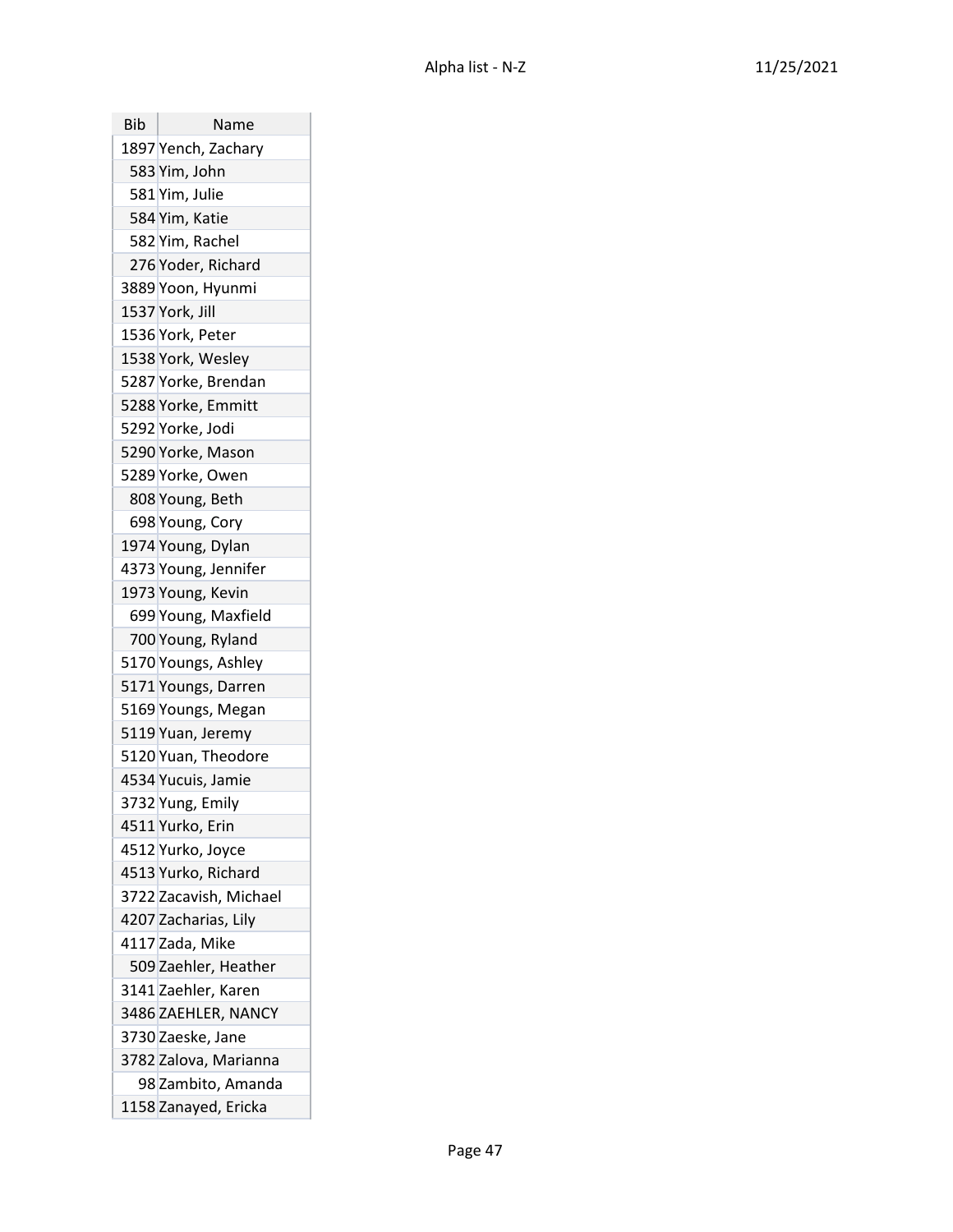| Bib | Name                     |
|-----|--------------------------|
|     | 1157 Zanayed, Rob        |
|     | 2367 Zangler, Anthony    |
|     | 2365 Zangler, Nicole     |
|     | 2368 Zangler, Timothy    |
|     | 2366 Zangler, Tony       |
|     | 3075 Zborowski, Scott    |
|     | 285 Zdonek, Pauline      |
|     | 607 Zeeshan, Ayesha      |
|     | 3627 Zeisloft, Aaron     |
|     | 3628 Zeisloft, Calla     |
|     | 2399 Zembruski, Alycia   |
|     | 1345 Zembruski, Mary Lyn |
|     | 40 Zhao, Iris            |
|     | 5173 Zhou, Michelle      |
|     | 2926 Zhu, Sarah          |
|     | 2472 Zielinski, Abby     |
|     | 2471 Zielinski, Karen    |
|     | 2473 Zielinski, Katie    |
|     | 139 Zielinski, Tom       |
|     | 95 Zienty, Amanda        |
|     | 204 Ziffra, Kaitlyn      |
|     | 202 Ziffra, Lori         |
|     | 205 Ziffra, Ryan         |
|     | 203 Ziffra, Scott        |
|     | 520 Ziliak, Claire       |
|     | 521 Ziliak, Ellen        |
|     | 522 Ziliak, Joshua       |
|     | 505 Zimmerman, Ava       |
|     | 2812 Zimmerman, Bobbie   |
|     | 4737 Zimmerman, Heathe   |
|     | 3520 Zimmerman, Julia    |
|     | 2355 Zimmerman, Julie    |
|     | 506 Zimmerman, Lilly     |
|     | 3333 Zimmerman, Mark     |
|     | 502 Zimmerman, Shawna    |
|     | 500 Zimmerman, Steven    |
|     | 501 Zimmerman, Trudy     |
|     | 3111 Zmuda, Elaine       |
|     | 3112 Zmuda, Tony         |
|     | 259 Zovko, Kate          |
|     | 3725 Zuba, Denise        |
|     | 4694 Zugay, Ken          |